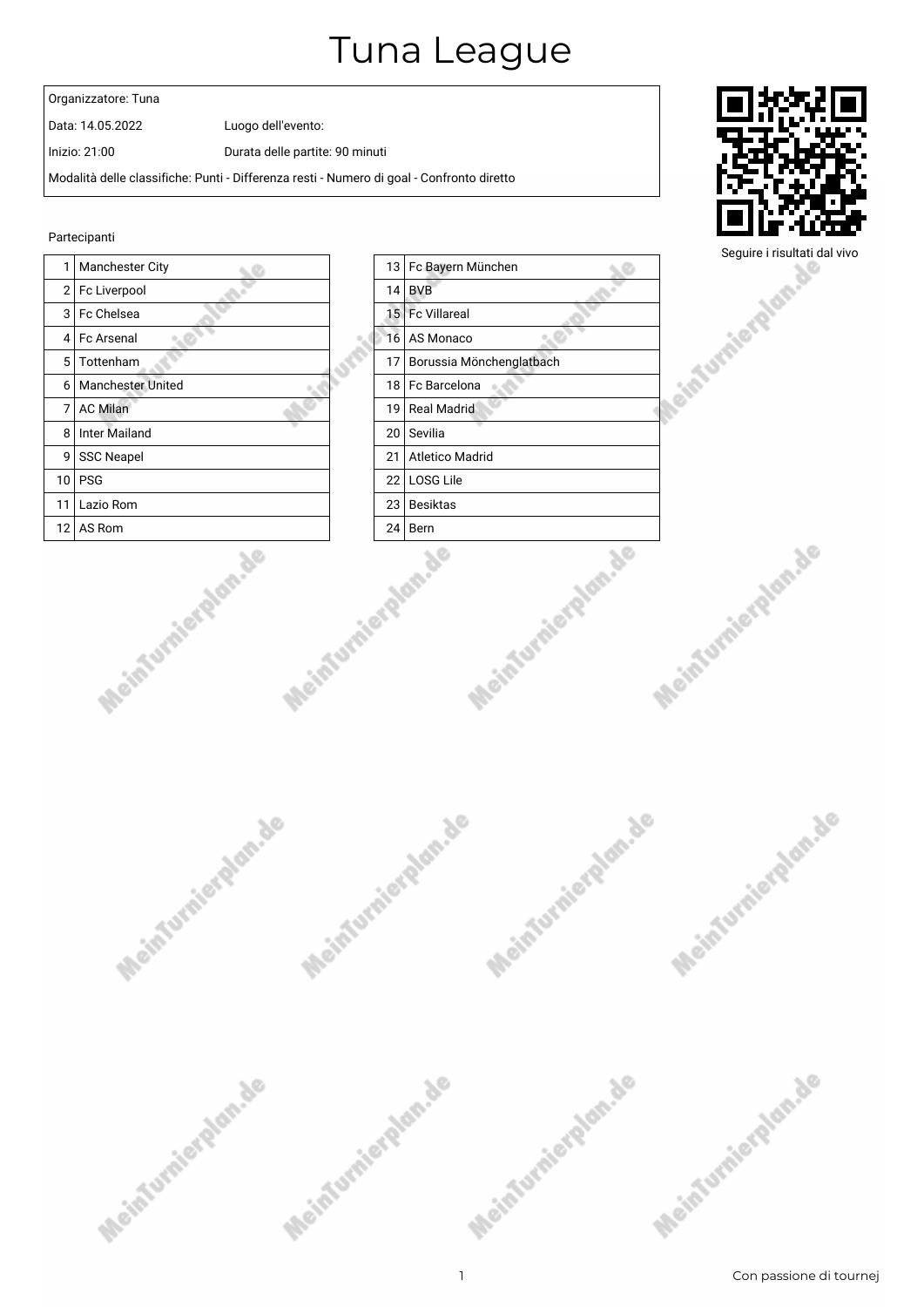| No. | <b>Inizio</b> | Giorno delle partite: 1  | Risultato               | P.                   | Partecipante | G                        | dR              | Pf |  |
|-----|---------------|--------------------------|-------------------------|----------------------|--------------|--------------------------|-----------------|----|--|
| 1   | 14.05.21:00   | Manchester City          | Besiktas                | ٠<br>$\blacksquare$  |              | Manchester City          |                 |    |  |
| 2   | 14.05.21:00   | LOSG Lile                | Bern                    | $\blacksquare$       |              | Fc Liverpool             |                 |    |  |
| 3   | 14.05.21:00   | Fc Liverpool             | <b>Atletico Madrid</b>  | $\cdot$              |              | Fc Chelsea               |                 |    |  |
| 4   | 14.05.21:00   | Sevilia                  | Fc Chelsea              |                      |              | <b>Fc Arsenal</b>        |                 |    |  |
| 5   | 14.05.21:00   | <b>Fc Arsenal</b>        | <b>Real Madrid</b>      | ٠<br>$\cdot$         |              | <b>Tottenham</b>         |                 |    |  |
| 6   | 14.05.21:00   | Fc Barcelona             | Tottenham               | ٠<br>$\blacksquare$  |              | <b>Manchester United</b> |                 |    |  |
| 7   | 14.05.21:00   | <b>Manchester United</b> | Borussia Mönchenglatbac | $\ddot{\phantom{a}}$ |              | <b>AC Milan</b>          | $\sim$ $\sigma$ |    |  |
| 8   | 14.05.21:00   | AS Monaco                | <b>AC Milan</b>         | ٠<br>$\cdot$         |              | <b>Inter Mailand</b>     |                 |    |  |
| 9   | 14.05.21:00   | <b>Inter Mailand</b>     | <b>Fc Villareal</b>     | $\cdot$              |              | <b>SSC Neapel</b>        |                 |    |  |
| 10  | 14.05.21:00   | <b>BVB</b>               | <b>SSC Neapel</b>       | ٠<br>$\blacksquare$  |              | <b>PSG</b>               |                 |    |  |
| 11  | 14.05.21:00   | <b>PSG</b>               | Fc Bayern München       | $\cdot$              |              | Lazio Rom                |                 |    |  |
| 12  | 14.05.21:00   | AS Rom                   | Lazio Rom               | <b>ALCOHOL</b>       |              | AS Rom                   |                 |    |  |
|     |               |                          |                         |                      |              | Fc Bayern München        |                 |    |  |
|     |               |                          |                         |                      |              |                          |                 |    |  |

Meintumierglan.de

Meinfurnierglan.de

|   | Risultato      | P | Partecipante             | G              | dR | Pt |
|---|----------------|---|--------------------------|----------------|----|----|
|   | $\vdots$       |   | Manchester City          | $\ddot{\cdot}$ |    |    |
|   |                |   | Fc Liverpool             | $\ddot{\cdot}$ |    |    |
|   | $\vdots$       |   | Fc Chelsea               | $\vdots$       |    |    |
|   | $\ddot{\cdot}$ |   | Fc Arsenal               | $\ddot{\cdot}$ |    |    |
|   | $\vdots$       |   | Tottenham                | $\vdots$       |    |    |
|   |                |   | Manchester United        |                |    |    |
| c | $\ddot{\cdot}$ |   | <b>AC Milan</b>          |                |    |    |
|   | $\ddot{\cdot}$ |   | <b>Inter Mailand</b>     |                |    |    |
|   |                |   | <b>SSC Neapel</b>        |                |    |    |
|   |                |   | <b>PSG</b>               |                |    |    |
|   |                |   | Lazio Rom                | $\ddot{\cdot}$ |    |    |
|   |                |   | AS Rom                   | $\vdots$       |    |    |
|   |                |   | Fc Bayern München        | $\vdots$       |    |    |
|   |                |   | <b>BVB</b>               | $\vdots$       |    |    |
|   |                |   | Fc Villareal             | $\ddot{\cdot}$ |    |    |
|   |                |   | AS Monaco                | $\ddot{\cdot}$ |    |    |
|   |                |   | Borussia Mönchenglatbach | $\ddot{\cdot}$ |    |    |
|   |                |   | Fc Barcelona             |                |    |    |
|   |                |   | Real Madrid              |                |    |    |
|   |                |   | Sevilia                  |                |    |    |
|   |                |   | <b>Atletico Madrid</b>   |                |    |    |
|   |                |   | LOSG Lile                |                |    |    |
|   |                |   | <b>Besiktas</b>          | $\vdots$       |    |    |
|   |                |   | Bern                     | $\ddot{\cdot}$ |    |    |
|   | Acinturi       |   |                          |                |    |    |

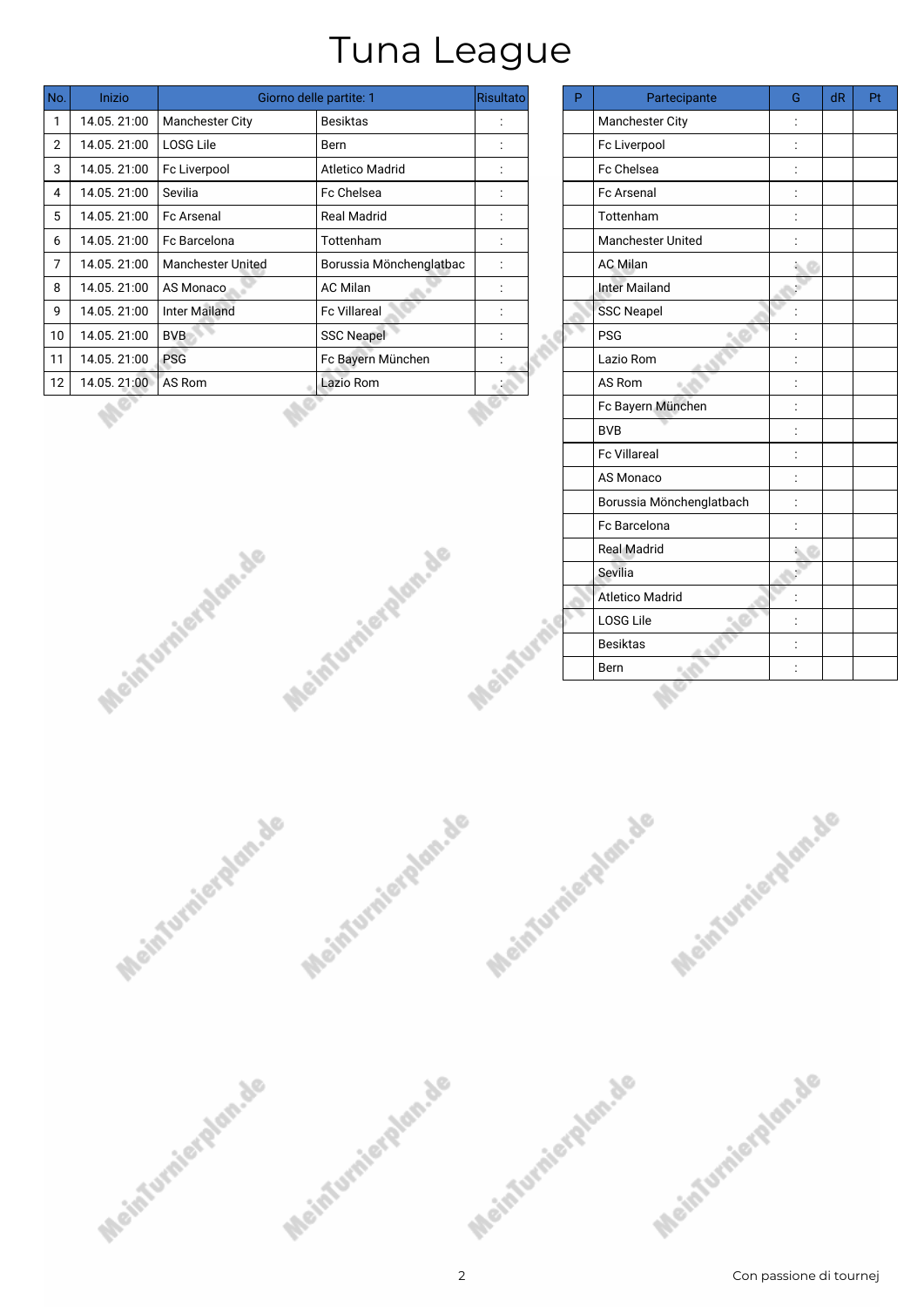| No. | Inizio      | Giorno delle partite: 2 | <b>Risultato</b>         |  |
|-----|-------------|-------------------------|--------------------------|--|
| 13  | 21.05.15:30 | <b>LOSG Lile</b>        | <b>Manchester City</b>   |  |
| 14  | 21.05.15:30 | <b>Atletico Madrid</b>  | <b>Besiktas</b>          |  |
| 15  | 21.05.15:30 | Bern                    | Sevilia                  |  |
| 16  | 21.05.15:30 | <b>Real Madrid</b>      | Fc Liverpool             |  |
| 17  | 21.05.15:30 | Fc Chelsea              | Fc Barcelona             |  |
| 18  | 21.05.15:30 | Borussia Mönchenglatbac | <b>Fc Arsenal</b>        |  |
| 19  | 21.05.15:30 | Tottenham               | AS Monaco                |  |
| 20  | 21.05.15:30 | <b>Fc Villareal</b>     | <b>Manchester United</b> |  |
| 21  | 21.05.15:30 | <b>AC Milan</b>         | <b>BVB</b>               |  |
| 22  | 21.05.15:30 | Fc Bayern München       | <b>Inter Mailand</b>     |  |
| 23  | 21.05.15:30 | <b>SSC Neapel</b>       | AS Rom                   |  |
| 24  | 21.05.15:30 | Lazio Rom               | <b>PSG</b>               |  |







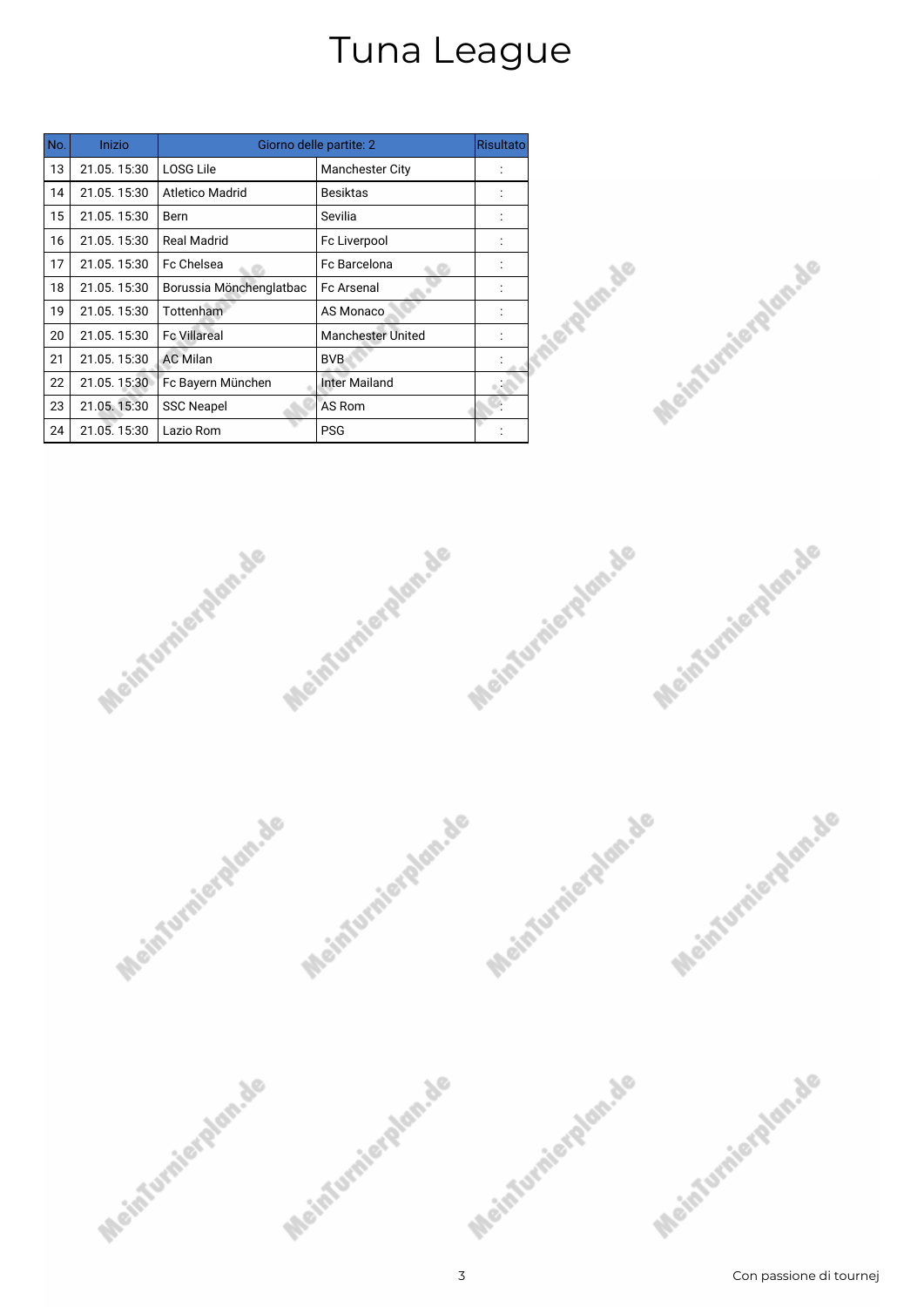| No. | Inizio      | Giorno delle partite: 3  |                         |  |
|-----|-------------|--------------------------|-------------------------|--|
| 25  | 28.05.15:30 | <b>Manchester City</b>   | <b>Atletico Madrid</b>  |  |
| 26  | 28.05.15:30 | Sevilia                  | <b>LOSG Lile</b>        |  |
| 27  | 28.05.15:30 | <b>Besiktas</b>          | <b>Real Madrid</b>      |  |
| 28  | 28.05.15:30 | Fc Barcelona             | Bern                    |  |
| 29  | 28.05.15:30 | Fc Liverpool             | Borussia Mönchenglatbac |  |
| 30  | 28.05.15:30 | AS Monaco                | Fc Chelsea              |  |
| 31  | 28.05.15:30 | <b>Fc Arsenal</b>        | <b>Fc Villareal</b>     |  |
| 32  | 28.05.15:30 | <b>BVB</b>               | Tottenham               |  |
| 33  | 28.05.15:30 | <b>Manchester United</b> | Fc Bayern München       |  |
| 34  | 28.05.15:30 | AS Rom                   | <b>AC Milan</b>         |  |
| 35  | 28.05.15:30 | <b>Inter Mailand</b>     | Lazio Rom               |  |
| 36  | 28.05.15:30 | <b>PSG</b>               | <b>SSC Neapel</b>       |  |





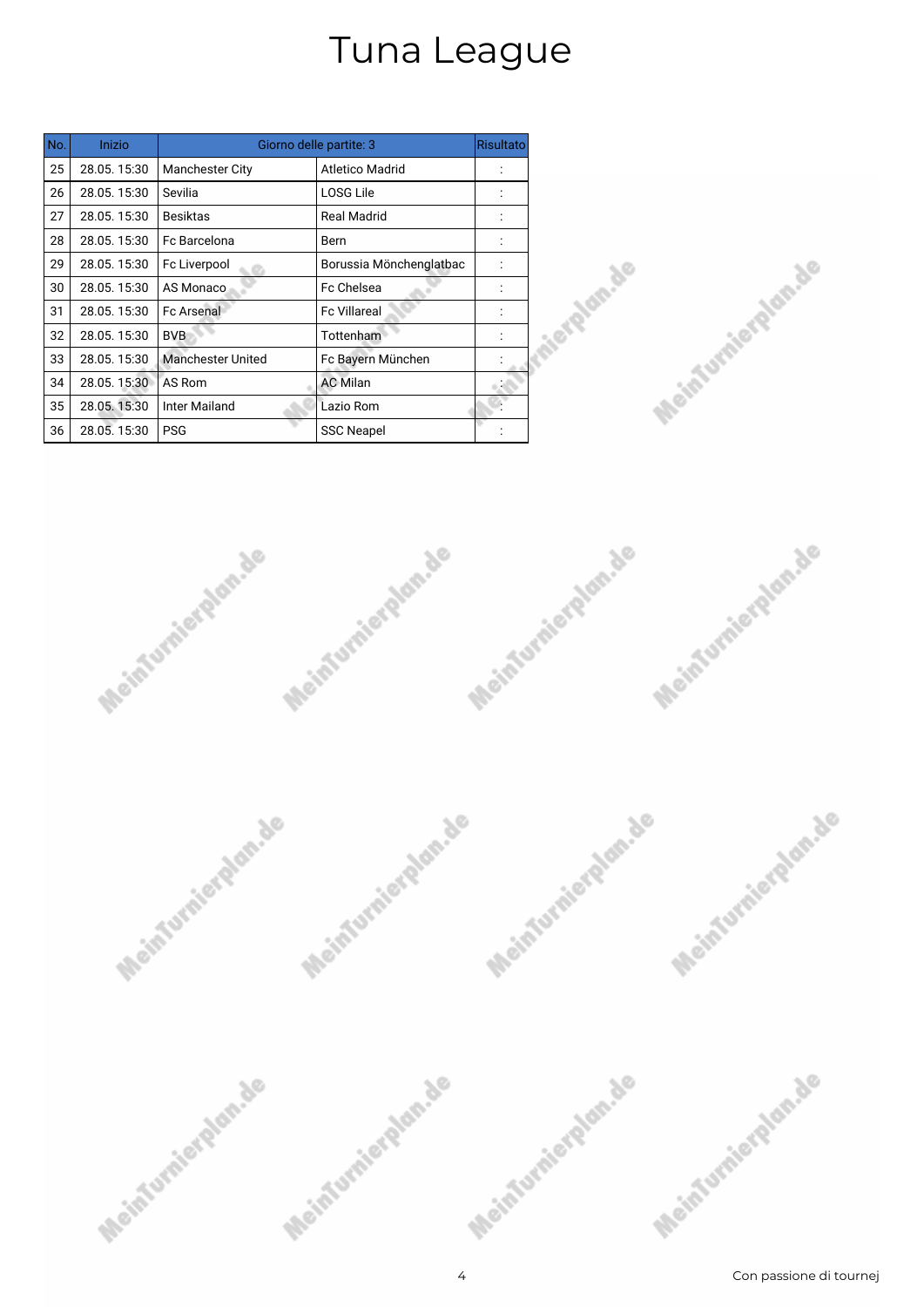| No. | Inizio      | Giorno delle partite: 4 |                          |  |
|-----|-------------|-------------------------|--------------------------|--|
| 37  | 04.06.15:30 | Sevilia                 | <b>Manchester City</b>   |  |
| 38  | 04.06.15:30 | <b>Real Madrid</b>      | <b>Atletico Madrid</b>   |  |
| 39  | 04.06.15:30 | <b>LOSG Lile</b>        | Fc Barcelona             |  |
| 40  | 04.06.15:30 | Borussia Mönchenglatbac | <b>Besiktas</b>          |  |
| 41  | 04.06.15:30 | Bern                    | AS Monaco                |  |
| 42  | 04.06.15:30 | <b>Fc Villareal</b>     | Fc Liverpool             |  |
| 43  | 04.06.15:30 | Fc Chelsea              | <b>BVB</b>               |  |
| 44  | 04.06.15:30 | Fc Bayern München       | <b>Fc Arsenal</b>        |  |
| 45  | 04.06.15:30 | Tottenham               | AS Rom                   |  |
| 46  | 04.06.15:30 | Lazio Rom               | <b>Manchester United</b> |  |
| 47  | 04.06.15:30 | <b>AC Milan</b>         | <b>PSG</b>               |  |
| 48  | 04.06.15:30 | <b>SSC Neapel</b>       | Inter Mailand            |  |







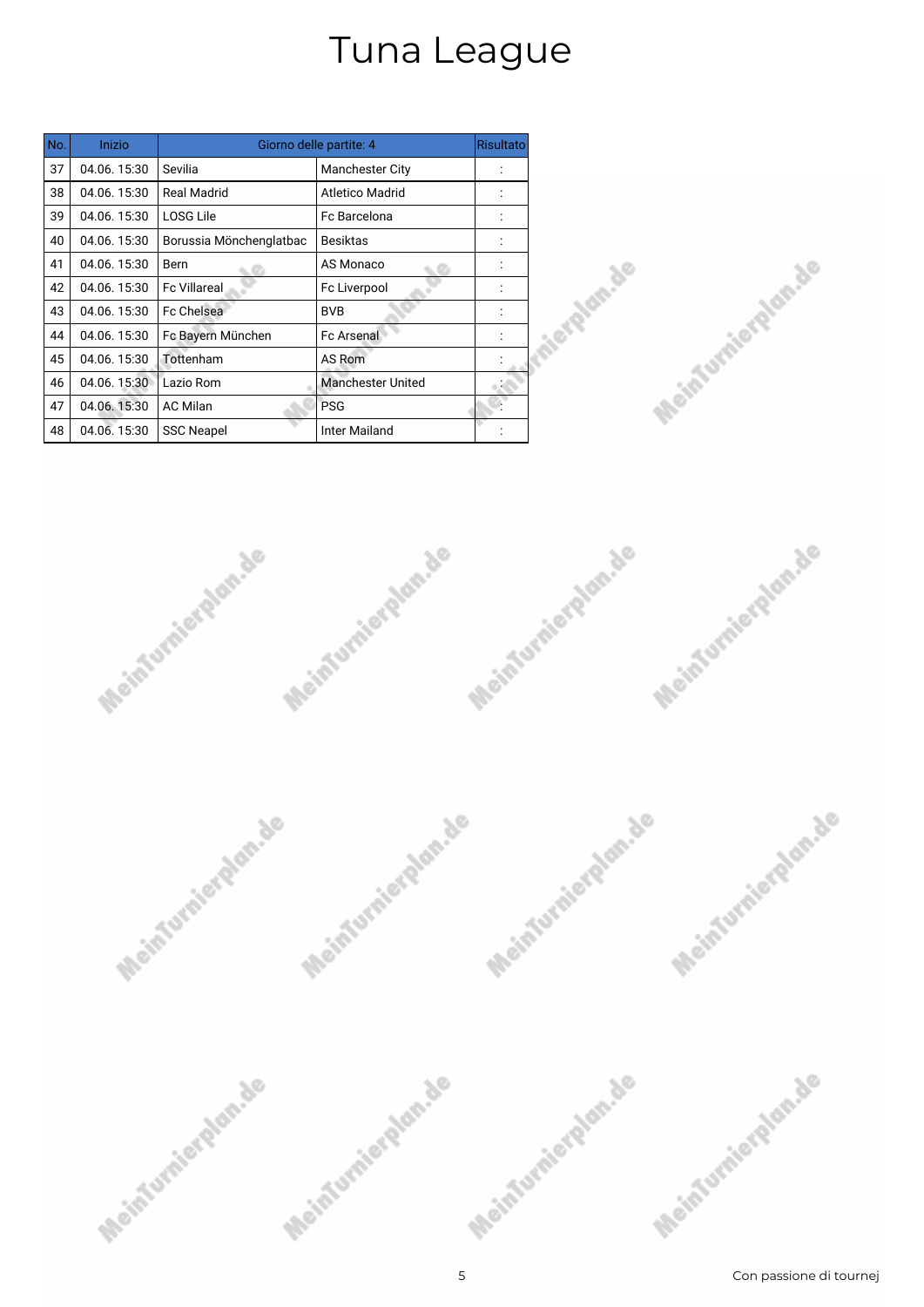| No. | Inizio      | Giorno delle partite: 5  |                         |  |
|-----|-------------|--------------------------|-------------------------|--|
| 49  | 11.06.15:30 | <b>Manchester City</b>   | <b>Real Madrid</b>      |  |
| 50  | 11.06.15:30 | Fc Barcelona             | Sevilia                 |  |
| 51  | 11.06.15:30 | Atletico Madrid          | Borussia Mönchenglatbac |  |
| 52  | 11.06.15:30 | AS Monaco                | <b>LOSG Lile</b>        |  |
| 53  | 11.06.15:30 | <b>Besiktas</b>          | <b>Fc Villareal</b>     |  |
| 54  | 11.06.15:30 | <b>BVB</b>               | Bern                    |  |
| 55  | 11.06.15:30 | Fc Liverpool             | Fc Bayern München       |  |
| 56  | 11.06.15:30 | AS Rom                   | <b>Fc Chelsea</b>       |  |
| 57  | 11.06.15:30 | <b>Fc Arsenal</b>        | Lazio Rom               |  |
| 58  | 11.06.15:30 | <b>PSG</b>               | Tottenham               |  |
| 59  | 11.06.15:30 | <b>Manchester United</b> | <b>SSC Neapel</b>       |  |
| 60  | 11.06.15:30 | <b>Inter Mailand</b>     | <b>AC Milan</b>         |  |







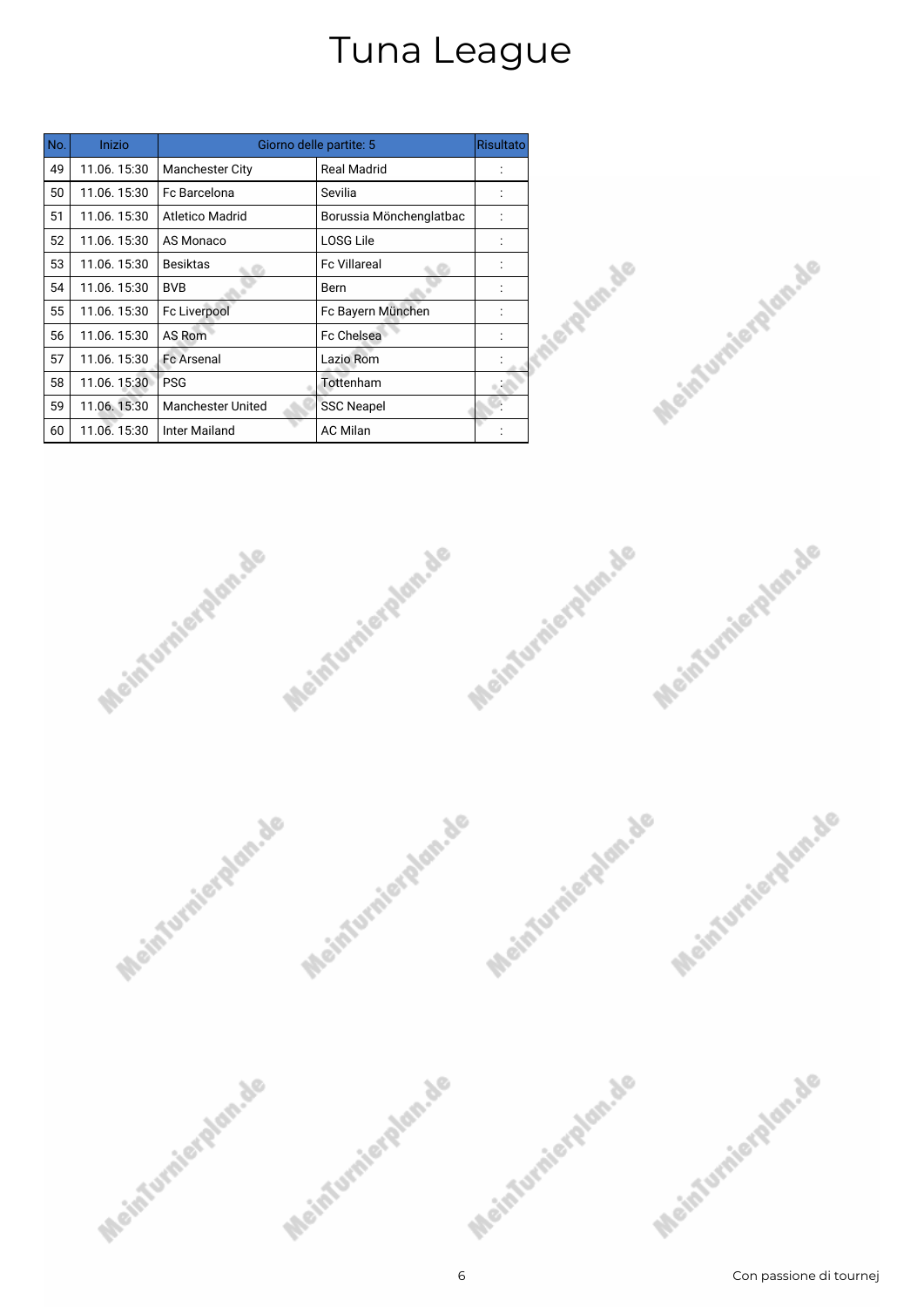| No. | Inizio      | Giorno delle partite: 6 |                          |  |
|-----|-------------|-------------------------|--------------------------|--|
| 61  | 18.06.15:30 | Fc Barcelona            | <b>Manchester City</b>   |  |
| 62  | 18.06.15:30 | Borussia Mönchenglatbac | <b>Real Madrid</b>       |  |
| 63  | 18.06.15:30 | Sevilia                 | <b>AS Monaco</b>         |  |
| 64  | 18.06.15:30 | <b>Fc Villareal</b>     | Atletico Madrid          |  |
| 65  | 18.06.15:30 | LOSG Lile               | <b>BVB</b>               |  |
| 66  | 18.06.15:30 | Fc Bayern München       | <b>Besiktas</b>          |  |
| 67  | 18.06.15:30 | Bern                    | AS Rom                   |  |
| 68  | 18.06.15:30 | Lazio Rom               | Fc Liverpool             |  |
| 69  | 18.06.15:30 | Fc Chelsea              | <b>PSG</b>               |  |
| 70  | 18.06.15:30 | <b>SSC Neapel</b>       | <b>Fc Arsenal</b>        |  |
| 71  | 18.06.15:30 | Tottenham               | Inter Mailand            |  |
| 72  | 18.06.15:30 | <b>AC Milan</b>         | <b>Manchester United</b> |  |







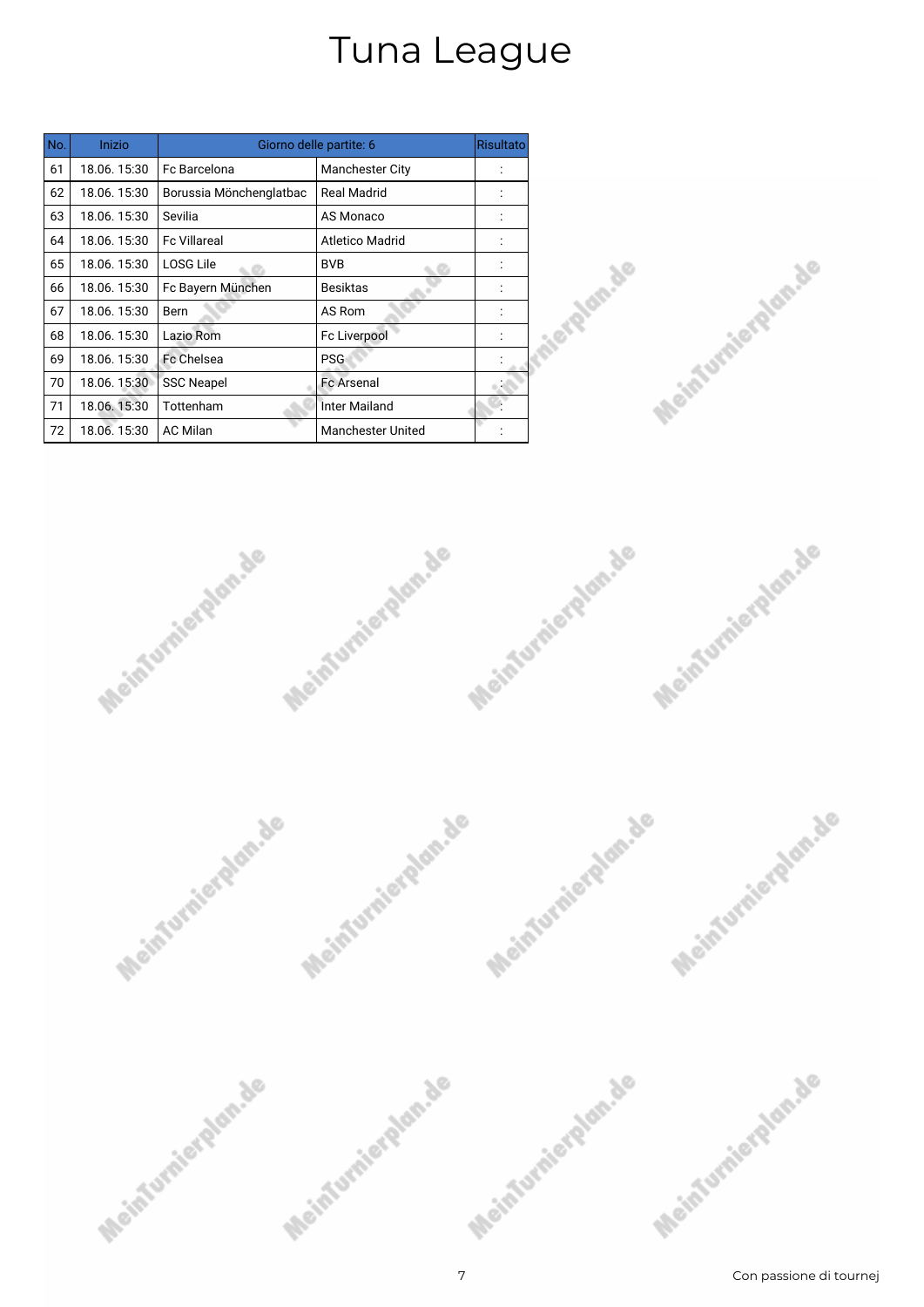| No. | Inizio      | Giorno delle partite: 7  |                         |  |
|-----|-------------|--------------------------|-------------------------|--|
| 73  | 25.06.15:30 | <b>Manchester City</b>   | Borussia Mönchenglatbac |  |
| 74  | 25.06.15:30 | AS Monaco                | Fc Barcelona            |  |
| 75  | 25.06.15:30 | <b>Real Madrid</b>       | <b>Fc Villareal</b>     |  |
| 76  | 25.06.15:30 | <b>BVB</b>               | Sevilia                 |  |
| 77  | 25.06.15:30 | <b>Atletico Madrid</b>   | Fc Bayern München       |  |
| 78  | 25.06.15:30 | AS Rom                   | <b>LOSG Lile</b>        |  |
| 79  | 25.06.15:30 | <b>Besiktas</b>          | Lazio Rom               |  |
| 80  | 25.06.15:30 | <b>PSG</b>               | Bern                    |  |
| 81  | 25.06.15:30 | <b>Fc Liverpool</b>      | <b>SSC Neapel</b>       |  |
| 82  | 25.06.15:30 | Inter Mailand            | <b>Fc Chelsea</b>       |  |
| 83  | 25.06.15:30 | <b>Fc Arsenal</b>        | <b>AC Milan</b>         |  |
| 84  | 25.06.15:30 | <b>Manchester United</b> | Tottenham               |  |







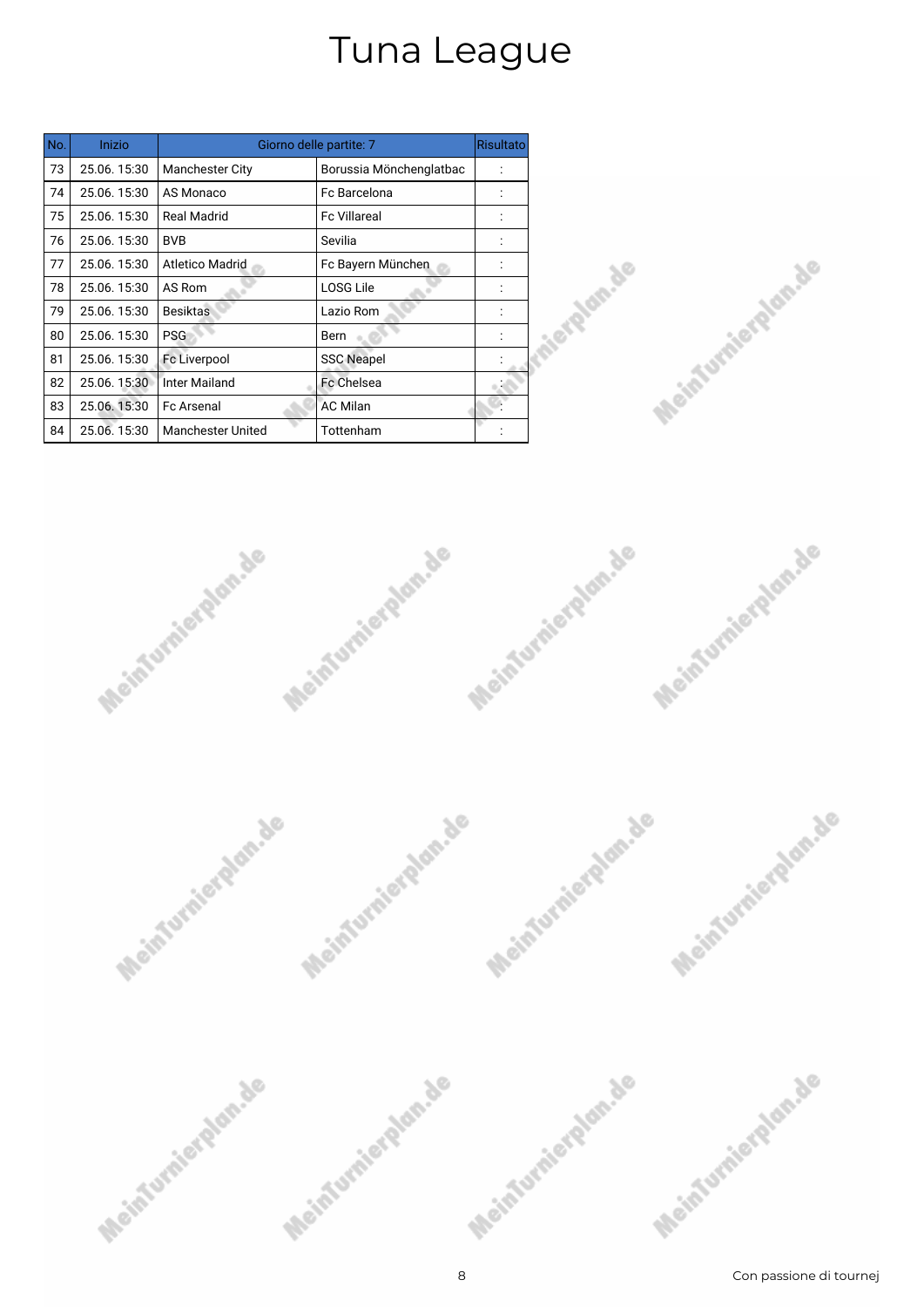| No. | Inizio      | Giorno delle partite: 8 |                          |  |
|-----|-------------|-------------------------|--------------------------|--|
| 85  | 02.07.15:30 | AS Monaco               | <b>Manchester City</b>   |  |
| 86  | 02.07.15:30 | <b>Fc Villareal</b>     | Borussia Mönchenglatbac  |  |
| 87  | 02.07.15:30 | Fc Barcelona            | <b>BVB</b>               |  |
| 88  | 02.07.15:30 | Fc Bayern München       | <b>Real Madrid</b>       |  |
| 89  | 02.07.15:30 | Sevilia                 | AS Rom                   |  |
| 90  | 02.07.15:30 | Lazio Rom               | <b>Atletico Madrid</b>   |  |
| 91  | 02.07.15:30 | <b>LOSG Lile</b>        | <b>PSG</b>               |  |
| 92  | 02.07.15:30 | <b>SSC Neapel</b>       | Besiktas                 |  |
| 93  | 02.07.15:30 | Bern                    | <b>Inter Mailand</b>     |  |
| 94  | 02.07.15:30 | <b>AC Milan</b>         | Fc Liverpool             |  |
| 95  | 02.07.15:30 | Fc Chelsea              | <b>Manchester United</b> |  |
| 96  | 02.07.15:30 | Tottenham               | <b>Fc Arsenal</b>        |  |







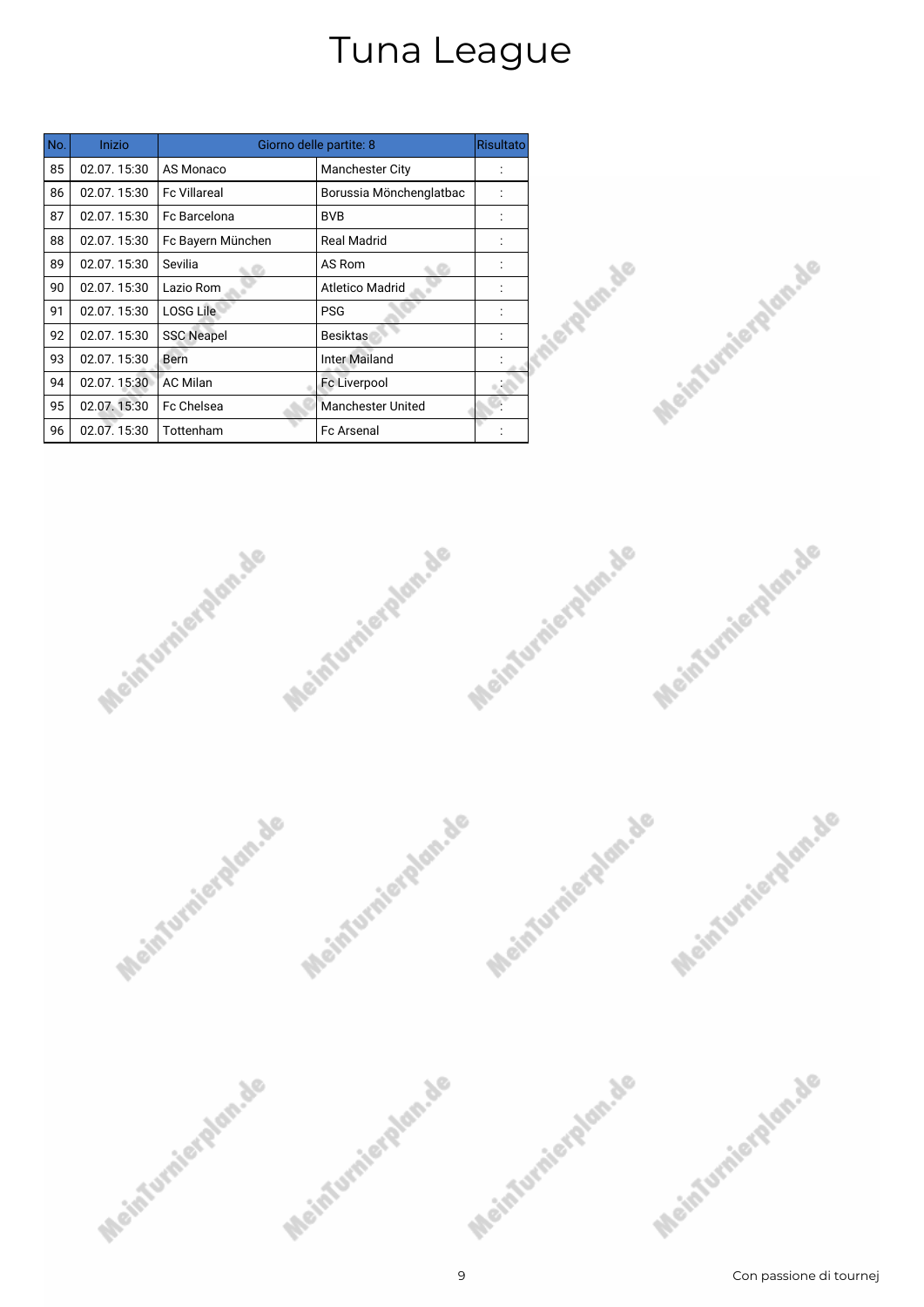| No. | Inizio      | Giorno delle partite: 9  |                     |  |
|-----|-------------|--------------------------|---------------------|--|
| 97  | 09.07.15:30 | <b>Manchester City</b>   | <b>Fc Villareal</b> |  |
| 98  | 09.07.15:30 | <b>BVB</b>               | AS Monaco           |  |
| 99  | 09.07.15:30 | Borussia Mönchenglatbac  | Fc Bayern München   |  |
| 100 | 09.07.15:30 | AS Rom                   | Fc Barcelona        |  |
| 101 | 09.07.15:30 | Real Madrid              | Lazio Rom           |  |
| 102 | 09.07.15:30 | <b>PSG</b>               | Sevilia             |  |
| 103 | 09.07.15:30 | <b>Atletico Madrid</b>   | <b>SSC Neapel</b>   |  |
| 104 | 09.07.15:30 | <b>Inter Mailand</b>     | <b>LOSG Lile</b>    |  |
| 105 | 09.07.15:30 | <b>Besiktas</b>          | <b>AC Milan</b>     |  |
| 106 | 09.07.15:30 | <b>Manchester United</b> | Bern                |  |
| 107 | 09.07.15:30 | Fc Liverpool             | Tottenham           |  |
| 108 | 09.07.15:30 | <b>Fc Arsenal</b>        | <b>Fc Chelsea</b>   |  |







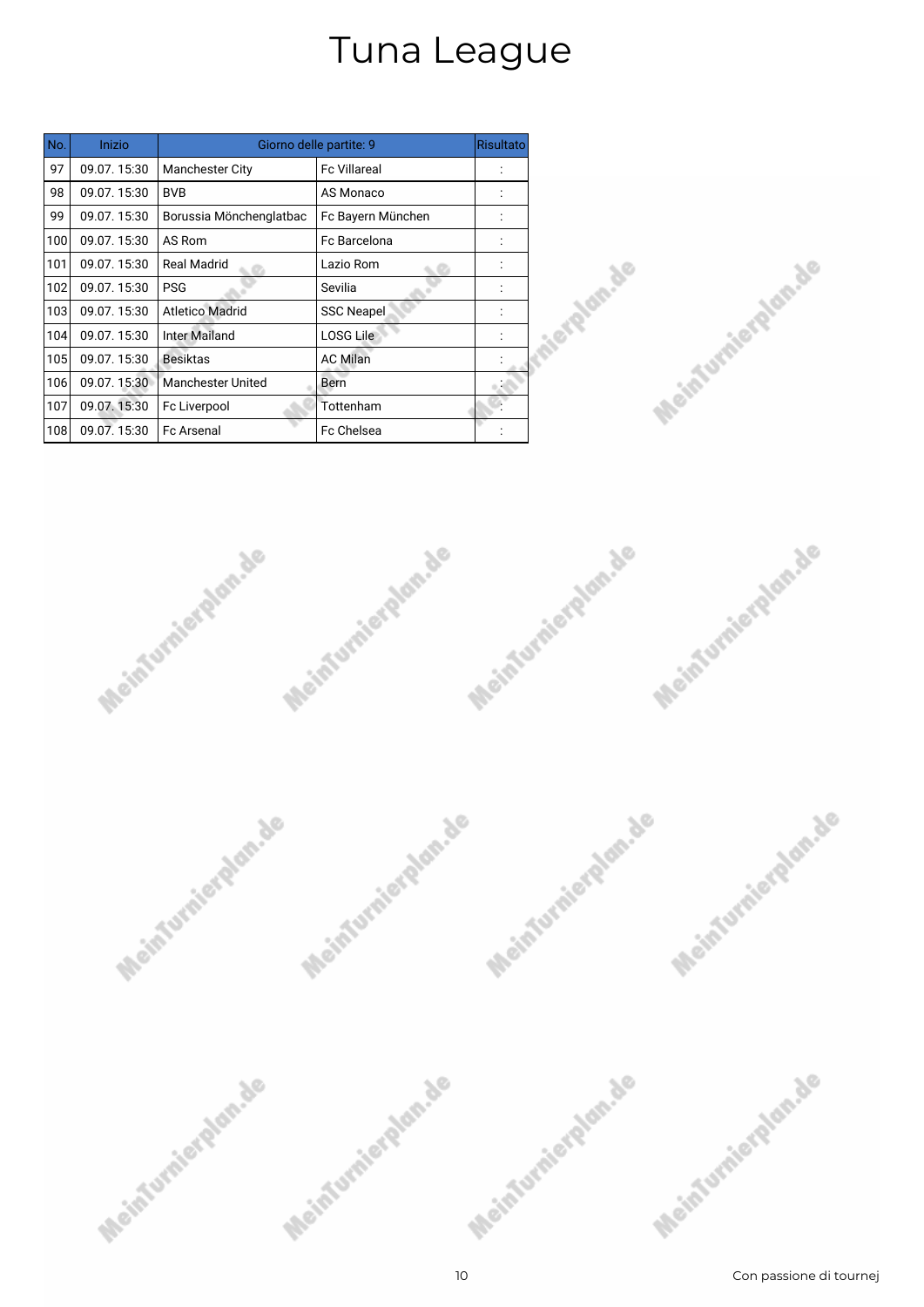| No. | Inizio      | Giorno delle partite: 10 |                         |  |
|-----|-------------|--------------------------|-------------------------|--|
| 109 | 16.07.15:30 | <b>BVB</b>               | <b>Manchester City</b>  |  |
| 110 | 16.07.15:30 | Fc Bayern München        | <b>Fc Villareal</b>     |  |
| 111 | 16.07.15:30 | AS Monaco                | AS Rom                  |  |
| 112 | 16.07.15:30 | Lazio Rom                | Borussia Mönchenglatbac |  |
| 113 | 16.07.15:30 | Fc Barcelona             | <b>PSG</b>              |  |
| 114 | 16.07.15:30 | <b>SSC Neapel</b>        | <b>Real Madrid</b>      |  |
| 115 | 16.07.15:30 | Sevilia                  | <b>Inter Mailand</b>    |  |
| 116 | 16.07.15:30 | <b>AC Milan</b>          | <b>Atletico Madrid</b>  |  |
| 117 | 16.07.15:30 | <b>LOSG Lile</b>         | Manchester United       |  |
| 118 | 16.07.15:30 | Tottenham                | <b>Besiktas</b>         |  |
| 119 | 16.07.15:30 | Bern                     | <b>Fc Arsenal</b>       |  |
| 120 | 16.07.15:30 | <b>Fc Chelsea</b>        | Fc Liverpool            |  |







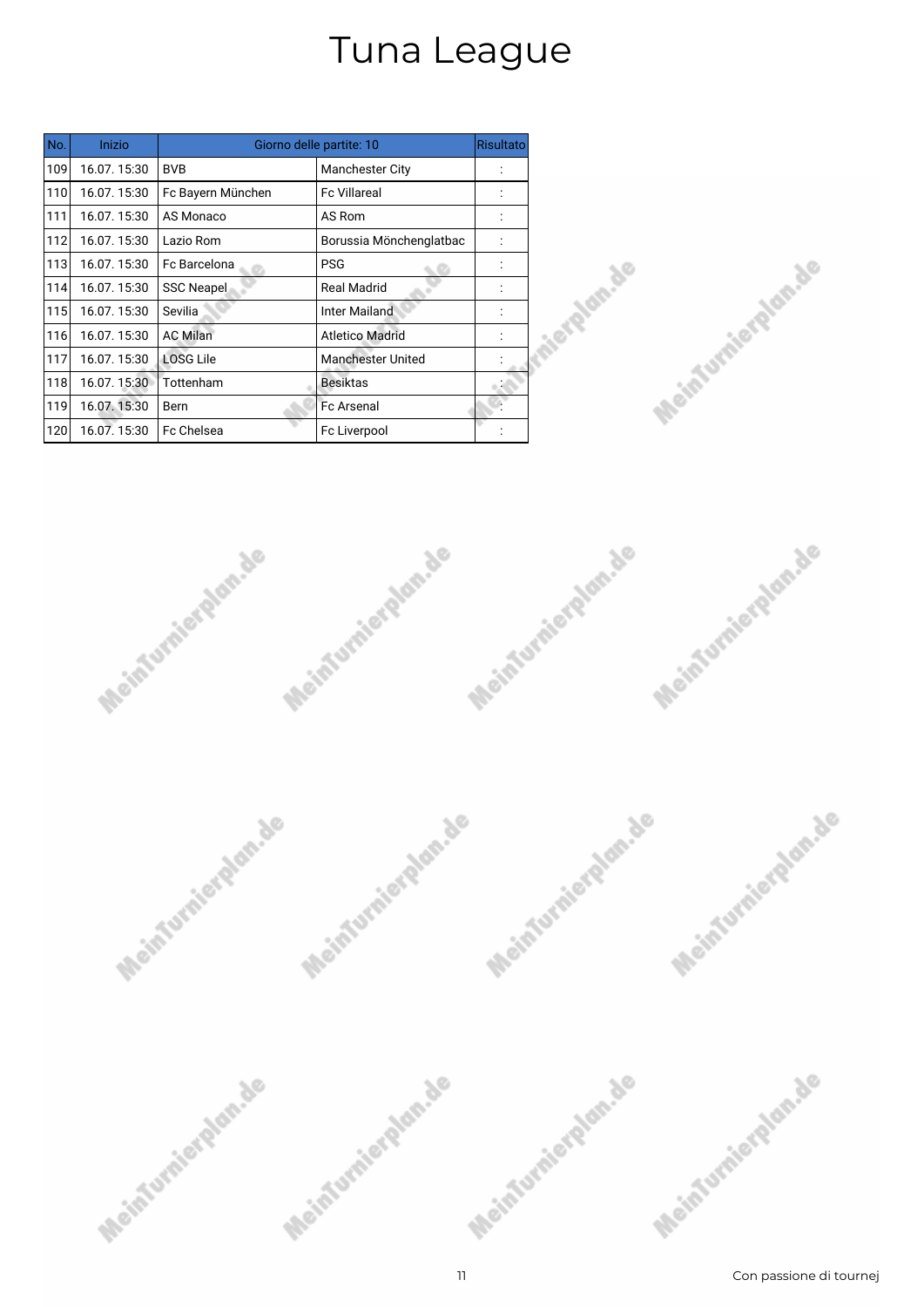| No. | Inizio      | Giorno delle partite: 11 |                   |  |
|-----|-------------|--------------------------|-------------------|--|
| 121 | 23.07.15:30 | <b>Manchester City</b>   | Fc Bayern München |  |
| 122 | 23.07.15:30 | AS Rom                   | <b>BVB</b>        |  |
| 123 | 23.07.15:30 | <b>Fc Villareal</b>      | Lazio Rom         |  |
| 124 | 23.07.15:30 | <b>PSG</b>               | AS Monaco         |  |
| 125 | 23.07.15:30 | Borussia Mönchenglatbac  | <b>SSC Neapel</b> |  |
| 126 | 23.07.15:30 | Inter Mailand            | Fc Barcelona      |  |
| 127 | 23.07.15:30 | <b>Real Madrid</b>       | <b>AC Milan</b>   |  |
| 128 | 23.07.15:30 | <b>Manchester United</b> | Sevilia           |  |
| 129 | 23.07.15:30 | <b>Atletico Madrid</b>   | Tottenham         |  |
| 130 | 23.07.15:30 | <b>Fc Arsenal</b>        | <b>LOSG Lile</b>  |  |
| 131 | 23.07.15:30 | <b>Besiktas</b>          | <b>Fc Chelsea</b> |  |
| 132 | 23.07.15:30 | Fc Liverpool             | Bern              |  |







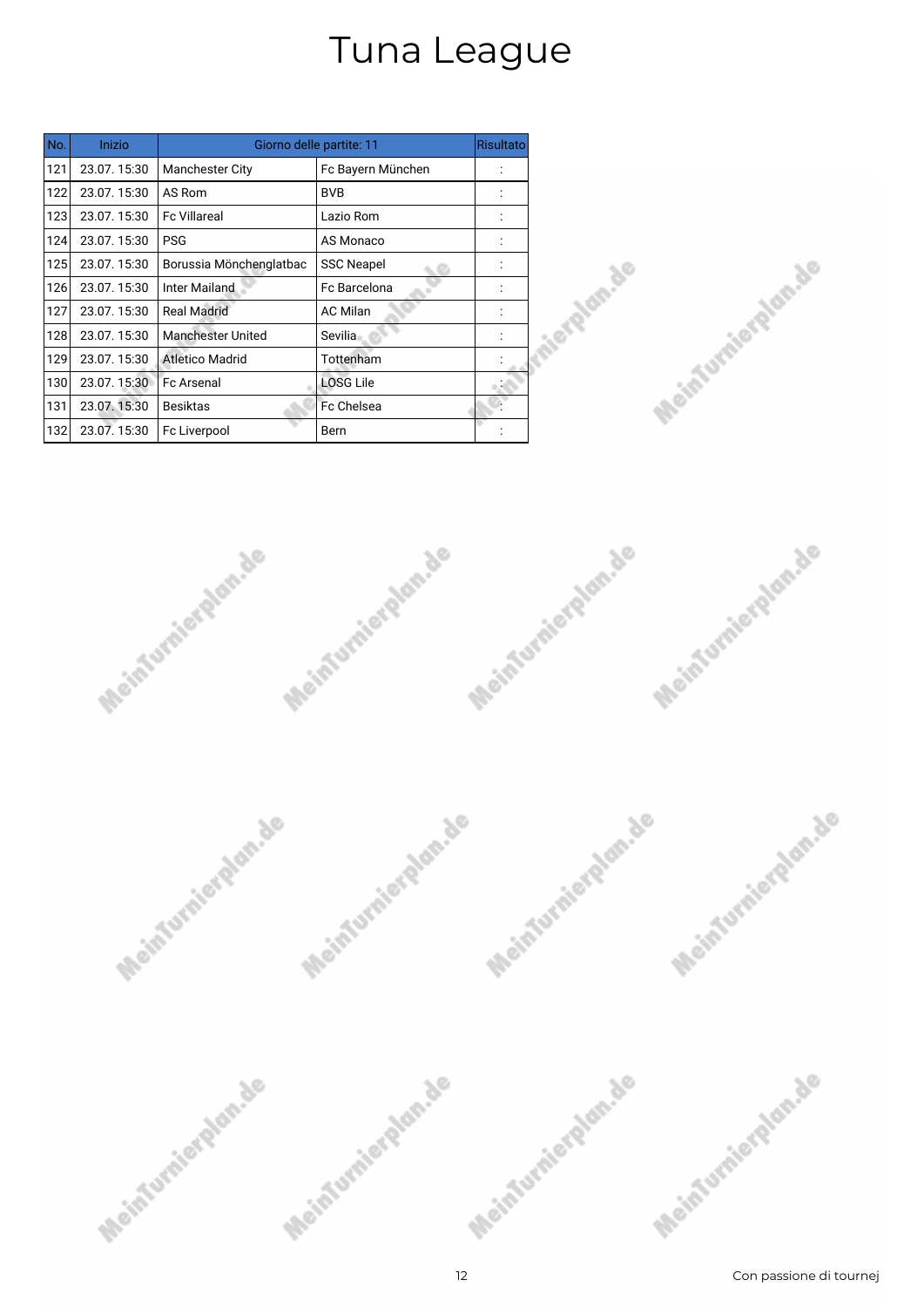| No. | Inizio      |                     | Giorno delle partite: 12 | <b>Risultato</b> |
|-----|-------------|---------------------|--------------------------|------------------|
| 133 | 30.07.15:30 | AS Rom              | <b>Manchester City</b>   |                  |
| 134 | 30.07.15:30 | Lazio Rom           | Fc Bayern München        |                  |
| 135 | 30.07.15:30 | <b>BVB</b>          | <b>PSG</b>               |                  |
| 136 | 30.07.15:30 | <b>SSC Neapel</b>   | <b>Fc Villareal</b>      |                  |
| 137 | 30.07.15:30 | AS Monaco           | Inter Mailand            |                  |
| 138 | 30.07.15:30 | <b>AC Milan</b>     | Borussia Mönchenglatbac  |                  |
| 139 | 30.07.15:30 | <b>Fc Barcelona</b> | <b>Manchester United</b> |                  |
| 140 | 30.07.15:30 | Tottenham           | <b>Real Madrid</b>       |                  |
| 141 | 30.07.15:30 | Sevilia             | <b>Fc Arsenal</b>        |                  |
| 142 | 30.07.15:30 | <b>Fc Chelsea</b>   | <b>Atletico Madrid</b>   |                  |
| 143 | 30.07.15:30 | LOSG Lile           | Fc Liverpool             |                  |
| 144 | 30.07.15:30 | Bern                | <b>Besiktas</b>          |                  |







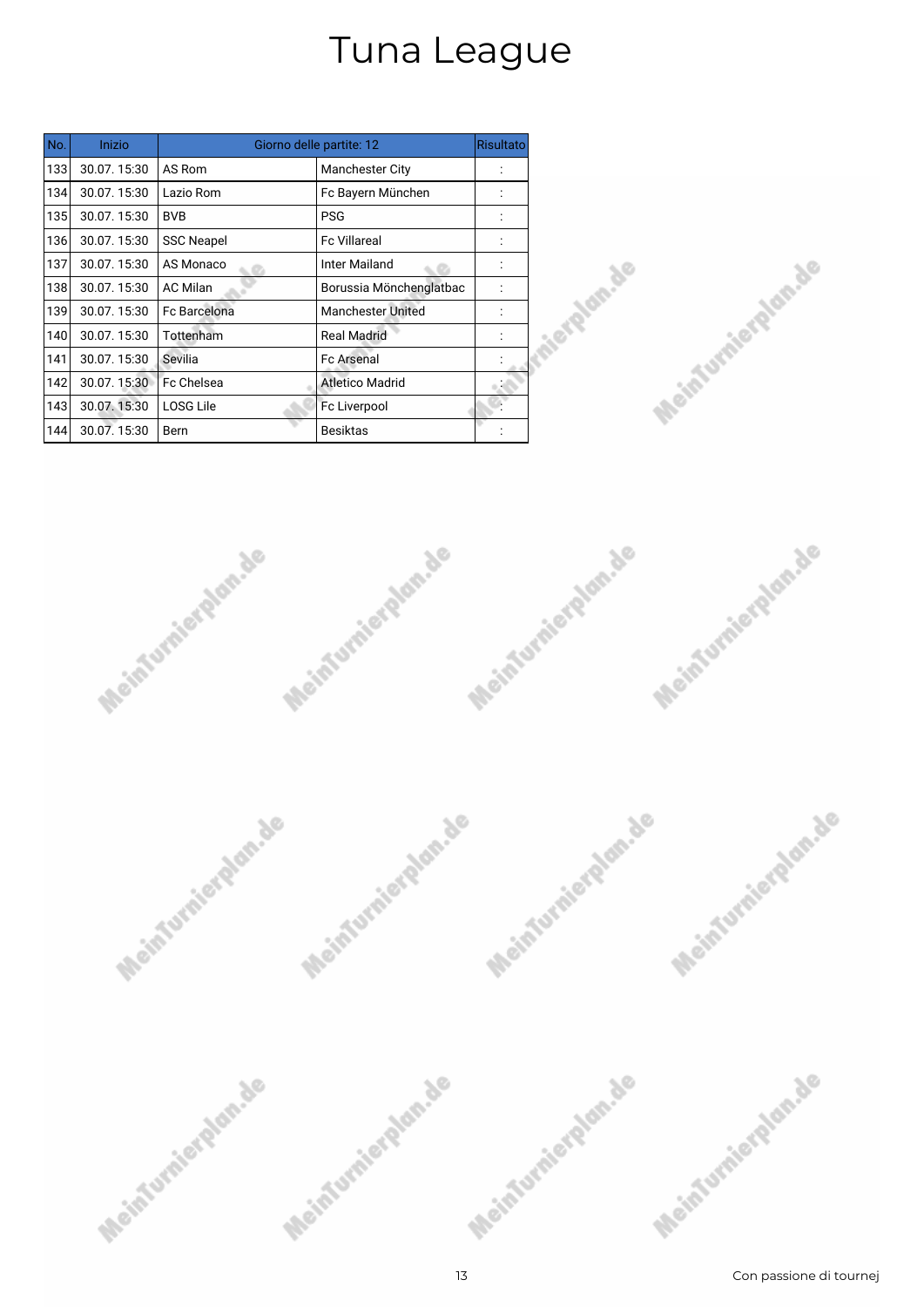| No. | Inizio      |                          | Giorno delle partite: 13 | <b>Risultato</b> |
|-----|-------------|--------------------------|--------------------------|------------------|
| 145 | 06.08.15:30 | <b>Manchester City</b>   | Lazio Rom                |                  |
| 146 | 06.08.15:30 | <b>PSG</b>               | AS Rom                   |                  |
| 147 | 06.08.15:30 | Fc Bayern München        | <b>SSC Neapel</b>        |                  |
| 148 | 06.08.15:30 | Inter Mailand            | <b>BVB</b>               |                  |
| 149 | 06.08.15:30 | <b>Fc Villareal</b>      | <b>AC Milan</b>          |                  |
| 150 | 06.08.15:30 | <b>Manchester United</b> | AS Monaco                |                  |
| 151 | 06.08.15:30 | Borussia Mönchenglatbac  | Tottenham                |                  |
| 152 | 06.08.15:30 | <b>Fc Arsenal</b>        | <b>Fc Barcelona</b>      |                  |
| 153 | 06.08.15:30 | <b>Real Madrid</b>       | Fc Chelsea               |                  |
| 154 | 06.08.15:30 | Fc Liverpool             | Sevilia                  |                  |
| 155 | 06.08.15:30 | <b>Atletico Madrid</b>   | Bern                     |                  |
| 156 | 06.08.15:30 | <b>Besiktas</b>          | <b>LOSG Lile</b>         |                  |







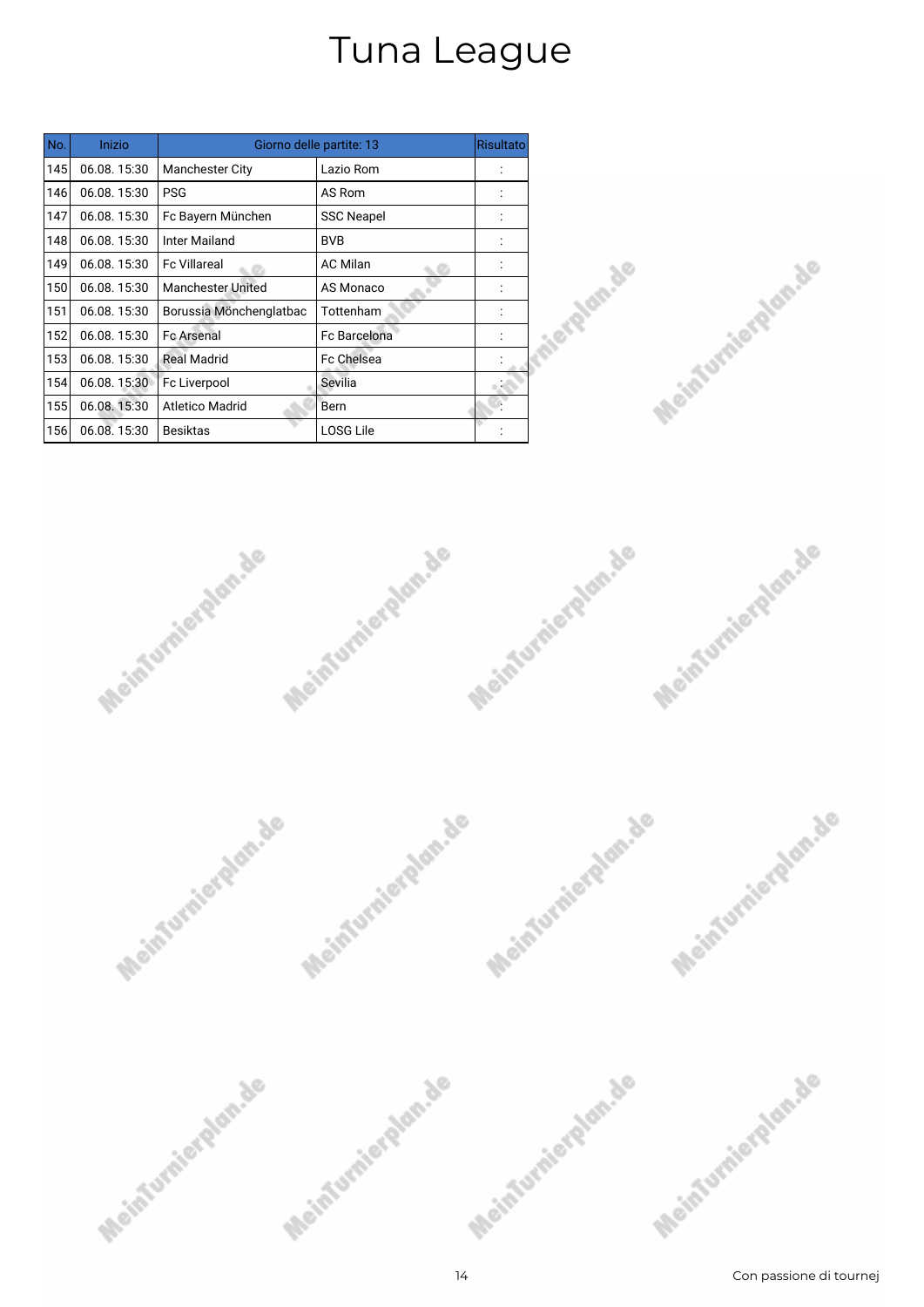| No. | Inizio      |                   | Giorno delle partite: 14 | <b>Risultato</b> |
|-----|-------------|-------------------|--------------------------|------------------|
| 157 | 13.08.15:30 | <b>PSG</b>        | <b>Manchester City</b>   |                  |
| 158 | 13.08.15:30 | <b>SSC Neapel</b> | Lazio Rom                |                  |
| 159 | 13.08.15:30 | AS Rom            | Inter Mailand            |                  |
| 160 | 13.08.15:30 | <b>AC Milan</b>   | Fc Bayern München        |                  |
| 161 | 13.08.15:30 | <b>BVB</b>        | <b>Manchester United</b> |                  |
| 162 | 13.08.15:30 | Tottenham         | <b>Fc Villareal</b>      |                  |
| 163 | 13.08.15:30 | <b>AS Monaco</b>  | <b>Fc Arsenal</b>        |                  |
| 164 | 13.08.15:30 | Fc Chelsea        | Borussia Mönchenglatbac  |                  |
| 165 | 13.08.15:30 | Fc Barcelona      | Fc Liverpool             |                  |
| 166 | 13.08.15:30 | Bern              | <b>Real Madrid</b>       |                  |
| 167 | 13.08.15:30 | Sevilia           | <b>Besiktas</b>          |                  |
| 168 | 13.08.15:30 | <b>LOSG Lile</b>  | <b>Atletico Madrid</b>   |                  |







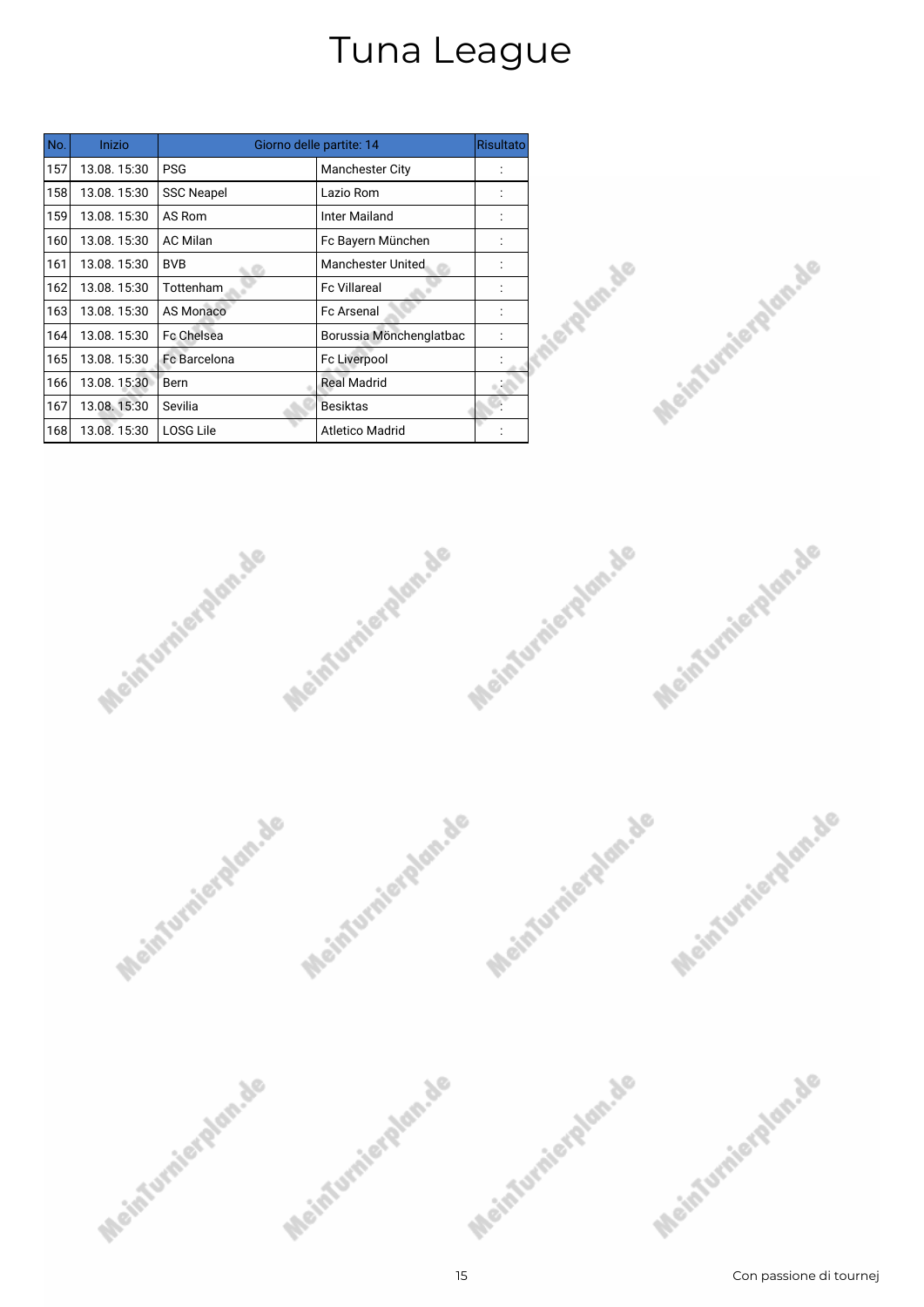| No. | Inizio      |                          | Giorno delle partite: 15 | <b>Risultato</b> |
|-----|-------------|--------------------------|--------------------------|------------------|
| 169 | 20.08.15:30 | <b>Manchester City</b>   | <b>SSC Neapel</b>        |                  |
| 170 | 20.08.15:30 | <b>Inter Mailand</b>     | <b>PSG</b>               |                  |
| 171 | 20.08.15:30 | Lazio Rom                | <b>AC Milan</b>          |                  |
| 172 | 20.08.15:30 | <b>Manchester United</b> | AS Rom                   |                  |
| 173 | 20.08.15:30 | Fc Bayern München        | Tottenham                |                  |
| 174 | 20.08.15:30 | <b>Fc Arsenal</b>        | <b>BVB</b>               |                  |
| 175 | 20.08.15:30 | <b>Fc Villareal</b>      | Fc Chelsea               |                  |
| 176 | 20.08.15:30 | Fc Liverpool             | <b>AS Monaco</b>         |                  |
| 177 | 20.08.15:30 | Borussia Mönchenglatbac  | Bern                     |                  |
| 178 | 20.08.15:30 | <b>Besiktas</b>          | <b>Fc Barcelona</b>      |                  |
| 179 | 20.08.15:30 | <b>Real Madrid</b>       | LOSG Lile                |                  |
| 180 | 20.08.15:30 | <b>Atletico Madrid</b>   | Sevilia                  |                  |







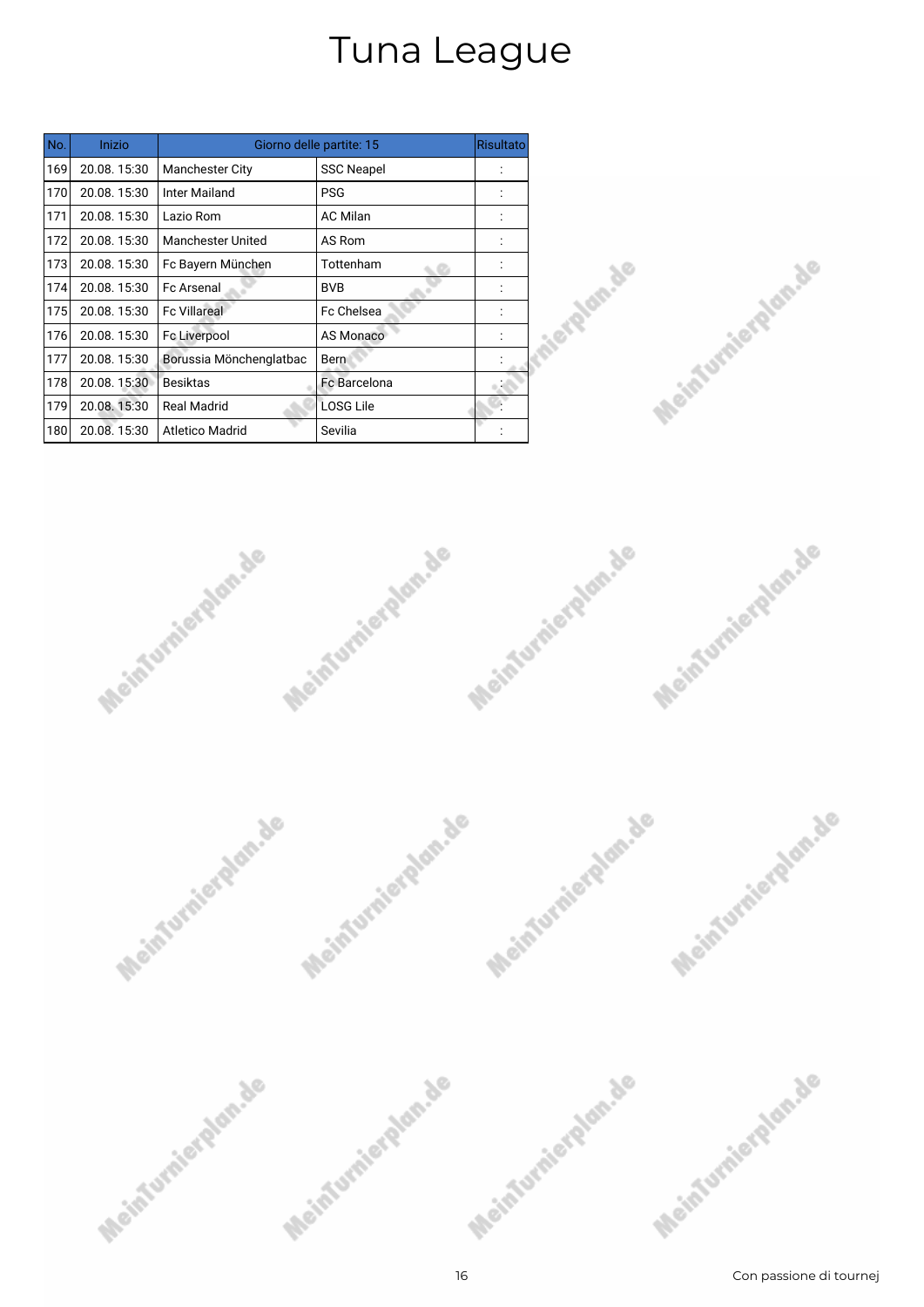| No. | Inizio      |                      | Giorno delle partite: 16 | Risultato |
|-----|-------------|----------------------|--------------------------|-----------|
| 181 | 27.08.15:30 | <b>Inter Mailand</b> | <b>Manchester City</b>   |           |
| 182 | 27.08.15:30 | <b>AC Milan</b>      | <b>SSC Neapel</b>        |           |
| 183 | 27.08.15:30 | <b>PSG</b>           | <b>Manchester United</b> |           |
| 184 | 27.08.15:30 | Tottenham            | Lazio Rom                |           |
| 185 | 27.08.15:30 | AS Rom               | <b>Fc Arsenal</b>        |           |
| 186 | 27.08.15:30 | Fc Chelsea           | Fc Bayern München        |           |
| 187 | 27.08.15:30 | <b>BVB</b>           | Fc Liverpool             |           |
| 188 | 27.08.15:30 | Bern                 | <b>Fc Villareal</b>      |           |
| 189 | 27.08.15:30 | AS Monaco            | <b>Besiktas</b>          |           |
| 190 | 27.08.15:30 | <b>LOSG Lile</b>     | Borussia Mönchenglatbac  |           |
| 191 | 27.08.15:30 | Fc Barcelona         | Atletico Madrid          |           |
| 192 | 27.08.15:30 | Sevilia              | <b>Real Madrid</b>       |           |







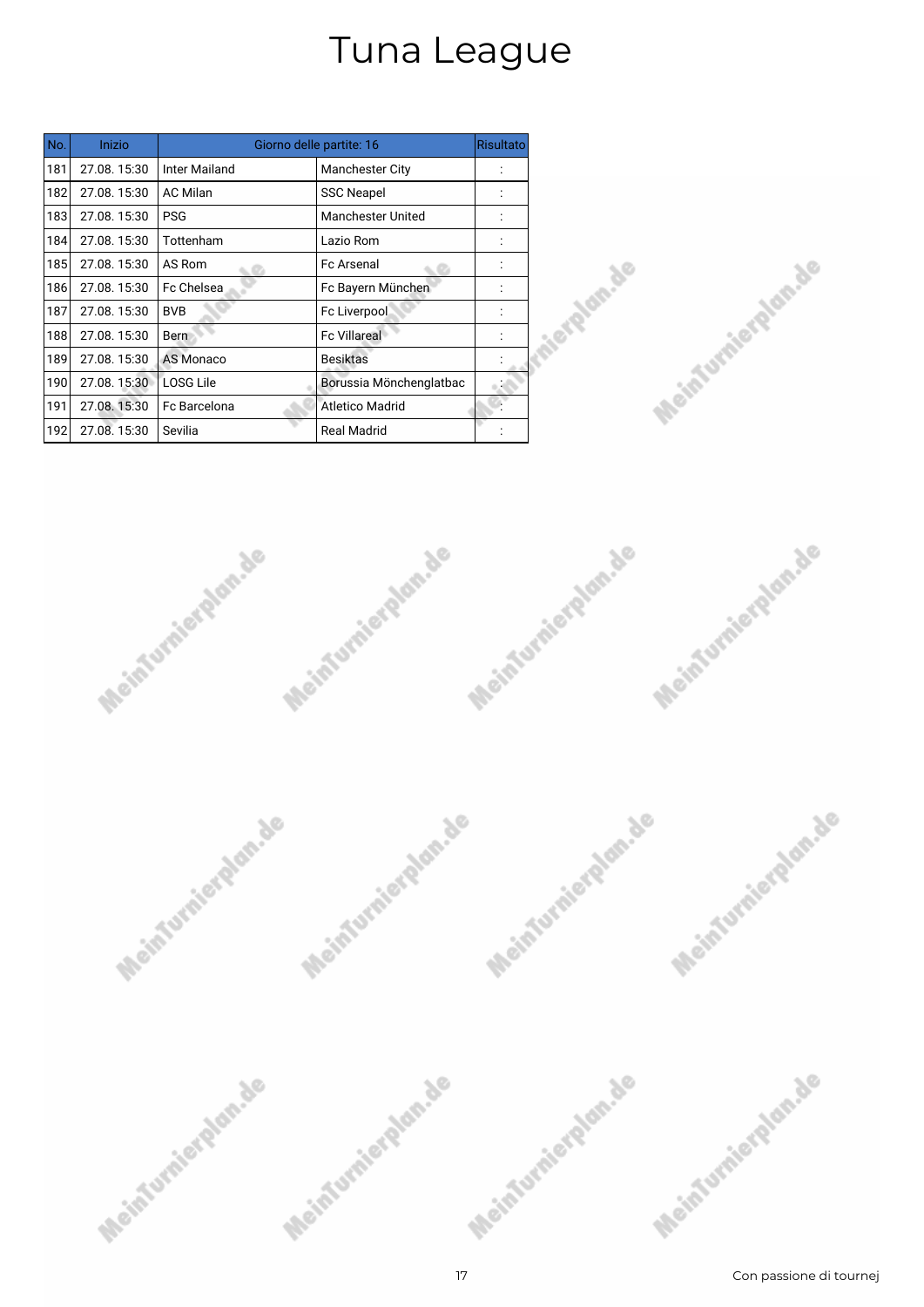| No. | Inizio      |                          | Giorno delle partite: 17 | <b>Risultato</b> |
|-----|-------------|--------------------------|--------------------------|------------------|
| 193 | 03.09.15:30 | <b>Manchester City</b>   | <b>AC Milan</b>          |                  |
| 194 | 03.09.15:30 | <b>Manchester United</b> | <b>Inter Mailand</b>     |                  |
| 195 | 03.09.15:30 | <b>SSC Neapel</b>        | Tottenham                |                  |
| 196 | 03.09.15:30 | <b>Fc Arsenal</b>        | <b>PSG</b>               |                  |
| 197 | 03.09.15:30 | Lazio Rom                | Fc Chelsea               |                  |
| 198 | 03.09.15:30 | Fc Liverpool             | AS Rom                   |                  |
| 199 | 03.09.15:30 | Fc Bayern München        | Bern                     |                  |
| 200 | 03.09.15:30 | <b>Besiktas</b>          | <b>BVB</b>               |                  |
| 201 | 03.09.15:30 | <b>Fc Villareal</b>      | <b>LOSG Lile</b>         |                  |
| 202 | 03.09.15:30 | <b>Atletico Madrid</b>   | <b>AS Monaco</b>         |                  |
| 203 | 03.09.15:30 | Borussia Mönchenglatbac  | Sevilia                  |                  |
| 204 | 03.09.15:30 | <b>Real Madrid</b>       | <b>Fc Barcelona</b>      |                  |







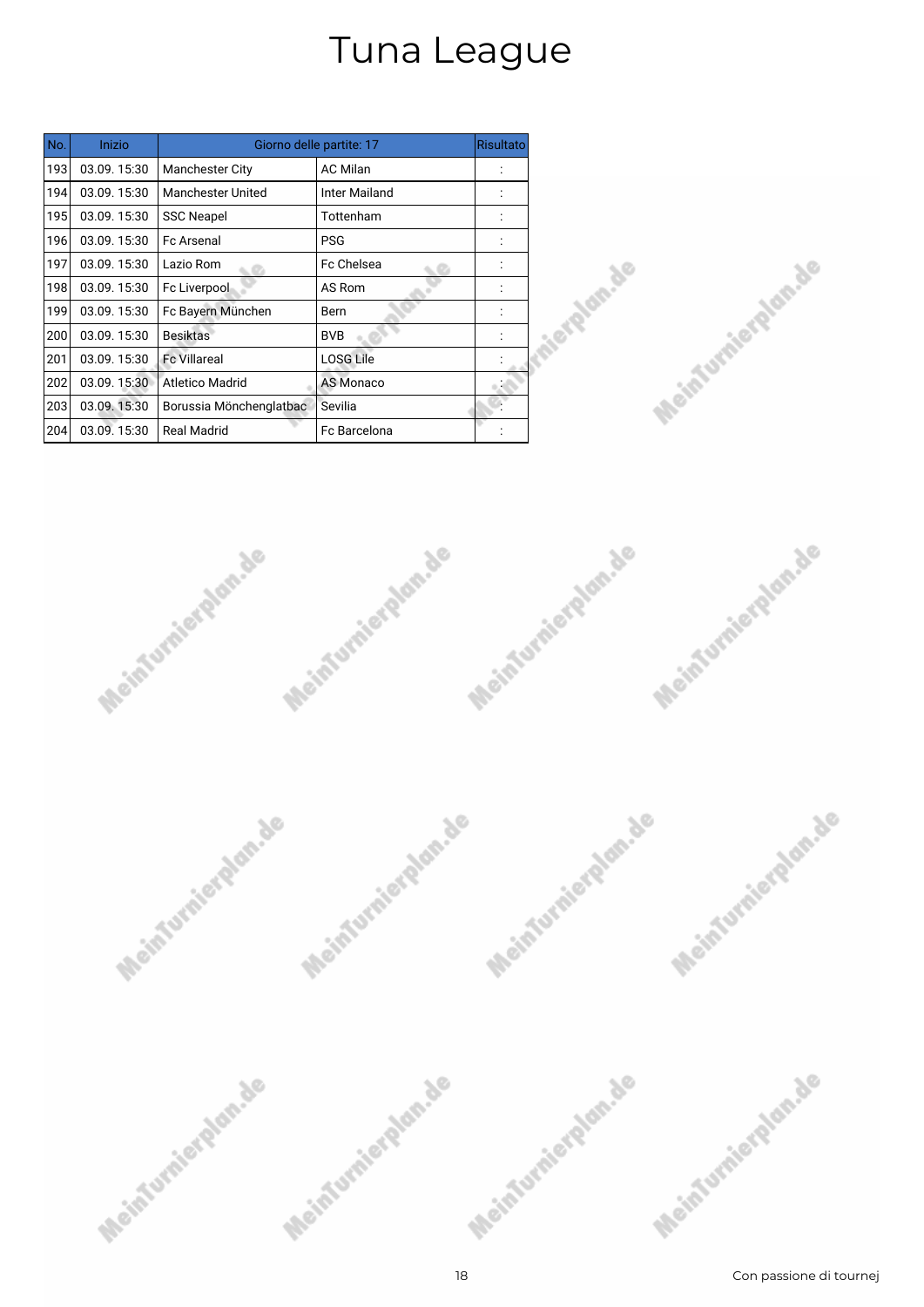| No. | Inizio      |                          | Giorno delle partite: 18 | <b>Risultato</b> |
|-----|-------------|--------------------------|--------------------------|------------------|
| 205 | 10.09.15:30 | <b>Manchester United</b> | <b>Manchester City</b>   |                  |
| 206 | 10.09.15:30 | Tottenham                | <b>AC Milan</b>          |                  |
| 207 | 10.09.15:30 | Inter Mailand            | <b>Fc Arsenal</b>        |                  |
| 208 | 10.09.15:30 | Fc Chelsea               | <b>SSC Neapel</b>        |                  |
| 209 | 10.09.15:30 | <b>PSG</b>               | Fc Liverpool             |                  |
| 210 | 10.09.15:30 | Bern                     | Lazio Rom                |                  |
| 211 | 10.09.15:30 | AS Rom                   | <b>Besiktas</b>          |                  |
| 212 | 10.09.15:30 | <b>LOSG Lile</b>         | Fc Bayern München        |                  |
| 213 | 10.09.15:30 | <b>BVB</b>               | Atletico Madrid          |                  |
| 214 | 10.09.15:30 | Sevilia                  | <b>Fc Villareal</b>      |                  |
| 215 | 10.09.15:30 | AS Monaco                | <b>Real Madrid</b>       |                  |
| 216 | 10.09.15:30 | Fc Barcelona             | Borussia Mönchenglatbac  |                  |







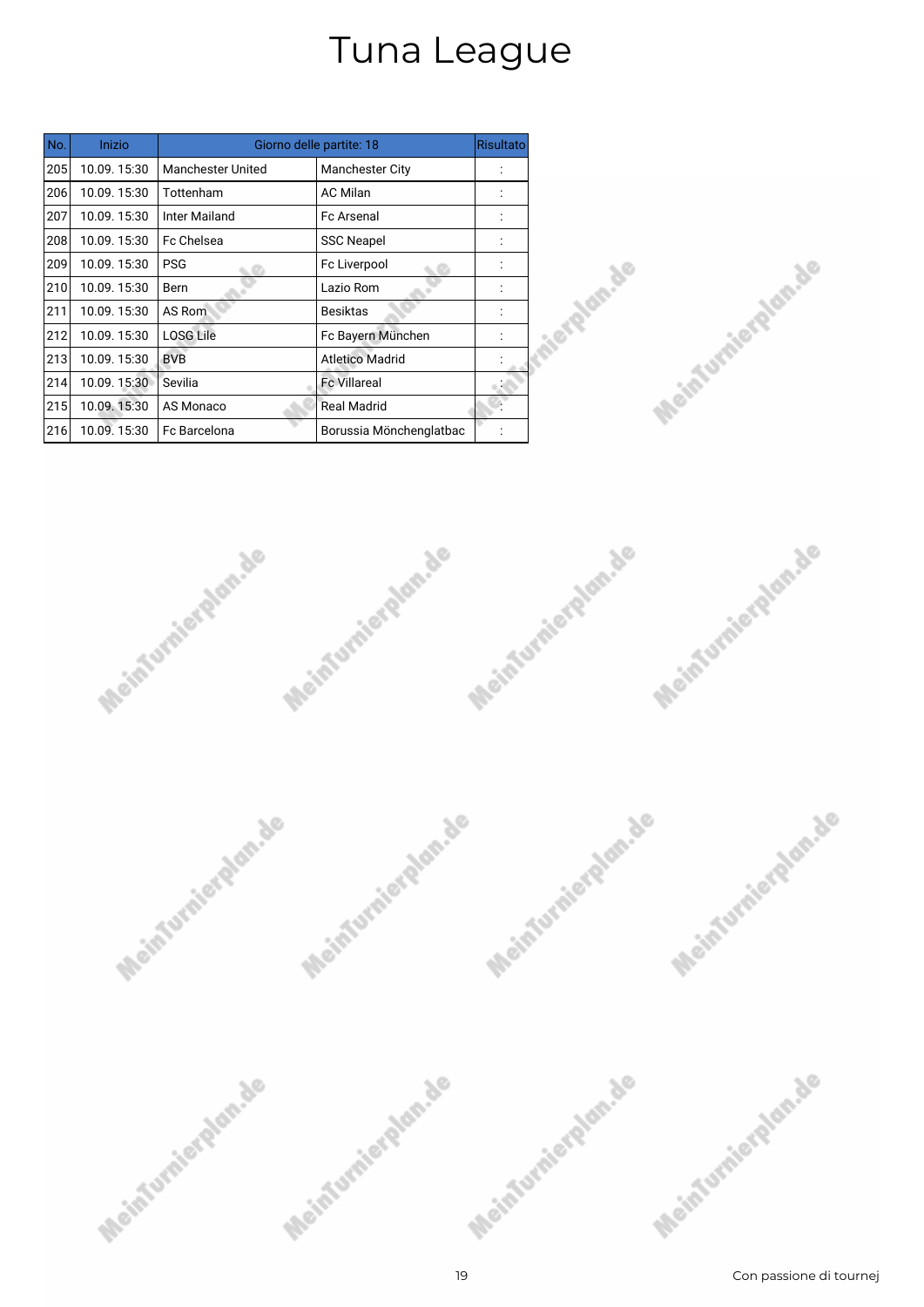| No. | Inizio      |                         | Giorno delle partite: 19 | Risultato |
|-----|-------------|-------------------------|--------------------------|-----------|
| 217 | 17.09.15:30 | <b>Manchester City</b>  | Tottenham                |           |
| 218 | 17.09.15:30 | <b>Fc Arsenal</b>       | <b>Manchester United</b> |           |
| 219 | 17.09.15:30 | <b>AC Milan</b>         | <b>Fc Chelsea</b>        |           |
| 220 | 17.09.15:30 | Fc Liverpool            | Inter Mailand            |           |
| 221 | 17.09.15:30 | <b>SSC Neapel</b>       | Bern                     |           |
| 222 | 17.09.15:30 | <b>Besiktas</b>         | <b>PSG</b>               |           |
| 223 | 17.09.15:30 | Lazio Rom               | <b>LOSG Lile</b>         |           |
| 224 | 17.09.15:30 | <b>Atletico Madrid</b>  | AS Rom                   |           |
| 225 | 17.09.15:30 | Fc Bayern München       | Sevilia                  |           |
| 226 | 17.09.15:30 | <b>Real Madrid</b>      | <b>BVB</b>               |           |
| 227 | 17.09.15:30 | <b>Fc Villareal</b>     | Fc Barcelona             |           |
| 228 | 17.09.15:30 | Borussia Mönchenglatbac | AS Monaco                |           |







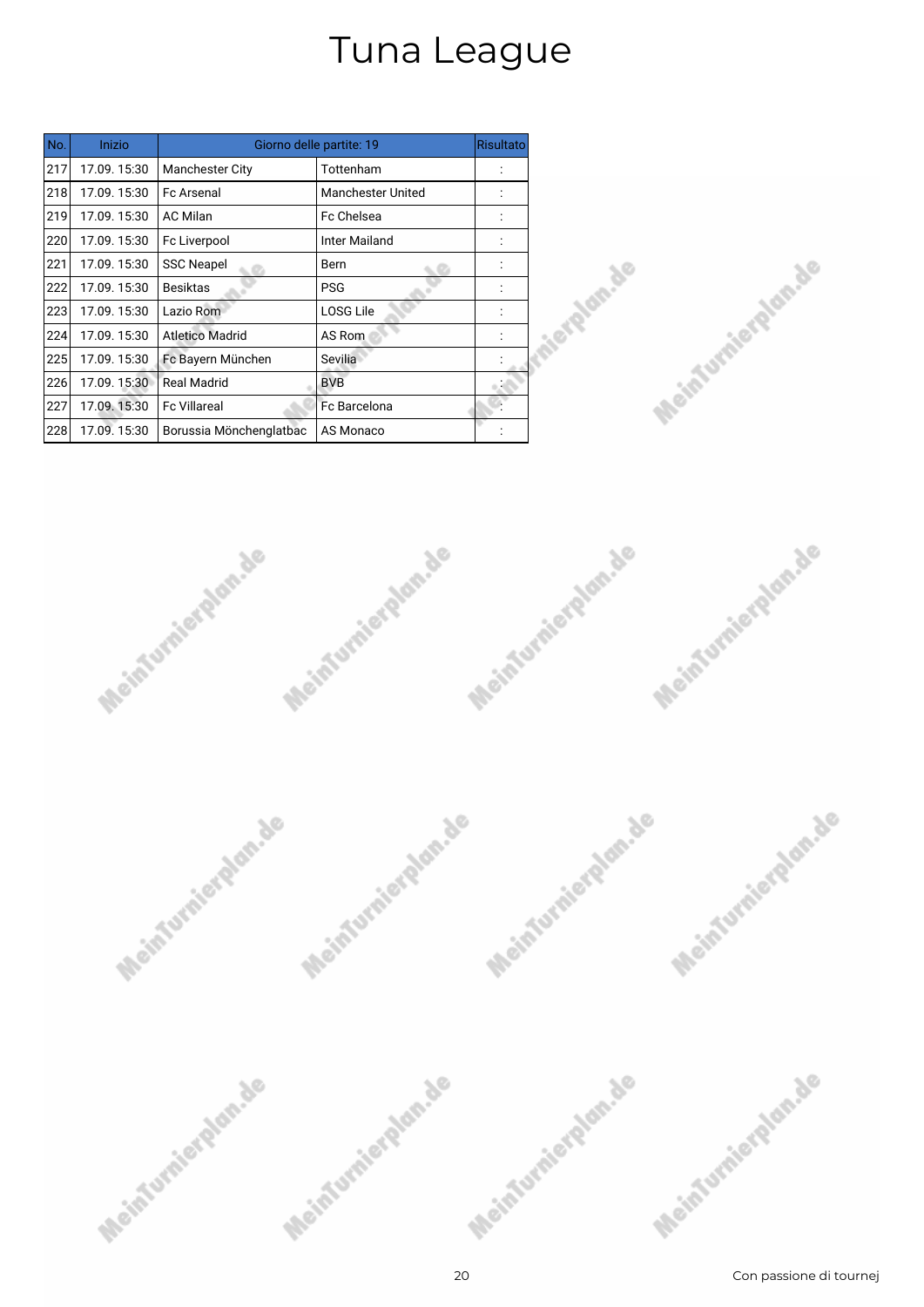| No. | Inizio      |                          | Giorno delle partite: 20 | Risultato |
|-----|-------------|--------------------------|--------------------------|-----------|
| 229 | 24.09.15:30 | <b>Fc Arsenal</b>        | <b>Manchester City</b>   |           |
| 230 | 24.09.15:30 | Fc Chelsea               | Tottenham                |           |
| 231 | 24.09.15:30 | <b>Manchester United</b> | Fc Liverpool             |           |
| 232 | 24.09.15:30 | Bern                     | <b>AC Milan</b>          |           |
| 233 | 24.09.15:30 | Inter Mailand            | <b>Besiktas</b>          |           |
| 234 | 24.09.15:30 | LOSG Lile                | <b>SSC Neapel</b>        |           |
| 235 | 24.09.15:30 | <b>PSG</b>               | <b>Atletico Madrid</b>   |           |
| 236 | 24.09.15:30 | Sevilia                  | Lazio Rom                |           |
| 237 | 24.09.15:30 | AS Rom                   | <b>Real Madrid</b>       |           |
| 238 | 24.09.15:30 | Fc Barcelona             | Fc Bayern München        |           |
| 239 | 24.09.15:30 | <b>BVB</b>               | Borussia Mönchenglatbac  |           |
| 240 | 24.09.15:30 | AS Monaco                | <b>Fc Villareal</b>      |           |







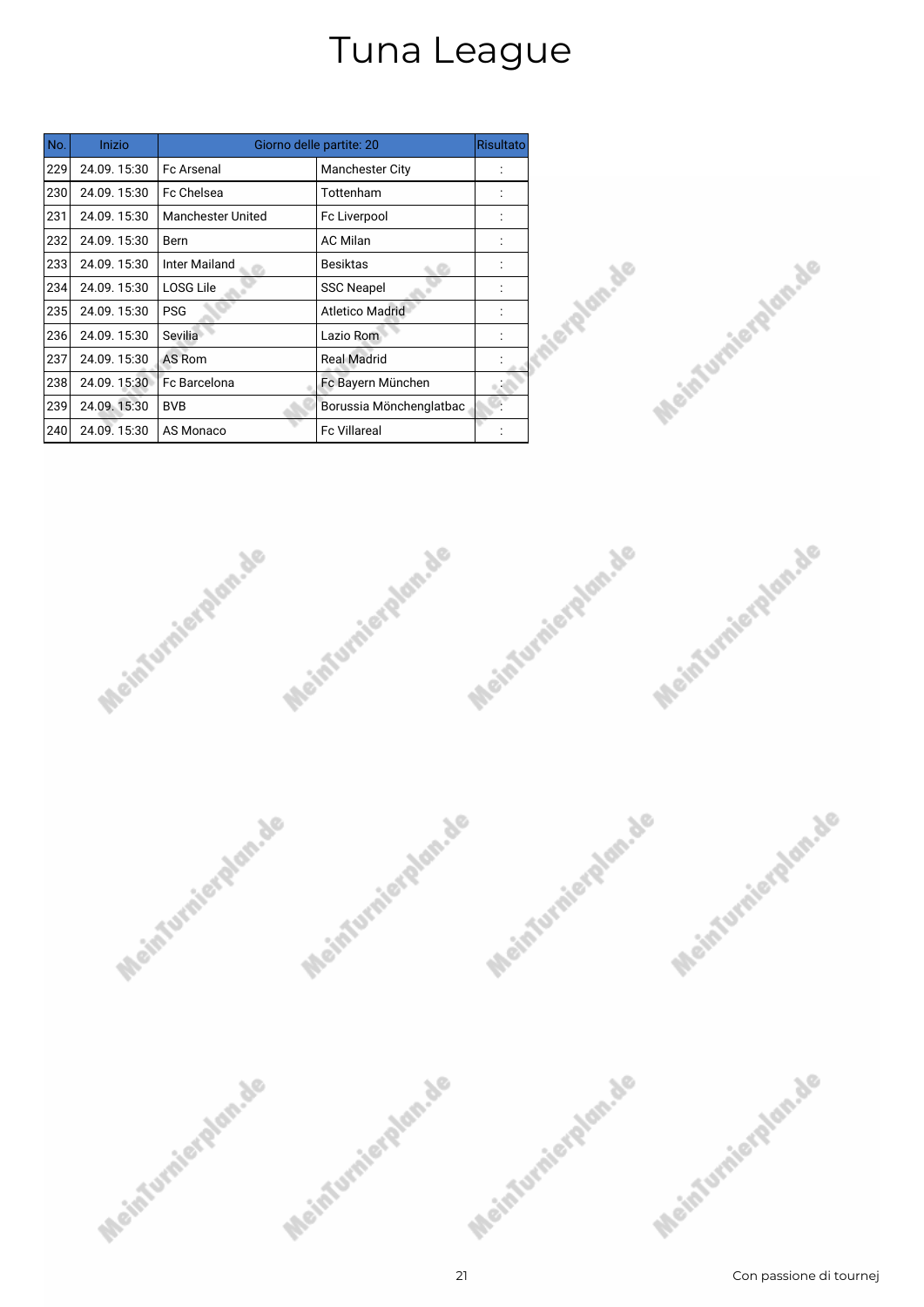| No. | Inizio      |                         | Giorno delle partite: 21 | <b>Risultato</b> |
|-----|-------------|-------------------------|--------------------------|------------------|
| 241 | 01.10.15:30 | <b>Manchester City</b>  | <b>Fc Chelsea</b>        |                  |
| 242 | 01.10.15:30 | Fc Liverpool            | <b>Fc Arsenal</b>        |                  |
| 243 | 01.10.15:30 | Tottenham               | Bern                     |                  |
| 244 | 01.10.15:30 | <b>Besiktas</b>         | <b>Manchester United</b> |                  |
| 245 | 01.10.15:30 | <b>AC Milan</b>         | <b>LOSG Lile</b>         |                  |
| 246 | 01.10.15:30 | <b>Atletico Madrid</b>  | <b>Inter Mailand</b>     |                  |
| 247 | 01.10.15:30 | <b>SSC Neapel</b>       | Sevilia                  |                  |
| 248 | 01.10.15:30 | <b>Real Madrid</b>      | <b>PSG</b>               |                  |
| 249 | 01.10.15:30 | Lazio Rom               | Fc Barcelona             |                  |
| 250 | 01.10.15:30 | Borussia Mönchenglatbac | AS Rom                   |                  |
| 251 | 01.10.15:30 | Fc Bayern München       | AS Monaco                |                  |
| 252 | 01.10.15:30 | <b>Fc Villareal</b>     | <b>BVB</b>               |                  |







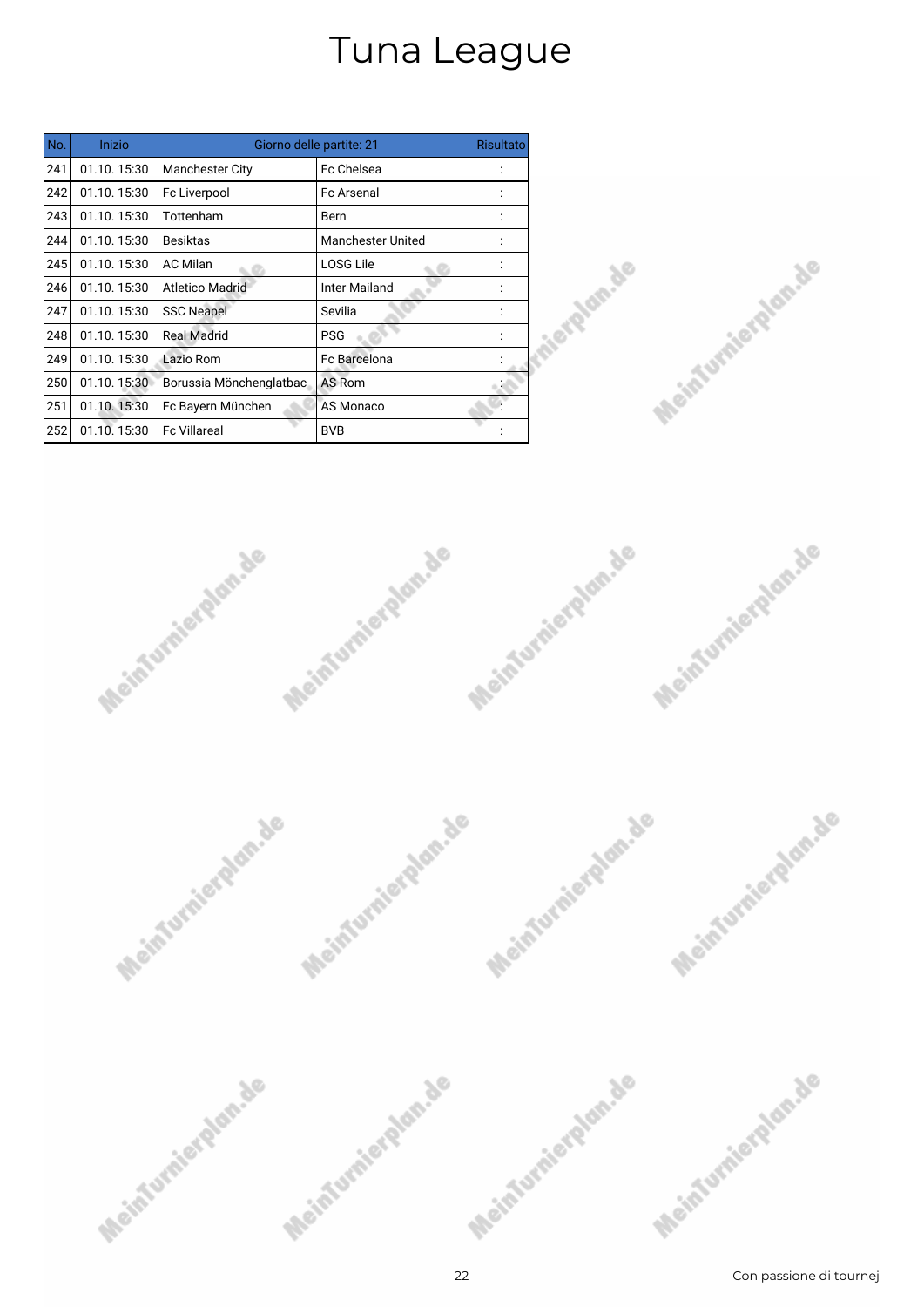| No. | Inizio      |                          | Giorno delle partite: 22 | <b>Risultato</b> |
|-----|-------------|--------------------------|--------------------------|------------------|
| 253 | 08.10.15:30 | Fc Liverpool             | <b>Manchester City</b>   |                  |
| 254 | 08.10.15:30 | Bern                     | Fc Chelsea               |                  |
| 255 | 08.10.15:30 | <b>Fc Arsenal</b>        | Besiktas                 |                  |
| 256 | 08.10.15:30 | <b>LOSG Lile</b>         | Tottenham                |                  |
| 257 | 08.10.15:30 | <b>Manchester United</b> | Atletico Madrid          |                  |
| 258 | 08.10.15:30 | Sevilia                  | <b>AC Milan</b>          |                  |
| 259 | 08.10.15:30 | <b>Inter Mailand</b>     | <b>Real Madrid</b>       |                  |
| 260 | 08.10.15:30 | <b>Fc Barcelona</b>      | <b>SSC Neapel</b>        |                  |
| 261 | 08.10.15:30 | <b>PSG</b>               | Borussia Mönchenglatbac  |                  |
| 262 | 08.10.15:30 | AS Monaco                | Lazio Rom                |                  |
| 263 | 08.10.15:30 | AS Rom                   | <b>Fc Villareal</b>      |                  |
| 264 | 08.10.15:30 | <b>BVB</b>               | Fc Bayern München        |                  |







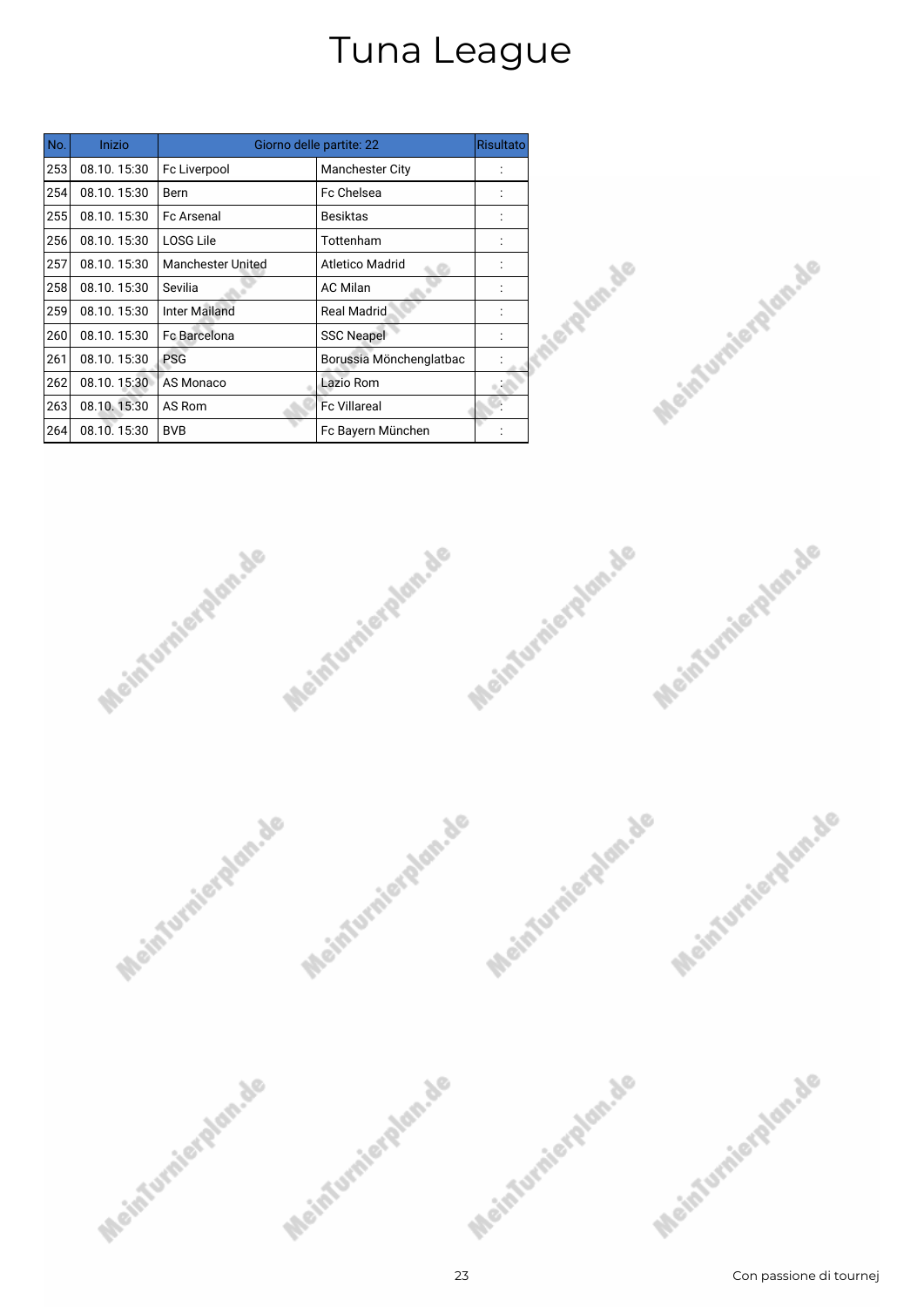| No. | Inizio      |                         | Giorno delle partite: 23 | Risultato |
|-----|-------------|-------------------------|--------------------------|-----------|
| 265 | 15.10.15:30 | Bern                    | <b>Manchester City</b>   |           |
| 266 | 15.10.15:30 | <b>Besiktas</b>         | Fc Liverpool             |           |
| 267 | 15.10.15:30 | <b>Fc Chelsea</b>       | <b>LOSG Lile</b>         |           |
| 268 | 15.10.15:30 | Atletico Madrid         | <b>Fc Arsenal</b>        |           |
| 269 | 15.10.15:30 | Tottenham               | Sevilia                  |           |
| 270 | 15.10.15:30 | <b>Real Madrid</b>      | <b>Manchester United</b> |           |
| 271 | 15.10.15:30 | <b>AC Milan</b>         | Fc Barcelona             |           |
| 272 | 15.10.15:30 | Borussia Mönchenglatbac | <b>Inter Mailand</b>     |           |
| 273 | 15.10.15:30 | <b>SSC Neapel</b>       | <b>AS Monaco</b>         |           |
| 274 | 15.10.15:30 | <b>Fc Villareal</b>     | <b>PSG</b>               |           |
| 275 | 15.10.15:30 | Lazio Rom               | <b>BVB</b>               |           |
| 276 | 15.10.15:30 | Fc Bayern München       | AS Rom                   |           |







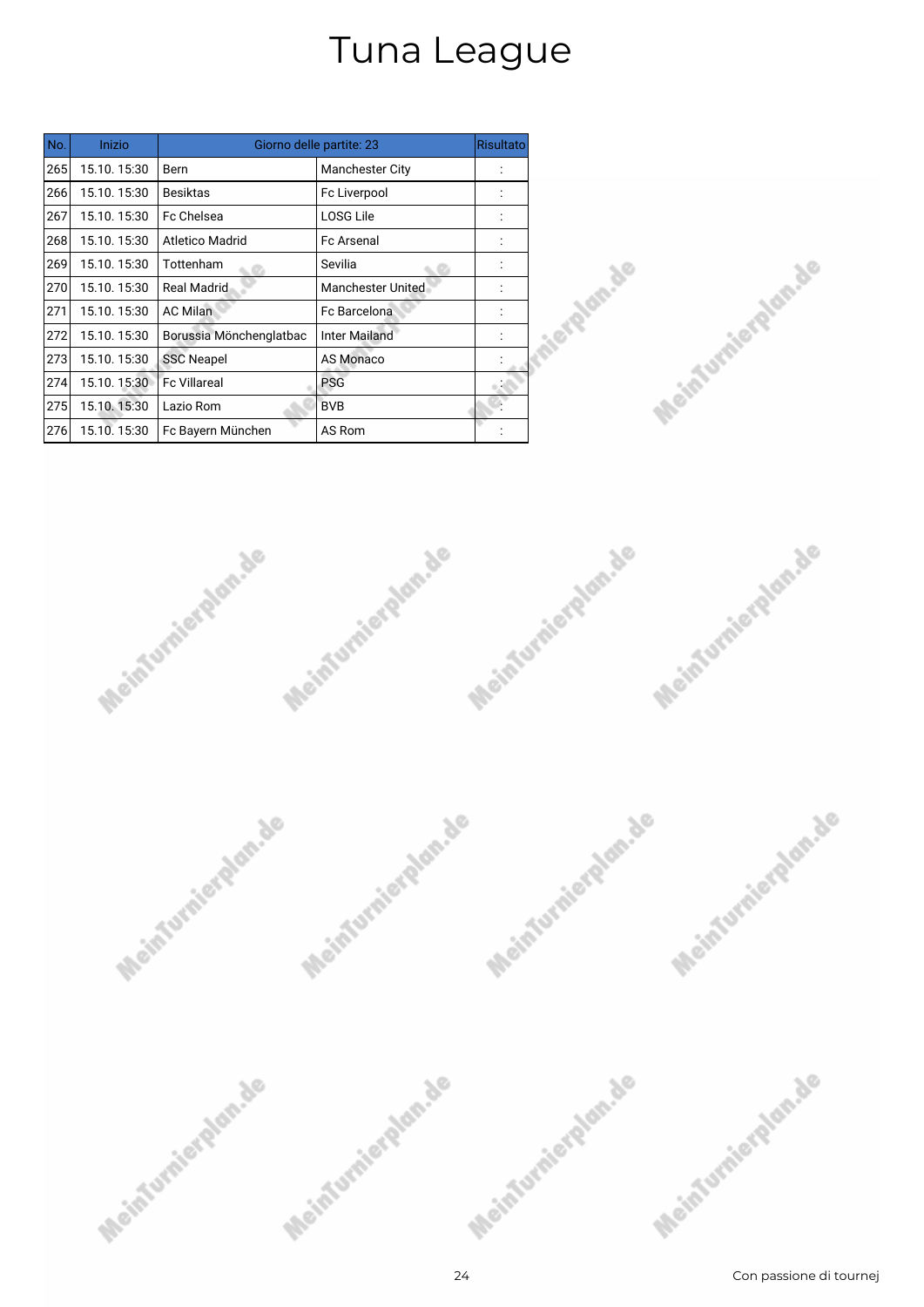| No. | Inizio      |                         | Giorno delle partite: 24 | <b>Risultato</b> |
|-----|-------------|-------------------------|--------------------------|------------------|
| 277 | 22.10.15:30 | <b>Besiktas</b>         | <b>Manchester City</b>   |                  |
| 278 | 22.10.15:30 | Bern                    | <b>LOSG Lile</b>         |                  |
| 279 | 22.10.15:30 | <b>Atletico Madrid</b>  | Fc Liverpool             |                  |
| 280 | 22.10.15:30 | Fc Chelsea              | Sevilia                  |                  |
| 281 | 22.10.15:30 | Real Madrid             | <b>Fc Arsenal</b>        |                  |
| 282 | 22.10.15:30 | Tottenham               | Fc Barcelona             |                  |
| 283 | 22.10.15:30 | Borussia Mönchenglatbac | <b>Manchester United</b> |                  |
| 284 | 22.10.15:30 | <b>AC Milan</b>         | <b>AS Monaco</b>         |                  |
| 285 | 22.10.15:30 | <b>Fc Villareal</b>     | <b>Inter Mailand</b>     |                  |
| 286 | 22.10.15:30 | <b>SSC Neapel</b>       | <b>BVB</b>               |                  |
| 287 | 22.10.15:30 | Fc Bayern München       | <b>PSG</b>               |                  |
| 288 | 22.10.15:30 | Lazio Rom               | AS Rom                   |                  |







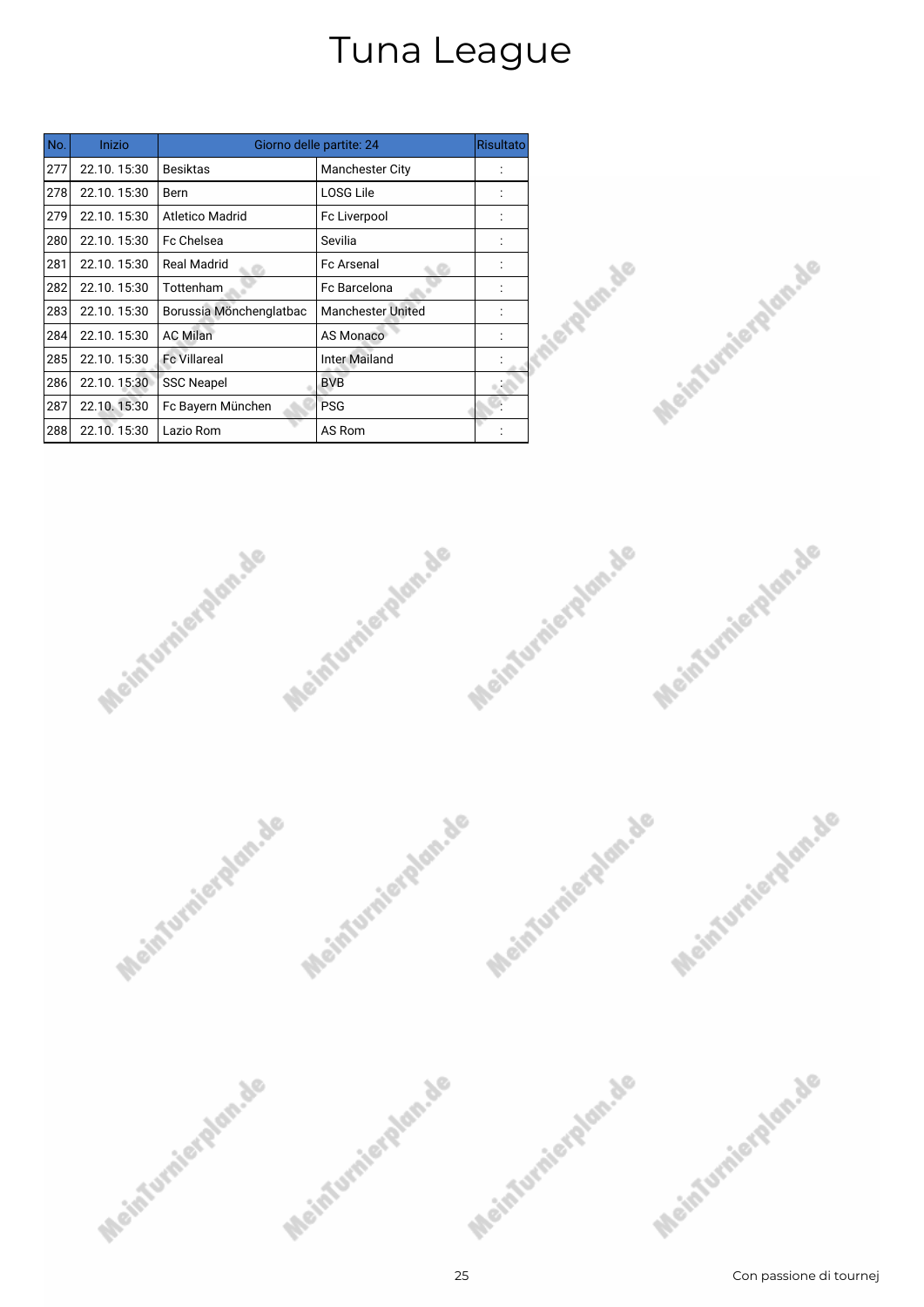| No. | Inizio      |                          | Giorno delle partite: 25 | <b>Risultato</b> |
|-----|-------------|--------------------------|--------------------------|------------------|
| 289 | 29.10.15:30 | <b>Manchester City</b>   | LOSG Lile                |                  |
| 290 | 29.10.15:30 | <b>Besiktas</b>          | <b>Atletico Madrid</b>   |                  |
| 291 | 29.10.15:30 | Sevilia                  | Bern                     |                  |
| 292 | 29.10.15:30 | Fc Liverpool             | <b>Real Madrid</b>       |                  |
| 293 | 29.10.15:30 | Fc Barcelona             | Fc Chelsea               |                  |
| 294 | 29.10.15:30 | <b>Fc Arsenal</b>        | Borussia Mönchenglatbac  |                  |
| 295 | 29.10.15:30 | <b>AS Monaco</b>         | Tottenham                |                  |
| 296 | 29.10.15:30 | <b>Manchester United</b> | <b>Fc Villareal</b>      |                  |
| 297 | 29.10.15:30 | <b>BVB</b>               | <b>AC Milan</b>          |                  |
| 298 | 29.10.15:30 | Inter Mailand            | Fc Bayern München        |                  |
| 299 | 29.10.15:30 | AS Rom                   | <b>SSC Neapel</b>        |                  |
| 300 | 29.10.15:30 | <b>PSG</b>               | Lazio Rom                |                  |







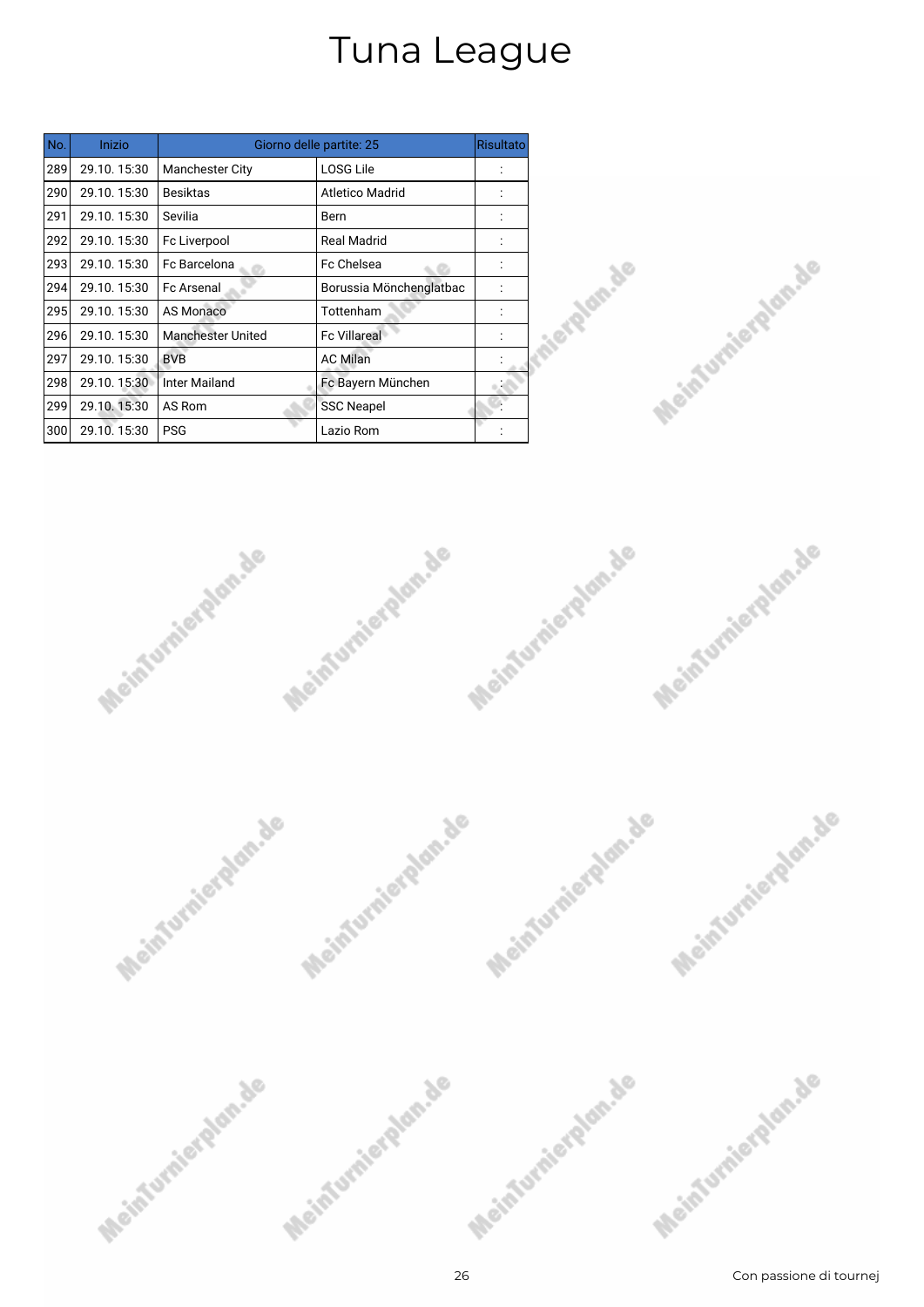| No. | Inizio      |                         | Giorno delle partite: 26 | <b>Risultato</b> |
|-----|-------------|-------------------------|--------------------------|------------------|
| 301 | 05.11.15:30 | <b>Atletico Madrid</b>  | <b>Manchester City</b>   |                  |
| 302 | 05.11.15:30 | LOSG Lile               | Sevilia                  |                  |
| 303 | 05.11.15:30 | <b>Real Madrid</b>      | <b>Besiktas</b>          |                  |
| 304 | 05.11.15:30 | Bern                    | Fc Barcelona             |                  |
| 305 | 05.11.15:30 | Borussia Mönchenglatbac | Fc Liverpool             |                  |
| 306 | 05.11.15:30 | Fc Chelsea              | AS Monaco                |                  |
| 307 | 05.11.15:30 | <b>Fc Villareal</b>     | <b>Fc Arsenal</b>        |                  |
| 308 | 05.11.15:30 | Tottenham               | <b>BVB</b>               |                  |
| 309 | 05.11.15:30 | Fc Bayern München       | <b>Manchester United</b> |                  |
| 310 | 05.11.15:30 | <b>AC Milan</b>         | AS Rom                   |                  |
| 311 | 05.11.15:30 | Lazio Rom               | Inter Mailand            |                  |
| 312 | 05.11.15:30 | <b>SSC Neapel</b>       | <b>PSG</b>               |                  |







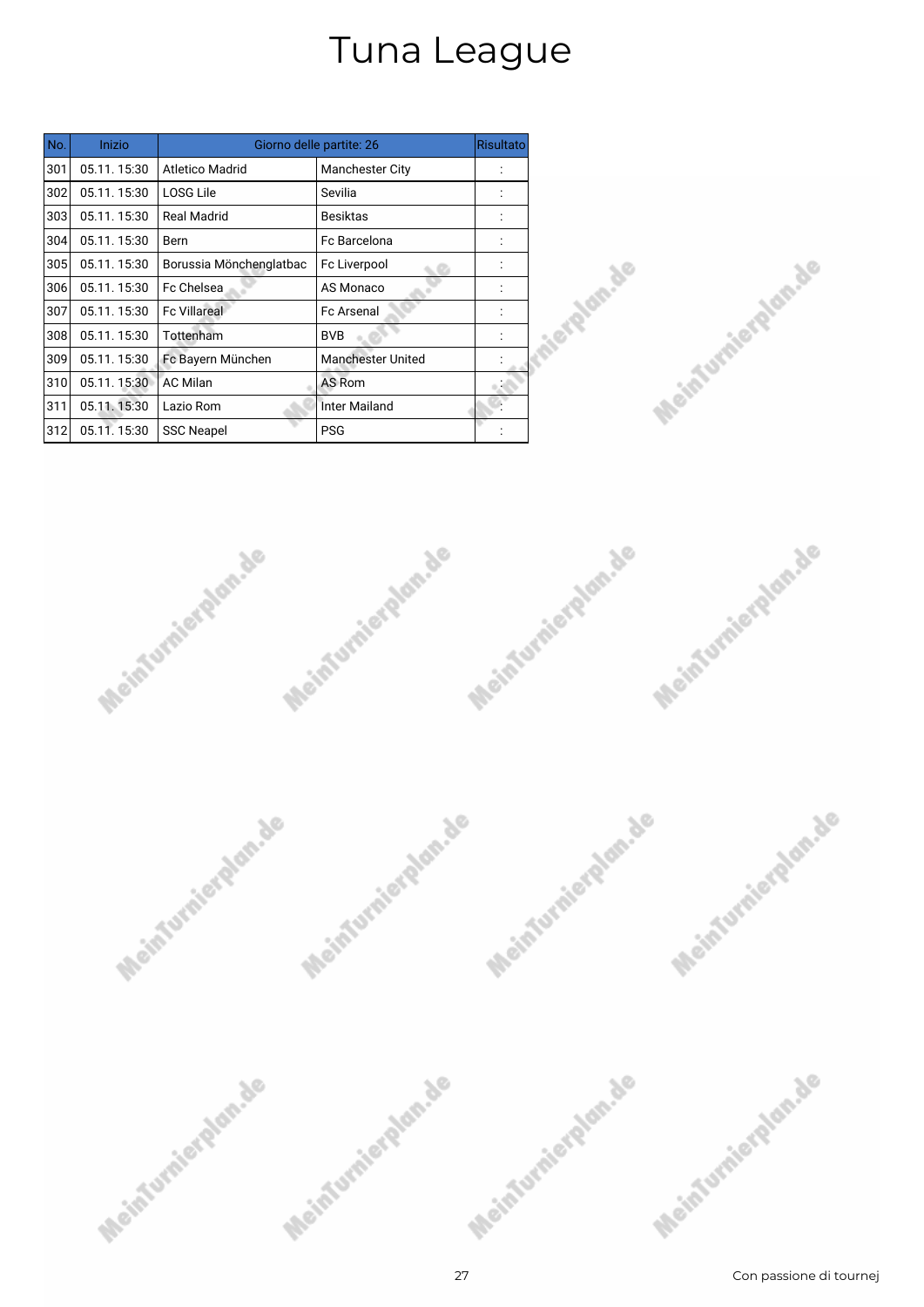| No. | Inizio      |                          | Giorno delle partite: 27 | <b>Risultato</b> |
|-----|-------------|--------------------------|--------------------------|------------------|
| 313 | 12.11.15:30 | <b>Manchester City</b>   | Sevilia                  |                  |
| 314 | 12.11.15:30 | <b>Atletico Madrid</b>   | <b>Real Madrid</b>       |                  |
| 315 | 12.11.15:30 | Fc Barcelona             | <b>LOSG Lile</b>         |                  |
| 316 | 12.11.15:30 | <b>Besiktas</b>          | Borussia Mönchenglatbac  |                  |
| 317 | 12.11.15:30 | AS Monaco                | Bern                     |                  |
| 318 | 12.11.15:30 | Fc Liverpool             | <b>Fc Villareal</b>      |                  |
| 319 | 12.11.15:30 | <b>BVB</b>               | <b>Fc Chelsea</b>        |                  |
| 320 | 12.11.15:30 | <b>Fc Arsenal</b>        | Fc Bayern München        |                  |
| 321 | 12.11.15:30 | AS Rom                   | Tottenham                |                  |
| 322 | 12.11.15:30 | <b>Manchester United</b> | Lazio Rom                |                  |
| 323 | 12.11.15:30 | <b>PSG</b>               | <b>AC Milan</b>          |                  |
| 324 | 12.11.15:30 | <b>Inter Mailand</b>     | <b>SSC Neapel</b>        |                  |







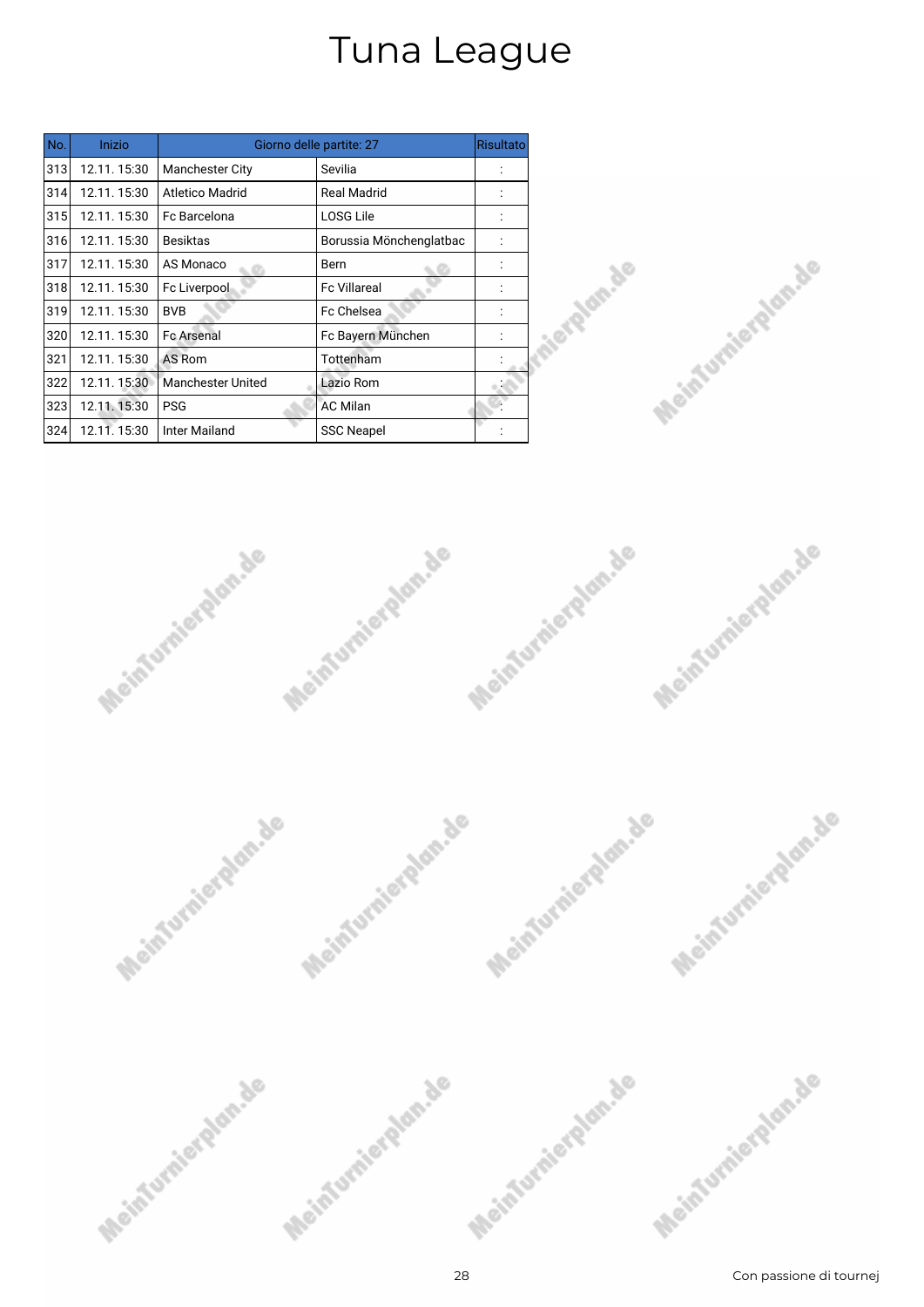| No. | Inizio      |                         | Giorno delle partite: 28 | <b>Risultato</b> |
|-----|-------------|-------------------------|--------------------------|------------------|
| 325 | 19.11.15:30 | <b>Real Madrid</b>      | <b>Manchester City</b>   |                  |
| 326 | 19.11.15:30 | Sevilia                 | <b>Fc Barcelona</b>      |                  |
| 327 | 19.11.15:30 | Borussia Mönchenglatbac | Atletico Madrid          |                  |
| 328 | 19.11.15:30 | LOSG Lile               | AS Monaco                |                  |
| 329 | 19.11.15:30 | <b>Fc Villareal</b>     | Besiktas                 |                  |
| 330 | 19.11.15:30 | Bern                    | <b>BVB</b>               |                  |
| 331 | 19.11.15:30 | Fc Bayern München       | Fc Liverpool             |                  |
| 332 | 19.11.15:30 | Fc Chelsea              | AS Rom                   |                  |
| 333 | 19.11.15:30 | Lazio Rom               | <b>Fc Arsenal</b>        |                  |
| 334 | 19.11.15:30 | Tottenham               | <b>PSG</b>               |                  |
| 335 | 19.11.15:30 | <b>SSC Neapel</b>       | <b>Manchester United</b> |                  |
| 336 | 19.11.15:30 | <b>AC Milan</b>         | Inter Mailand            |                  |







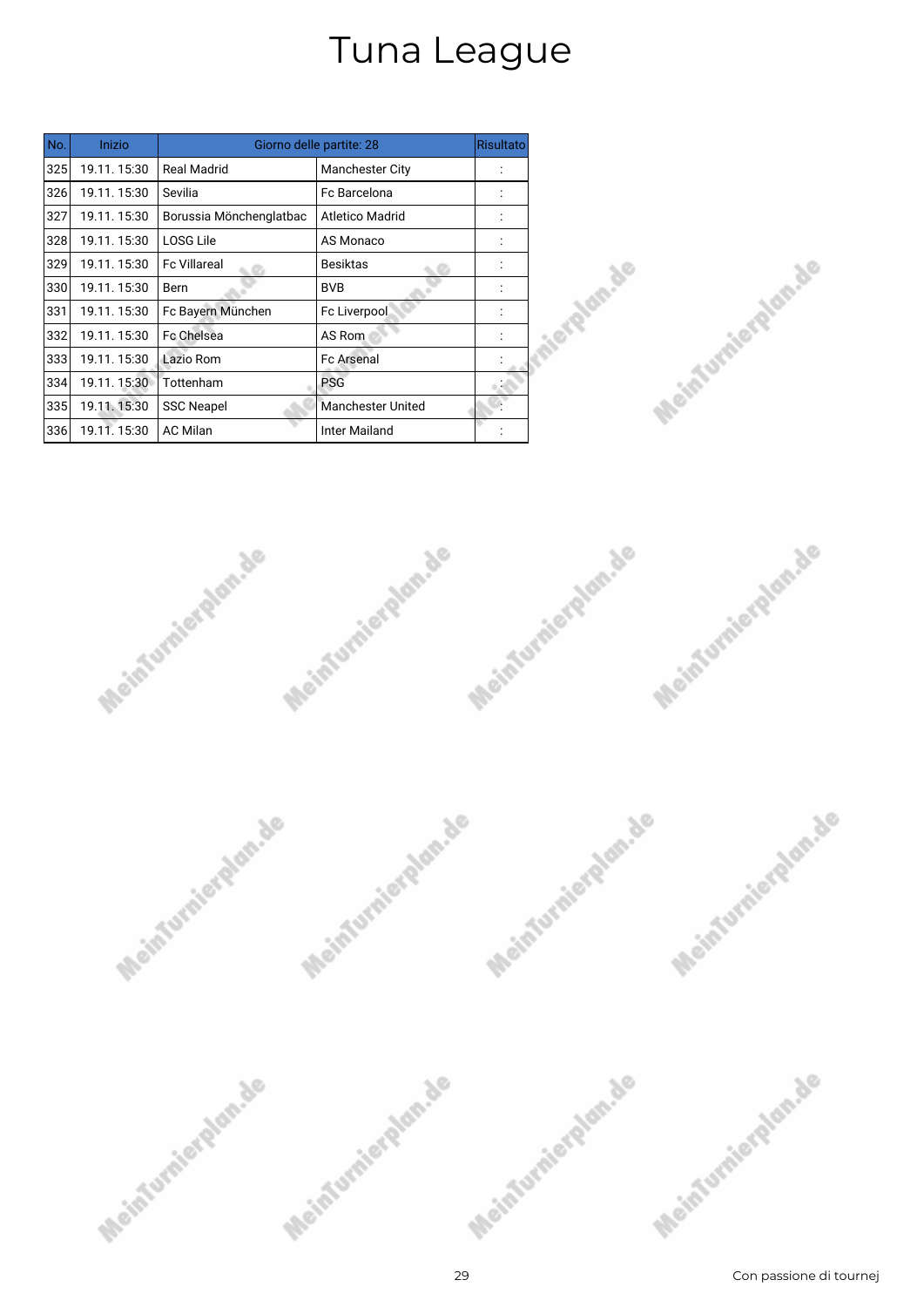| No. | Inizio      |                          | Giorno delle partite: 29 | <b>Risultato</b> |
|-----|-------------|--------------------------|--------------------------|------------------|
| 337 | 26.11.15:30 | <b>Manchester City</b>   | Fc Barcelona             |                  |
| 338 | 26.11.15:30 | <b>Real Madrid</b>       | Borussia Mönchenglatbac  |                  |
| 339 | 26.11.15:30 | AS Monaco                | Sevilia                  |                  |
| 340 | 26.11.15:30 | <b>Atletico Madrid</b>   | <b>Fc Villareal</b>      |                  |
| 341 | 26.11.15:30 | <b>BVB</b>               | LOSG Lile                |                  |
| 342 | 26.11.15:30 | <b>Besiktas</b>          | Fc Bayern München        |                  |
| 343 | 26.11.15:30 | AS Rom                   | Bern                     |                  |
| 344 | 26.11.15:30 | Fc Liverpool             | Lazio Rom                |                  |
| 345 | 26.11.15:30 | <b>PSG</b>               | Fc Chelsea               |                  |
| 346 | 26.11.15:30 | <b>Fc Arsenal</b>        | <b>SSC Neapel</b>        |                  |
| 347 | 26.11.15:30 | Inter Mailand            | Tottenham                |                  |
| 348 | 26.11.15:30 | <b>Manchester United</b> | <b>AC Milan</b>          |                  |







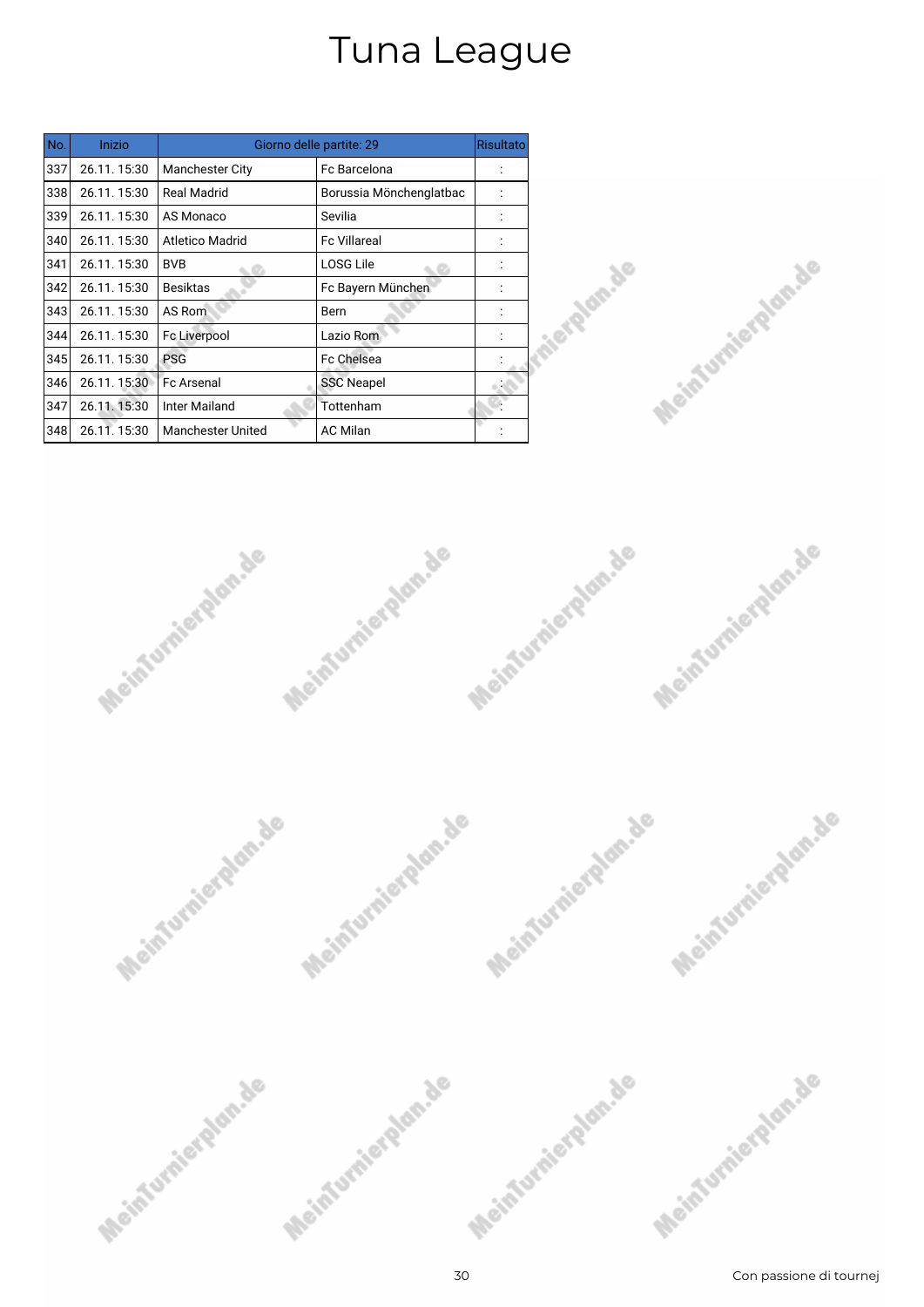| No. | Inizio      |                         | Giorno delle partite: 30 | <b>Risultato</b> |
|-----|-------------|-------------------------|--------------------------|------------------|
| 349 | 03.12.15:30 | Borussia Mönchenglatbac | <b>Manchester City</b>   |                  |
| 350 | 03.12.15:30 | Fc Barcelona            | AS Monaco                |                  |
| 351 | 03.12.15:30 | <b>Fc Villareal</b>     | <b>Real Madrid</b>       |                  |
| 352 | 03.12.15:30 | Sevilia                 | <b>BVB</b>               |                  |
| 353 | 03.12.15:30 | Fc Bayern München       | <b>Atletico Madrid</b>   |                  |
| 354 | 03.12.15:30 | <b>LOSG Lile</b>        | AS Rom                   |                  |
| 355 | 03.12.15:30 | Lazio Rom               | <b>Besiktas</b>          |                  |
| 356 | 03.12.15:30 | <b>Bern</b>             | <b>PSG</b>               |                  |
| 357 | 03.12.15:30 | <b>SSC Neapel</b>       | <b>Fc Liverpool</b>      |                  |
| 358 | 03.12.15:30 | Fc Chelsea              | <b>Inter Mailand</b>     |                  |
| 359 | 03.12.15:30 | <b>AC Milan</b>         | <b>Fc Arsenal</b>        |                  |
| 360 | 03.12.15:30 | Tottenham               | <b>Manchester United</b> |                  |







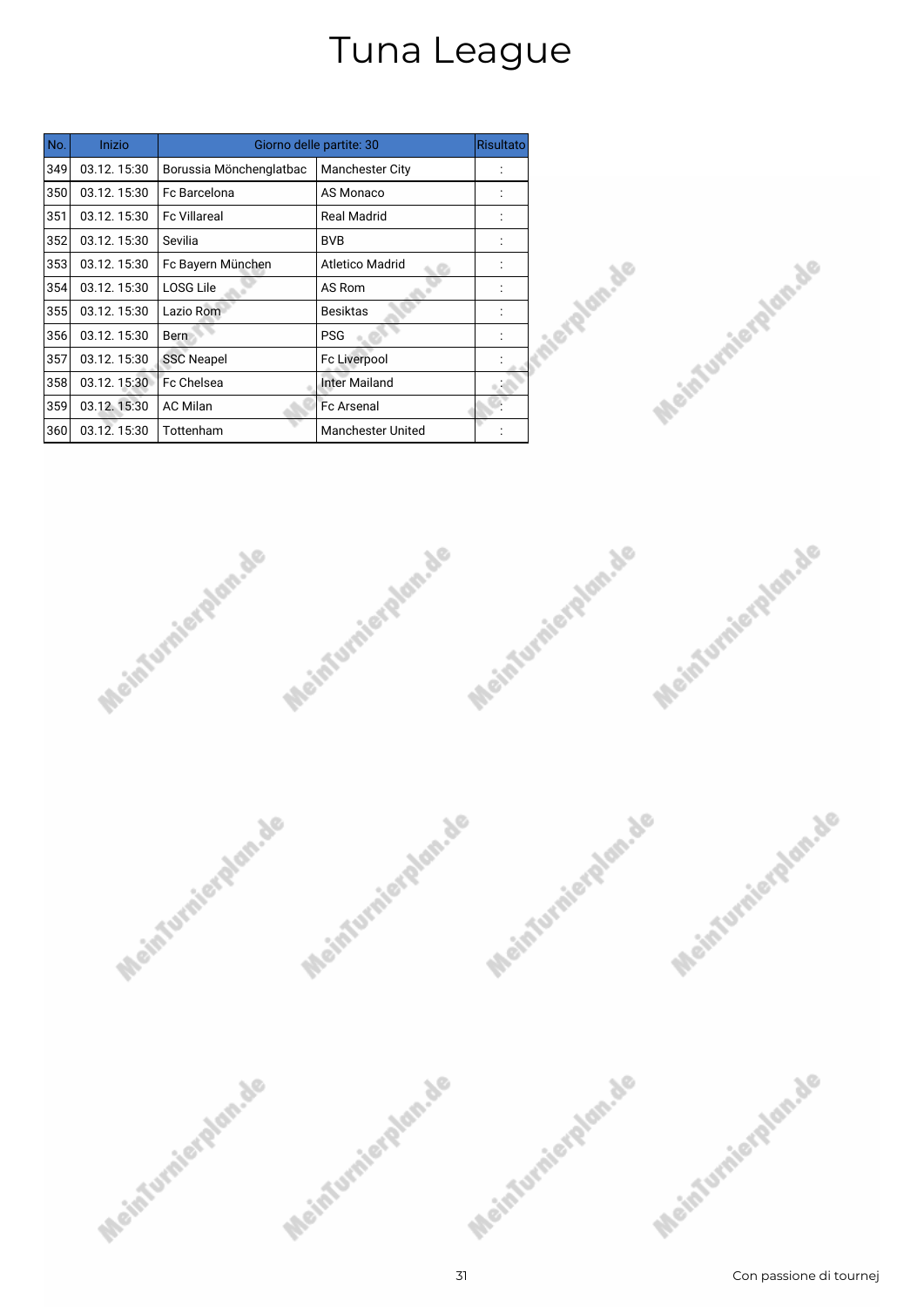| No. | Inizio      |                          | Giorno delle partite: 31 | <b>Risultato</b> |
|-----|-------------|--------------------------|--------------------------|------------------|
| 361 | 10.12.15:30 | <b>Manchester City</b>   | AS Monaco                |                  |
| 362 | 10.12.15:30 | Borussia Mönchenglatbac  | <b>Fc Villareal</b>      |                  |
| 363 | 10.12.15:30 | <b>BVB</b>               | Fc Barcelona             |                  |
| 364 | 10.12.15:30 | Real Madrid              | Fc Bayern München        |                  |
| 365 | 10.12.15:30 | AS Rom                   | Sevilia                  |                  |
| 366 | 10.12.15:30 | <b>Atletico Madrid</b>   | Lazio Rom                |                  |
| 367 | 10.12.15:30 | <b>PSG</b>               | <b>LOSG Lile</b>         |                  |
| 368 | 10.12.15:30 | <b>Besiktas</b>          | <b>SSC Neapel</b>        |                  |
| 369 | 10.12.15:30 | Inter Mailand            | Bern                     |                  |
| 370 | 10.12.15:30 | Fc Liverpool             | <b>AC Milan</b>          |                  |
| 371 | 10.12.15:30 | <b>Manchester United</b> | Fc Chelsea               |                  |
| 372 | 10.12.15:30 | <b>Fc Arsenal</b>        | Tottenham                |                  |







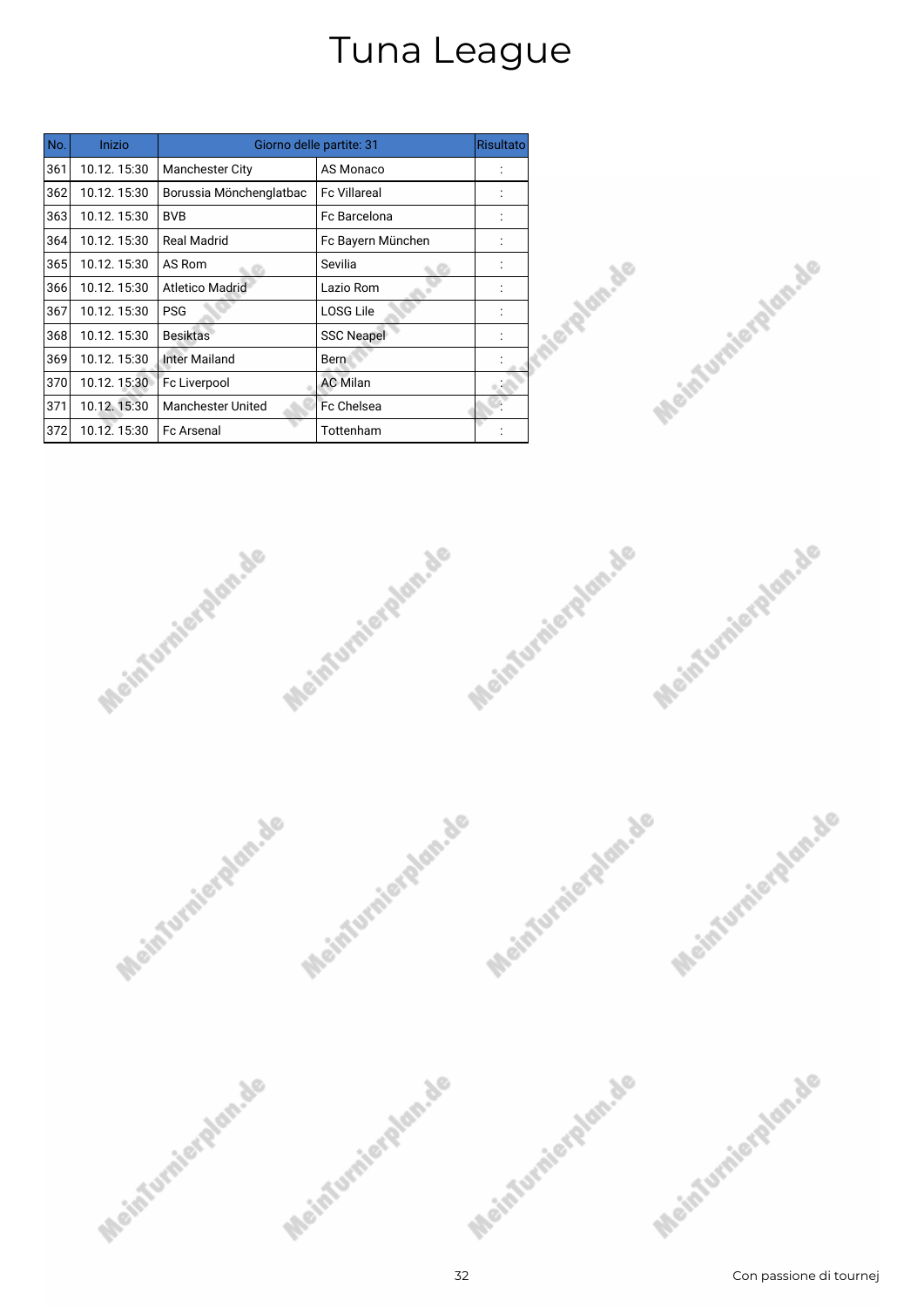| No. | Inizio      |                     | Giorno delle partite: 32 | <b>Risultato</b> |
|-----|-------------|---------------------|--------------------------|------------------|
| 373 | 17.12.15:30 | <b>Fc Villareal</b> | <b>Manchester City</b>   |                  |
| 374 | 17.12.15:30 | AS Monaco           | <b>BVB</b>               |                  |
| 375 | 17.12.15:30 | Fc Bayern München   | Borussia Mönchenglatbac  |                  |
| 376 | 17.12.15:30 | Fc Barcelona        | AS Rom                   |                  |
| 377 | 17.12.15:30 | Lazio Rom           | Real Madrid              |                  |
| 378 | 17.12.15:30 | Sevilia             | <b>PSG</b>               |                  |
| 379 | 17.12.15:30 | <b>SSC Neapel</b>   | <b>Atletico Madrid</b>   |                  |
| 380 | 17.12.15:30 | <b>LOSG Lile</b>    | Inter Mailand            |                  |
| 381 | 17.12.15:30 | <b>AC Milan</b>     | <b>Besiktas</b>          |                  |
| 382 | 17.12.15:30 | Bern                | <b>Manchester United</b> |                  |
| 383 | 17.12.15:30 | Tottenham           | Fc Liverpool             |                  |
| 384 | 17.12.15:30 | <b>Fc Chelsea</b>   | <b>Fc Arsenal</b>        |                  |







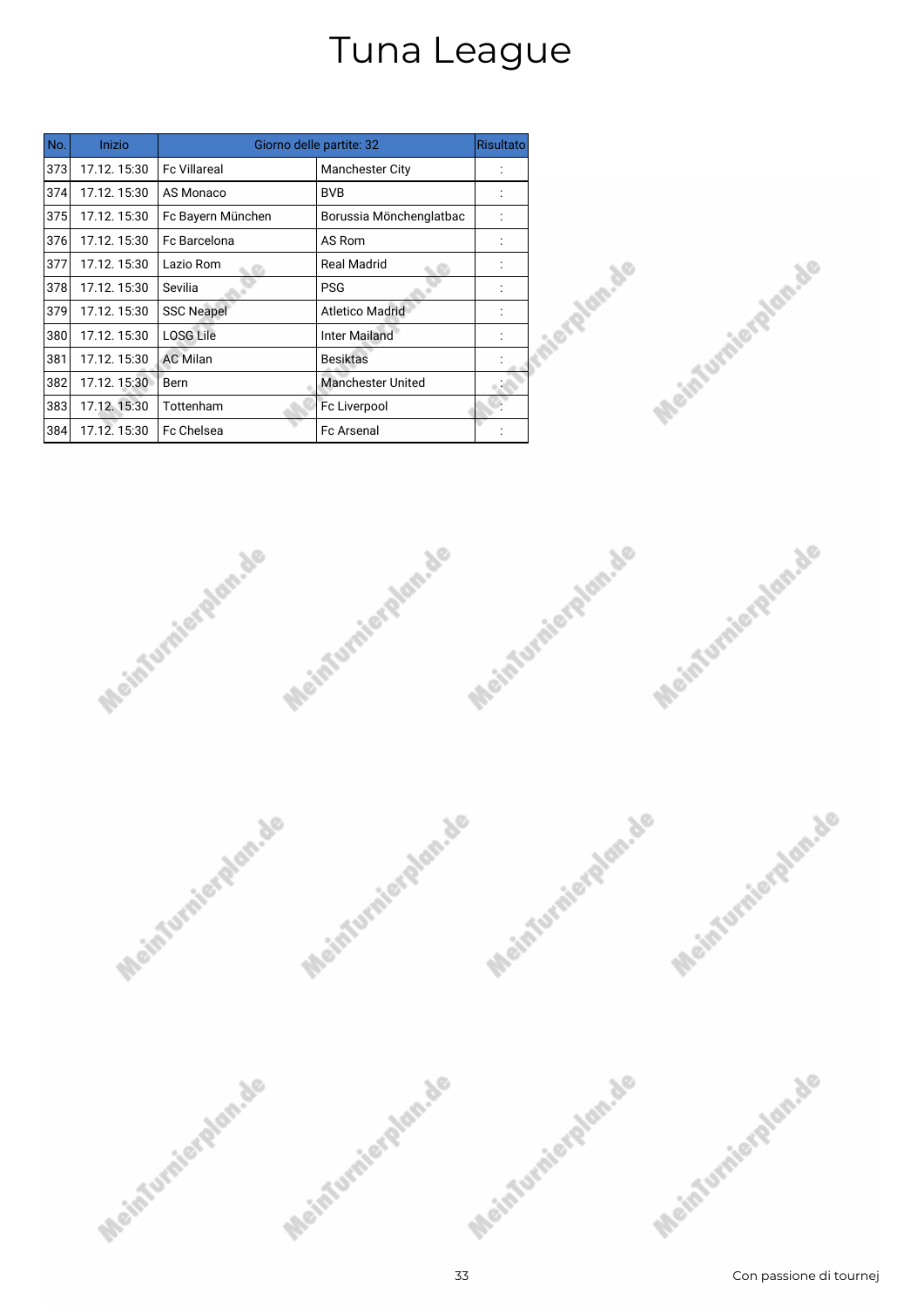| No. | Inizio      |                          | Giorno delle partite: 33 | <b>Risultato</b> |
|-----|-------------|--------------------------|--------------------------|------------------|
| 385 | 24.12.15:30 | <b>Manchester City</b>   | <b>BVB</b>               |                  |
| 386 | 24.12.15:30 | <b>Fc Villareal</b>      | Fc Bayern München        |                  |
| 387 | 24.12.15:30 | AS Rom                   | AS Monaco                |                  |
| 388 | 24.12.15:30 | Borussia Mönchenglatbac  | Lazio Rom                |                  |
| 389 | 24.12.15:30 | <b>PSG</b>               | Fc Barcelona             |                  |
| 390 | 24.12.15:30 | <b>Real Madrid</b>       | <b>SSC Neapel</b>        |                  |
| 391 | 24.12.15:30 | <b>Inter Mailand</b>     | Sevilia                  |                  |
| 392 | 24.12.15:30 | <b>Atletico Madrid</b>   | <b>AC Milan</b>          |                  |
| 393 | 24.12.15:30 | <b>Manchester United</b> | <b>LOSG Lile</b>         |                  |
| 394 | 24.12.15:30 | <b>Besiktas</b>          | Tottenham                |                  |
| 395 | 24.12.15:30 | <b>Fc Arsenal</b>        | Bern                     |                  |
| 396 | 24.12.15:30 | Fc Liverpool             | Fc Chelsea               |                  |







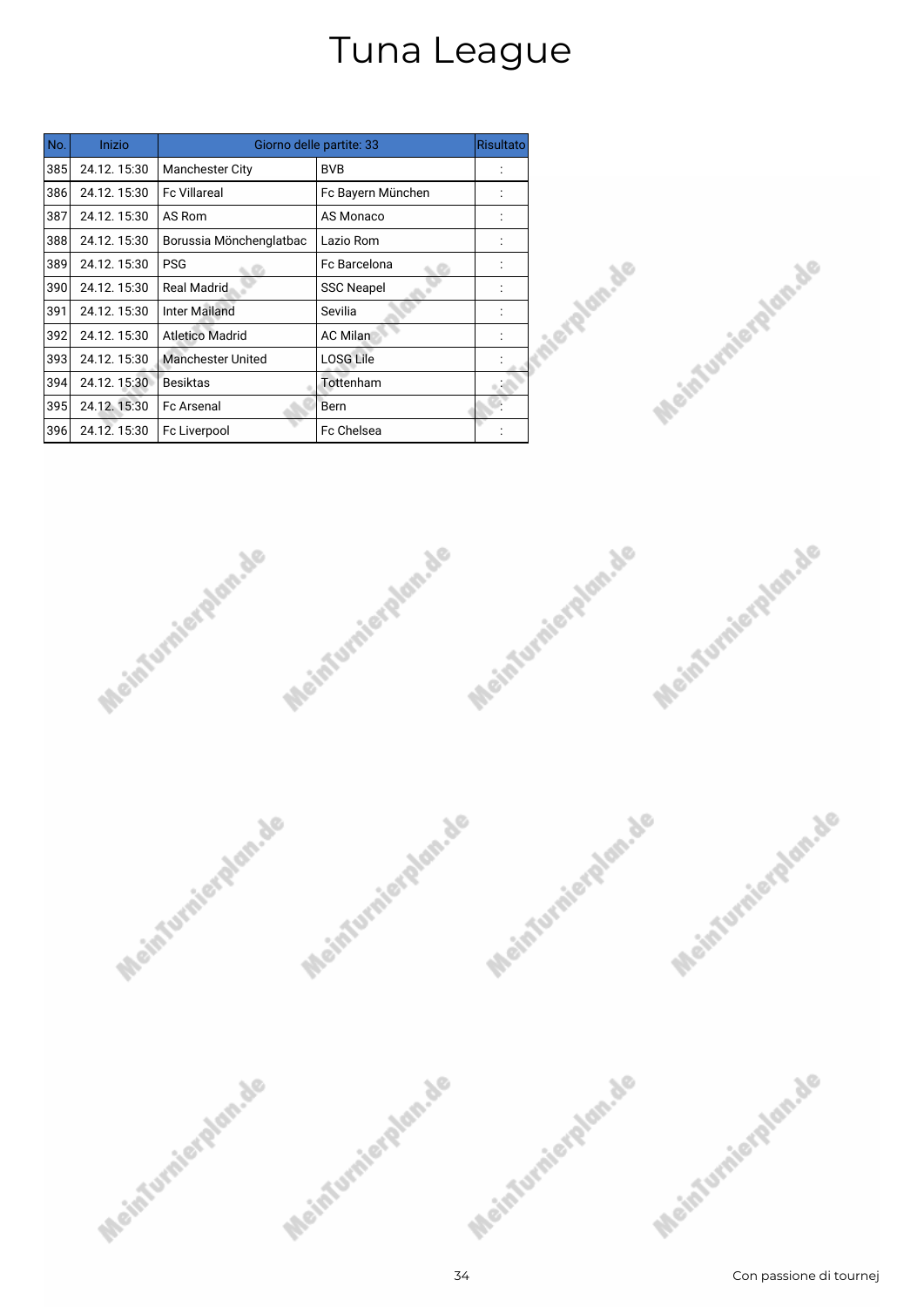| No. | Inizio      |                   | Giorno delle partite: 34 | <b>Risultato</b> |
|-----|-------------|-------------------|--------------------------|------------------|
| 397 | 31.12.15:30 | Fc Bayern München | <b>Manchester City</b>   |                  |
| 398 | 31.12.15:30 | <b>BVB</b>        | AS Rom                   |                  |
| 399 | 31.12.15:30 | Lazio Rom         | <b>Fc Villareal</b>      |                  |
| 400 | 31.12.15:30 | AS Monaco         | <b>PSG</b>               |                  |
| 401 | 31.12.15:30 | <b>SSC Neapel</b> | Borussia Mönchenglatbac  |                  |
| 402 | 31.12.15:30 | Fc Barcelona      | <b>Inter Mailand</b>     |                  |
| 403 | 31.12.15:30 | <b>AC Milan</b>   | <b>Real Madrid</b>       |                  |
| 404 | 31.12.15:30 | Sevilia           | <b>Manchester United</b> |                  |
| 405 | 31.12.15:30 | Tottenham         | <b>Atletico Madrid</b>   |                  |
| 406 | 31.12.15:30 | LOSG Lile         | <b>Fc Arsenal</b>        |                  |
| 407 | 31.12.15:30 | Fc Chelsea        | Besiktas                 |                  |
| 408 | 31.12.15:30 | Bern              | Fc Liverpool             |                  |







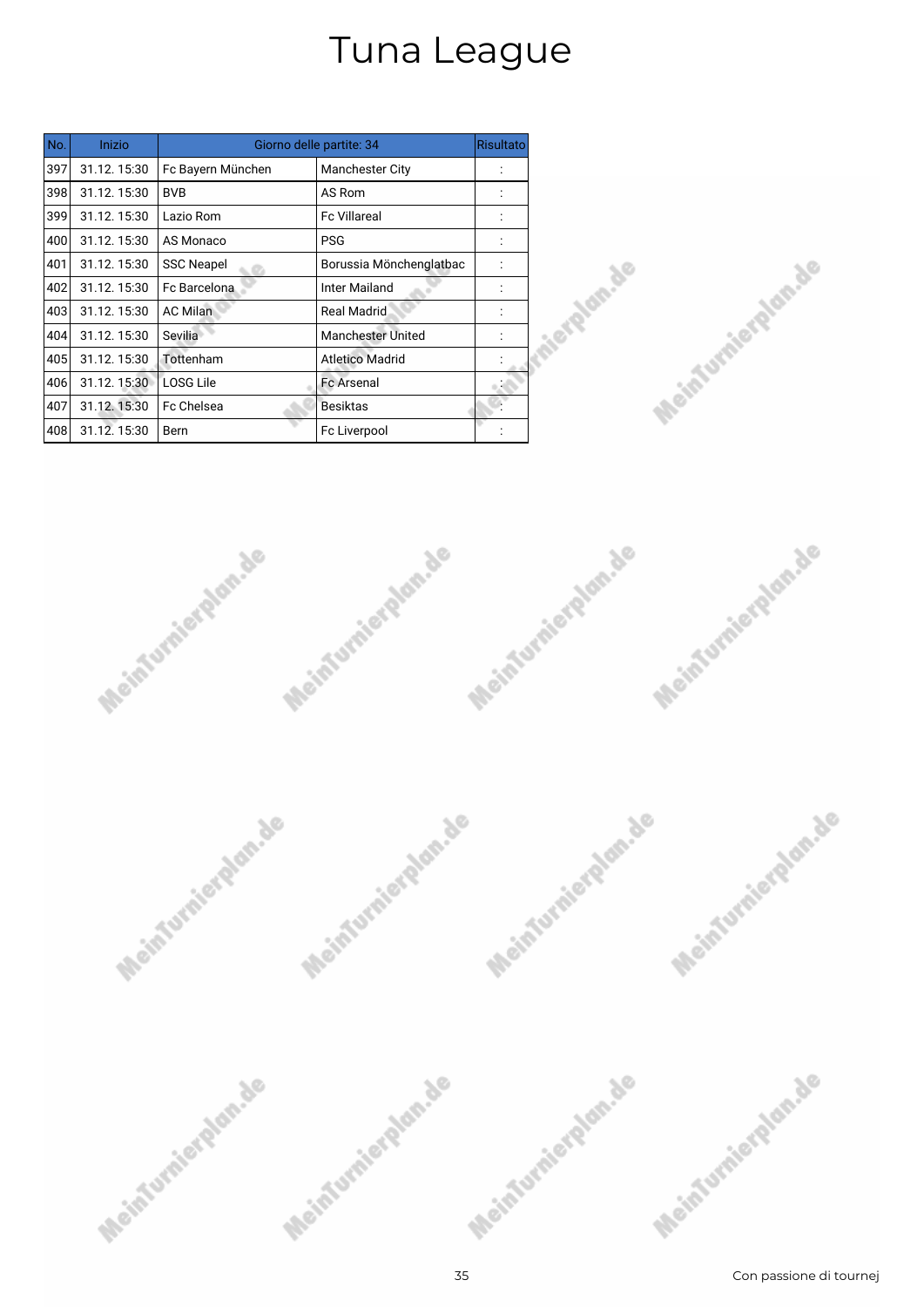| No. | Inizio      |                          | Giorno delle partite: 35 | <b>Risultato</b> |
|-----|-------------|--------------------------|--------------------------|------------------|
| 409 | 07.01.15:30 | <b>Manchester City</b>   | AS Rom                   |                  |
| 410 | 07.01.15:30 | Fc Bayern München        | Lazio Rom                |                  |
| 411 | 07.01.15:30 | <b>PSG</b>               | <b>BVB</b>               |                  |
| 412 | 07.01.15:30 | <b>Fc Villareal</b>      | <b>SSC Neapel</b>        |                  |
| 413 | 07.01.15:30 | Inter Mailand            | AS Monaco                |                  |
| 414 | 07.01.15:30 | Borussia Mönchenglatbac  | <b>AC Milan</b>          |                  |
| 415 | 07.01.15:30 | <b>Manchester United</b> | Fc Barcelona             |                  |
| 416 | 07.01.15:30 | Real Madrid              | Tottenham                |                  |
| 417 | 07.01.15:30 | <b>Fc Arsenal</b>        | Sevilia                  |                  |
| 418 | 07.01.15:30 | Atletico Madrid          | <b>Fc Chelsea</b>        |                  |
| 419 | 07.01.15:30 | Fc Liverpool             | <b>LOSG Lile</b>         |                  |
| 420 | 07.01.15:30 | <b>Besiktas</b>          | Bern                     |                  |







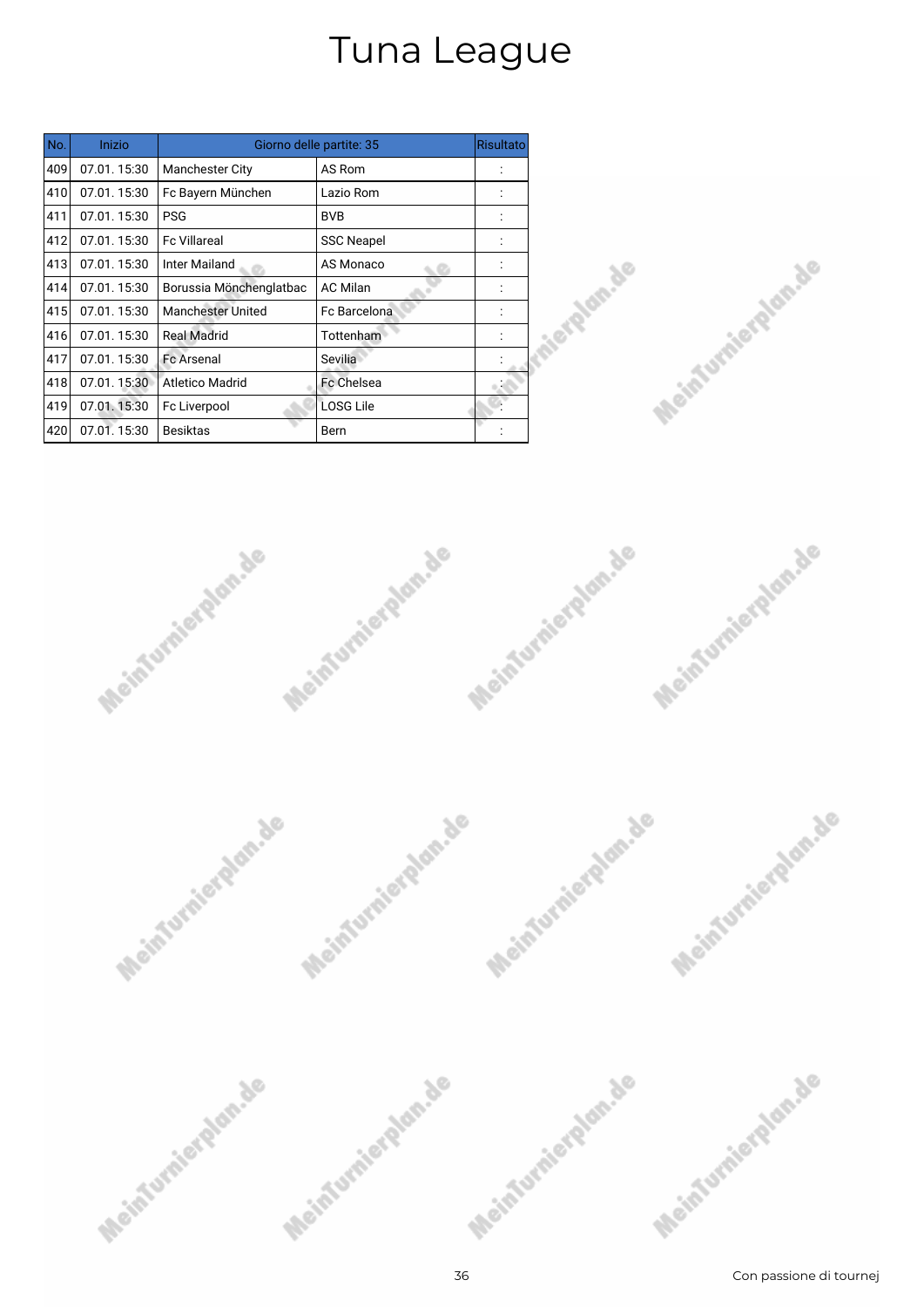| No. | Inizio      |                   | Giorno delle partite: 36 | <b>Risultato</b> |
|-----|-------------|-------------------|--------------------------|------------------|
| 421 | 14.01.15:30 | Lazio Rom         | <b>Manchester City</b>   |                  |
| 422 | 14.01.15:30 | AS Rom            | <b>PSG</b>               |                  |
| 423 | 14.01.15:30 | <b>SSC Neapel</b> | Fc Bayern München        |                  |
| 424 | 14.01.15:30 | <b>BVB</b>        | Inter Mailand            |                  |
| 425 | 14.01.15:30 | <b>AC Milan</b>   | <b>Fc Villareal</b>      |                  |
| 426 | 14.01.15:30 | AS Monaco         | <b>Manchester United</b> |                  |
| 427 | 14.01.15:30 | Tottenham         | Borussia Mönchenglatbac  |                  |
| 428 | 14.01.15:30 | Fc Barcelona      | Fc Arsenal               |                  |
| 429 | 14.01.15:30 | Fc Chelsea        | <b>Real Madrid</b>       |                  |
| 430 | 14.01.15:30 | Sevilia           | Fc Liverpool             |                  |
| 431 | 14.01.15:30 | Bern              | <b>Atletico Madrid</b>   |                  |
| 432 | 14.01.15:30 | <b>LOSG Lile</b>  | <b>Besiktas</b>          |                  |







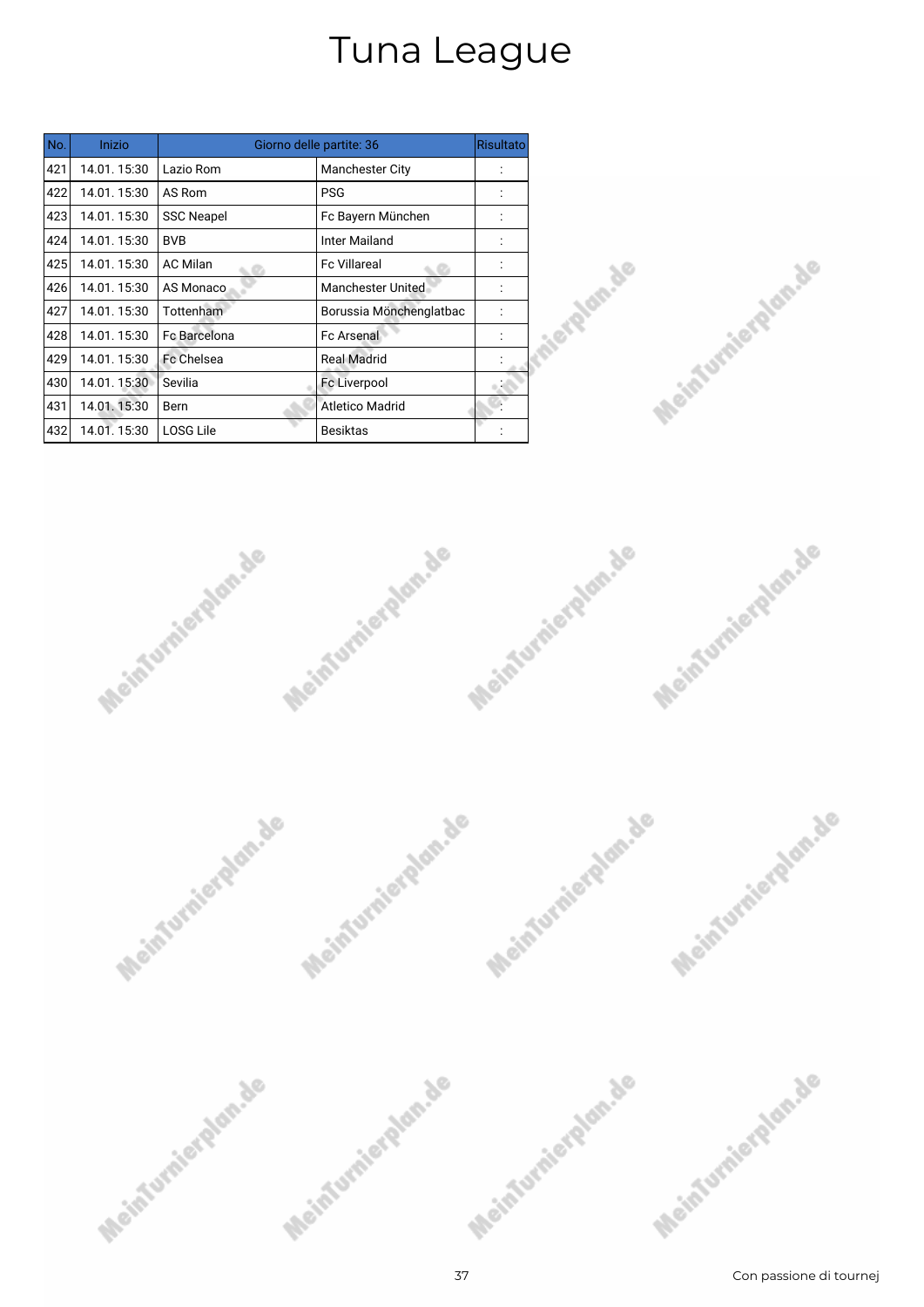| No. | Inizio      |                          | Giorno delle partite: 37 | <b>Risultato</b> |
|-----|-------------|--------------------------|--------------------------|------------------|
| 433 | 21.01.15:30 | <b>Manchester City</b>   | <b>PSG</b>               |                  |
| 434 | 21.01.15:30 | Lazio Rom                | <b>SSC Neapel</b>        |                  |
| 435 | 21.01.15:30 | Inter Mailand            | AS Rom                   |                  |
| 436 | 21.01.15:30 | Fc Bayern München        | <b>AC Milan</b>          |                  |
| 437 | 21.01.15:30 | <b>Manchester United</b> | <b>BVB</b>               |                  |
| 438 | 21.01.15:30 | <b>Fc Villareal</b>      | Tottenham                |                  |
| 439 | 21.01.15:30 | <b>Fc Arsenal</b>        | AS Monaco                |                  |
| 440 | 21.01.15:30 | Borussia Mönchenglatbac  | <b>Fc Chelsea</b>        |                  |
| 441 | 21.01.15:30 | Fc Liverpool             | <b>Fc Barcelona</b>      |                  |
| 442 | 21.01.15:30 | <b>Real Madrid</b>       | Bern                     |                  |
| 443 | 21.01.15:30 | <b>Besiktas</b>          | Sevilia                  |                  |
| 444 | 21.01.15:30 | <b>Atletico Madrid</b>   | <b>LOSG Lile</b>         |                  |







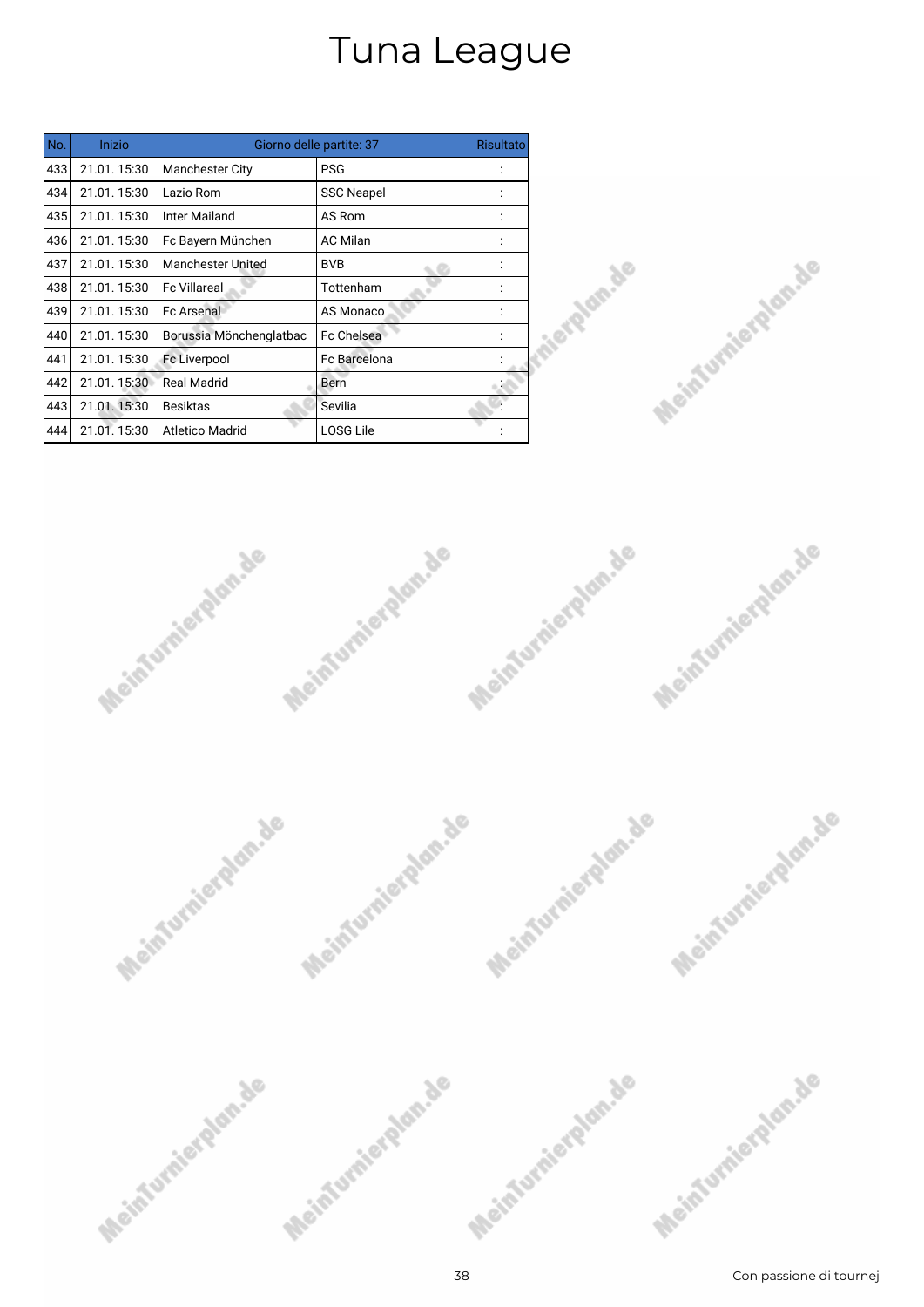| No. | Inizio      |                   | Giorno delle partite: 38 | Risultato |
|-----|-------------|-------------------|--------------------------|-----------|
| 445 | 28.01.15:30 | <b>SSC Neapel</b> | <b>Manchester City</b>   |           |
| 446 | 28.01.15:30 | <b>PSG</b>        | Inter Mailand            |           |
| 447 | 28.01.15:30 | <b>AC Milan</b>   | Lazio Rom                |           |
| 448 | 28.01.15:30 | AS Rom            | <b>Manchester United</b> |           |
| 449 | 28.01.15:30 | Tottenham         | Fc Bayern München        |           |
| 450 | 28.01.15:30 | <b>BVB</b>        | <b>Fc Arsenal</b>        |           |
| 451 | 28.01.15:30 | <b>Fc Chelsea</b> | <b>Fc Villareal</b>      |           |
| 452 | 28.01.15:30 | AS Monaco         | Fc Liverpool             |           |
| 453 | 28.01.15:30 | Bern              | Borussia Mönchenglatbac  |           |
| 454 | 28.01.15:30 | Fc Barcelona      | <b>Besiktas</b>          |           |
| 455 | 28.01.15:30 | <b>LOSG Lile</b>  | <b>Real Madrid</b>       |           |
| 456 | 28.01.15:30 | Sevilia           | <b>Atletico Madrid</b>   |           |







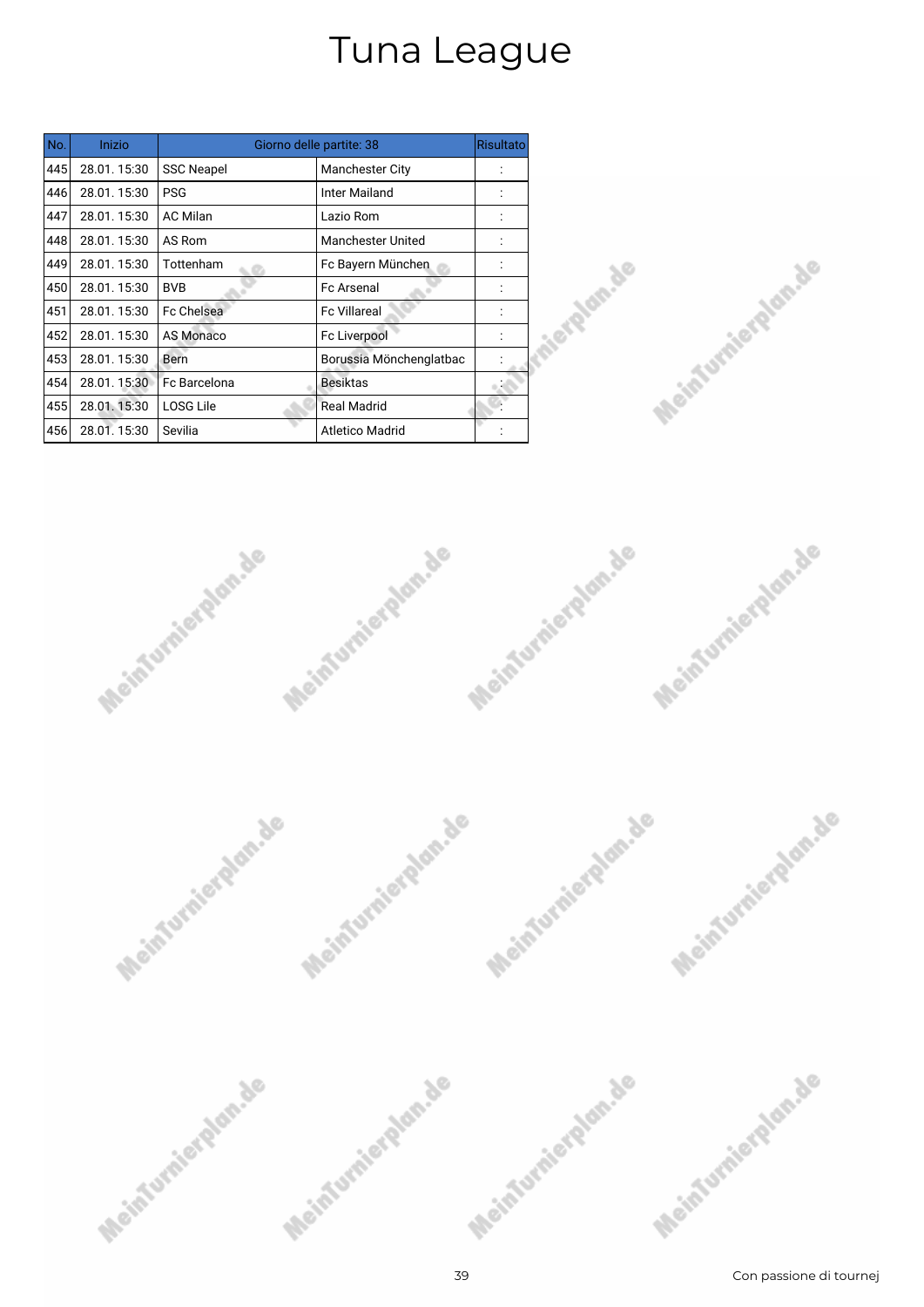| No. | Inizio      |                          | Giorno delle partite: 39 | Risultato |
|-----|-------------|--------------------------|--------------------------|-----------|
| 457 | 04.02.15:30 | <b>Manchester City</b>   | Inter Mailand            |           |
| 458 | 04.02.15:30 | <b>SSC Neapel</b>        | <b>AC Milan</b>          |           |
| 459 | 04.02.15:30 | <b>Manchester United</b> | <b>PSG</b>               |           |
| 460 | 04.02.15:30 | Lazio Rom                | Tottenham                |           |
| 461 | 04.02.15:30 | <b>Fc Arsenal</b>        | AS Rom                   |           |
| 462 | 04.02.15:30 | Fc Bayern München        | Fc Chelsea               |           |
| 463 | 04.02.15:30 | Fc Liverpool             | <b>BVB</b>               |           |
| 464 | 04.02.15:30 | <b>Fc Villareal</b>      | Bern                     |           |
| 465 | 04.02.15:30 | <b>Besiktas</b>          | AS Monaco                |           |
| 466 | 04.02.15:30 | Borussia Mönchenglatbac  | <b>LOSG Lile</b>         |           |
| 467 | 04.02.15:30 | <b>Atletico Madrid</b>   | <b>Fc Barcelona</b>      |           |
| 468 | 04.02.15:30 | <b>Real Madrid</b>       | Sevilia                  |           |







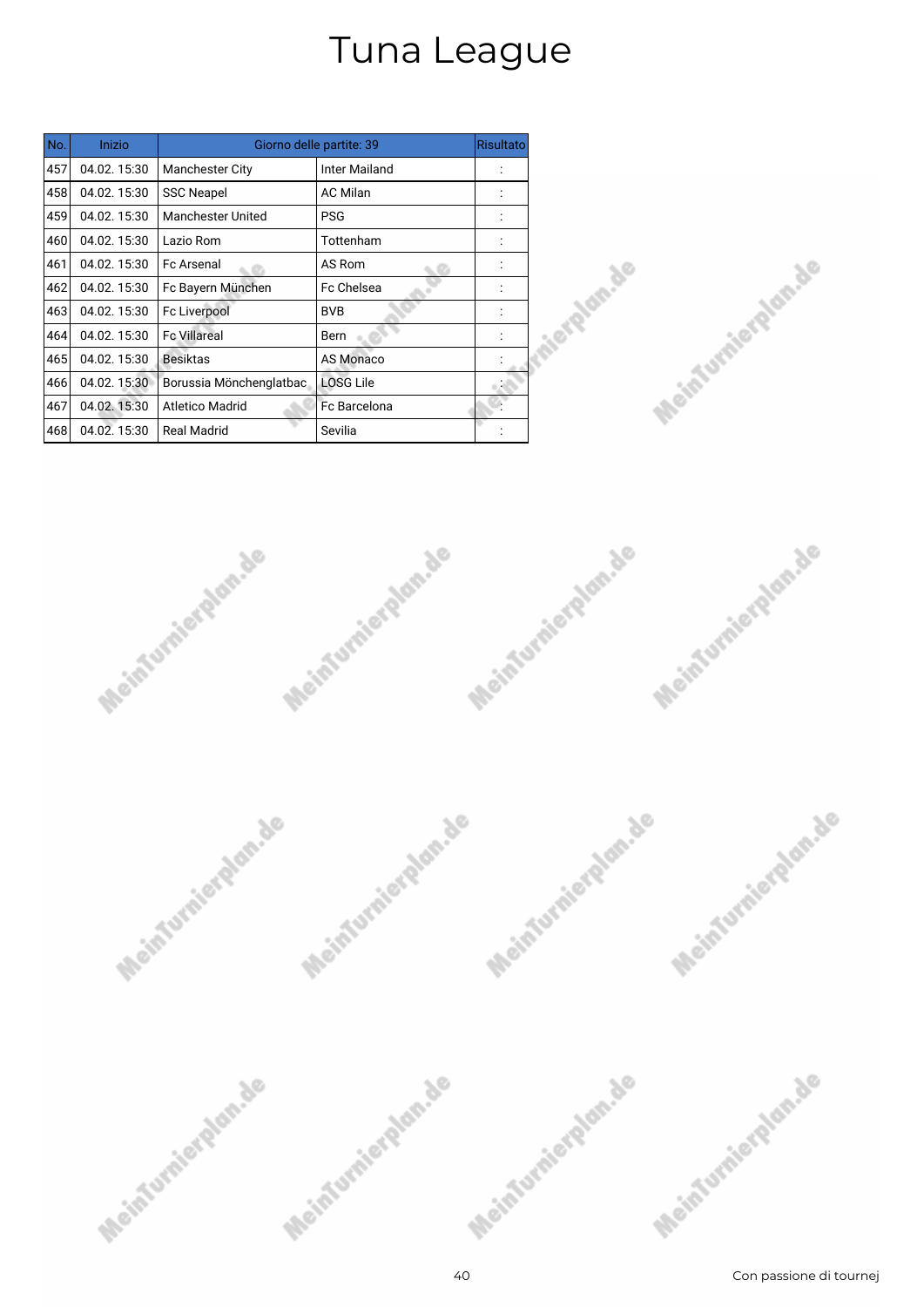| No. | Inizio       |                      | Giorno delle partite: 40 | <b>Risultato</b> |
|-----|--------------|----------------------|--------------------------|------------------|
| 469 | 11.02.15:30  | <b>AC Milan</b>      | <b>Manchester City</b>   |                  |
| 470 | 11.02.15:30  | <b>Inter Mailand</b> | <b>Manchester United</b> |                  |
| 471 | 11.02.15:30  | Tottenham            | <b>SSC Neapel</b>        |                  |
| 472 | 11.02.15:30  | <b>PSG</b>           | <b>Fc Arsenal</b>        |                  |
| 473 | 11.02.15:30  | Fc Chelsea           | Lazio Rom                |                  |
| 474 | 11.02.15:30  | AS Rom               | Fc Liverpool             |                  |
| 475 | 11.02.15:30  | Bern                 | Fc Bayern München        |                  |
| 476 | 11.02.15:30  | <b>BVB</b>           | <b>Besiktas</b>          |                  |
| 477 | 11.02.15:30  | <b>LOSG Lile</b>     | <b>Fc Villareal</b>      |                  |
| 478 | 11.02.15:30  | AS Monaco            | <b>Atletico Madrid</b>   |                  |
| 479 | 11.02. 15:30 | Sevilia              | Borussia Mönchenglatbac  |                  |
| 480 | 11.02.15:30  | Fc Barcelona         | <b>Real Madrid</b>       |                  |







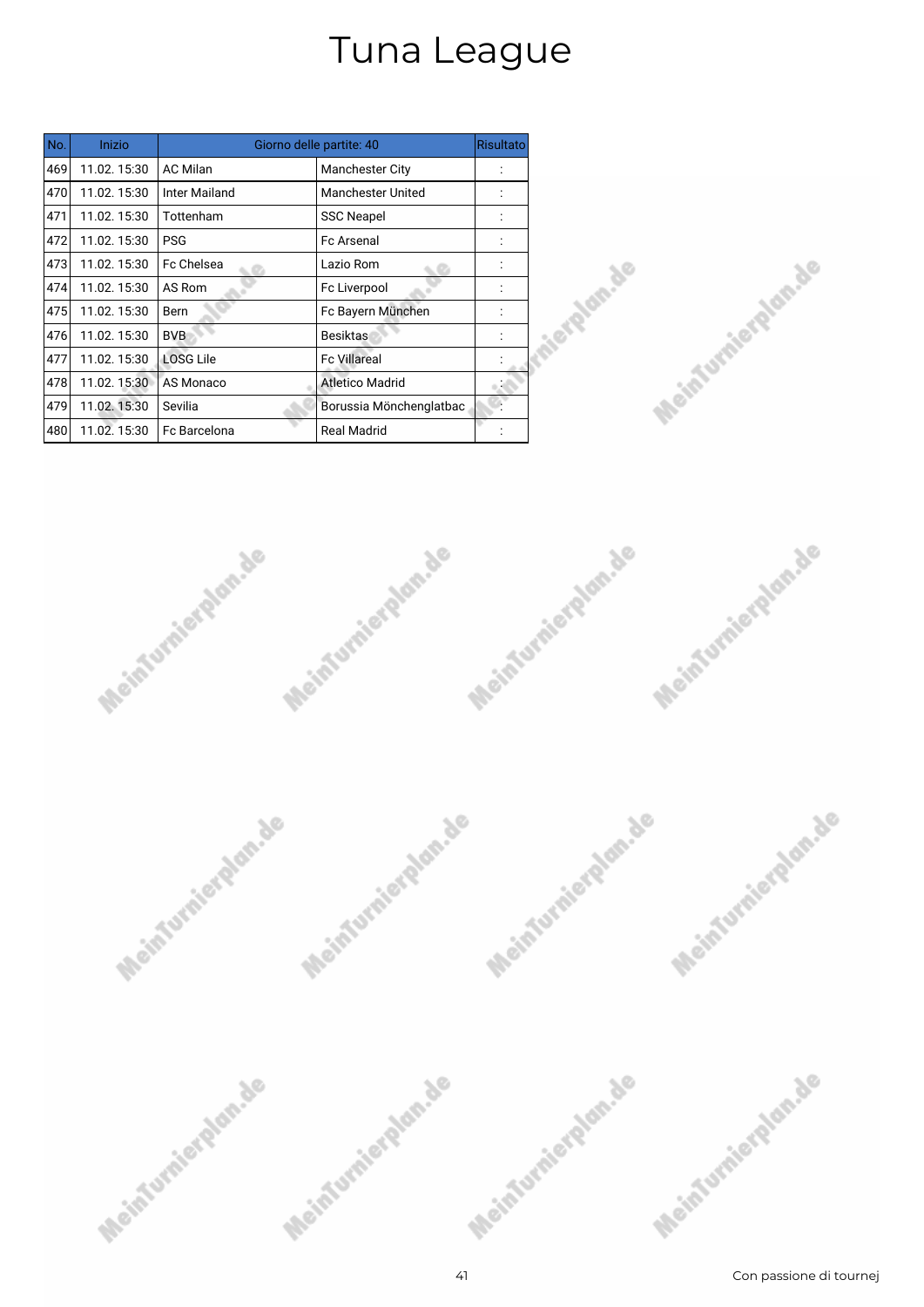| No. | Inizio       |                         | Giorno delle partite: 41 | Risultato |
|-----|--------------|-------------------------|--------------------------|-----------|
| 481 | 18.02.15:30  | <b>Manchester City</b>  | <b>Manchester United</b> |           |
| 482 | 18.02.15:30  | <b>AC Milan</b>         | Tottenham                |           |
| 483 | 18.02.15:30  | <b>Fc Arsenal</b>       | <b>Inter Mailand</b>     |           |
| 484 | 18.02.15:30  | <b>SSC Neapel</b>       | Fc Chelsea               |           |
| 485 | 18.02.15:30  | Fc Liverpool            | <b>PSG</b>               |           |
| 486 | 18.02.15:30  | Lazio Rom               | Bern                     |           |
| 487 | 18.02.15:30  | <b>Besiktas</b>         | AS Rom                   |           |
| 488 | 18.02.15:30  | Fc Bayern München       | <b>LOSG Lile</b>         |           |
| 489 | 18.02.15:30  | <b>Atletico Madrid</b>  | <b>BVB</b>               |           |
| 490 | 18.02.15:30  | <b>Fc Villareal</b>     | Sevilia                  |           |
| 491 | 18.02. 15:30 | Real Madrid             | AS Monaco                |           |
| 492 | 18.02.15:30  | Borussia Mönchenglatbac | <b>Fc Barcelona</b>      |           |







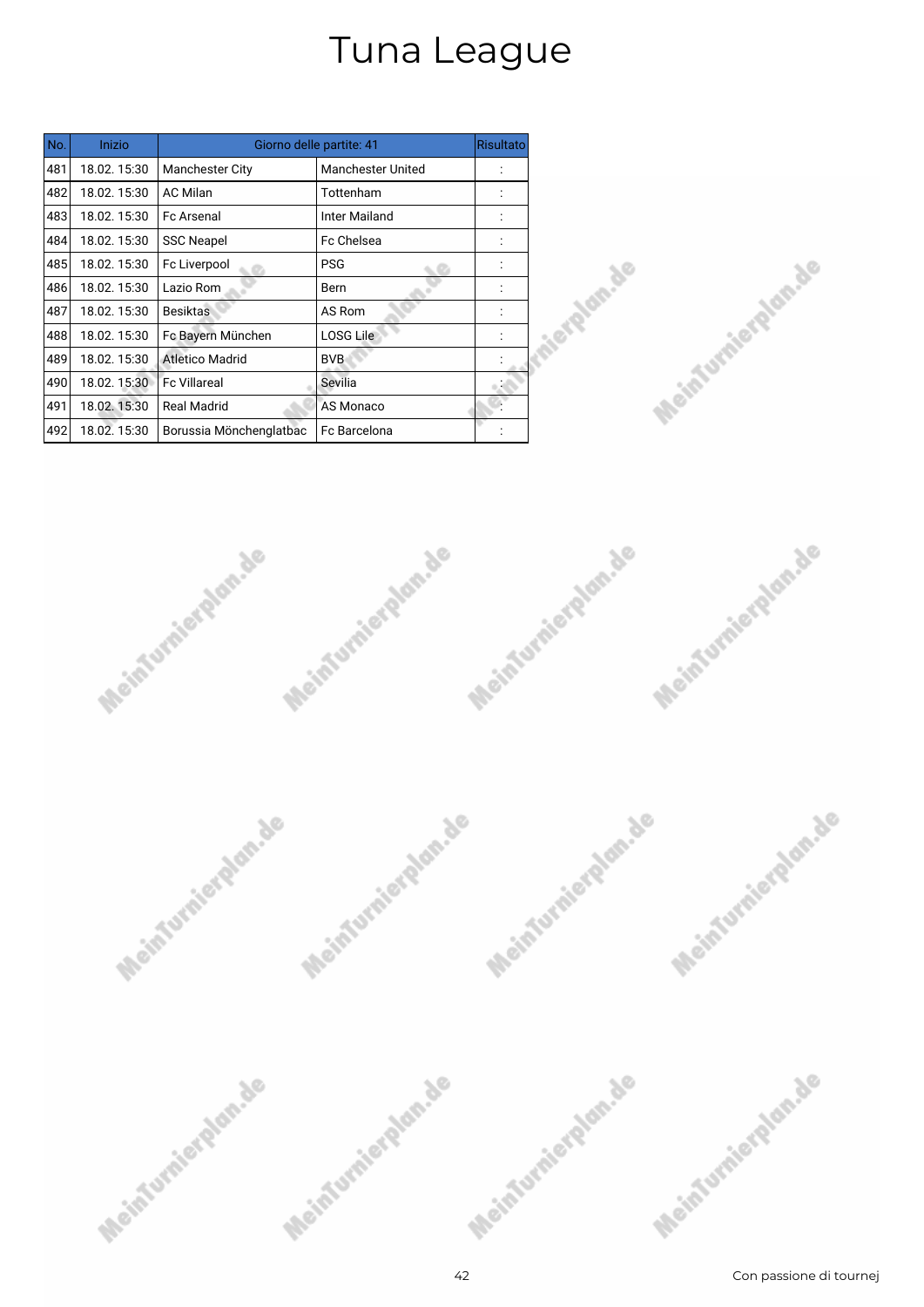| No. | Inizio      |                          | Giorno delle partite: 42 | <b>Risultato</b> |
|-----|-------------|--------------------------|--------------------------|------------------|
| 493 | 25.02.15:30 | Tottenham                | <b>Manchester City</b>   |                  |
| 494 | 25.02.15:30 | <b>Manchester United</b> | <b>Fc Arsenal</b>        |                  |
| 495 | 25.02.15:30 | Fc Chelsea               | <b>AC Milan</b>          |                  |
| 496 | 25.02.15:30 | Inter Mailand            | Fc Liverpool             |                  |
| 497 | 25.02.15:30 | Bern                     | <b>SSC Neapel</b>        |                  |
| 498 | 25.02.15:30 | <b>PSG</b>               | <b>Besiktas</b>          |                  |
| 499 | 25.02.15:30 | <b>LOSG Lile</b>         | Lazio Rom                |                  |
| 500 | 25.02.15:30 | AS Rom                   | <b>Atletico Madrid</b>   |                  |
| 501 | 25.02.15:30 | Sevilia                  | Fc Bayern München        |                  |
| 502 | 25.02.15:30 | <b>BVB</b>               | <b>Real Madrid</b>       |                  |
| 503 | 25.02.15:30 | Fc Barcelona             | <b>Fc Villareal</b>      |                  |
| 504 | 25.02.15:30 | AS Monaco                | Borussia Mönchenglatbac  |                  |







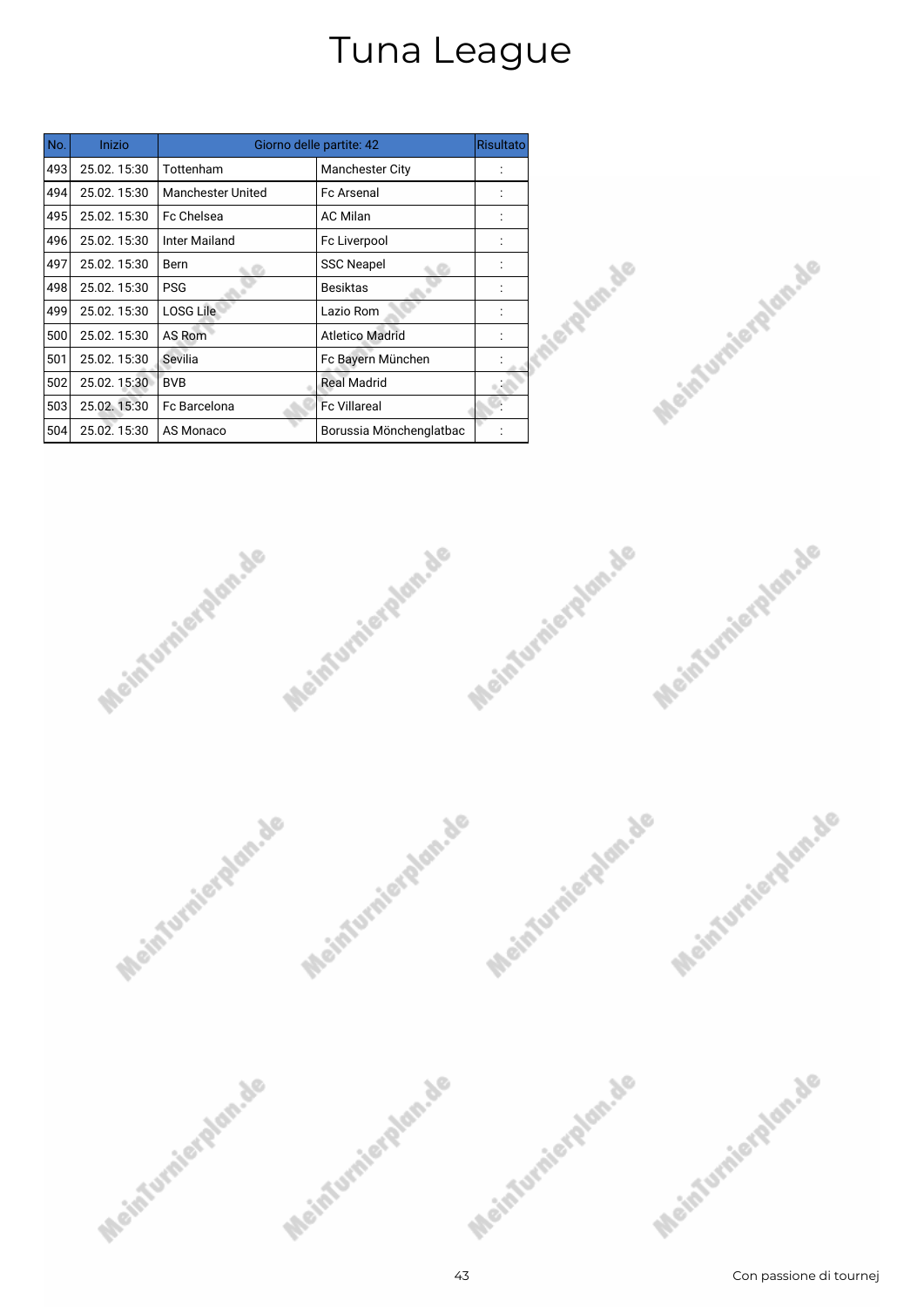| No. | Inizio      |                         | Giorno delle partite: 43 | <b>Risultato</b> |
|-----|-------------|-------------------------|--------------------------|------------------|
| 505 | 04.03.15:30 | <b>Manchester City</b>  | <b>Fc Arsenal</b>        |                  |
| 506 | 04.03.15:30 | Tottenham               | <b>Fc Chelsea</b>        |                  |
| 507 | 04.03.15:30 | Fc Liverpool            | <b>Manchester United</b> |                  |
| 508 | 04.03.15:30 | <b>AC Milan</b>         | <b>Bern</b>              |                  |
| 509 | 04.03.15:30 | <b>Besiktas</b>         | Inter Mailand            |                  |
| 510 | 04.03.15:30 | <b>SSC Neapel</b>       | <b>LOSG Lile</b>         |                  |
| 511 | 04.03.15:30 | <b>Atletico Madrid</b>  | <b>PSG</b>               |                  |
| 512 | 04.03.15:30 | Lazio Rom               | Sevilia                  |                  |
| 513 | 04.03.15:30 | <b>Real Madrid</b>      | AS Rom                   |                  |
| 514 | 04.03.15:30 | Fc Bayern München       | <b>Fc Barcelona</b>      |                  |
| 515 | 04.03.15:30 | Borussia Mönchenglatbac | <b>BVB</b>               |                  |
| 516 | 04.03.15:30 | <b>Fc Villareal</b>     | AS Monaco                |                  |







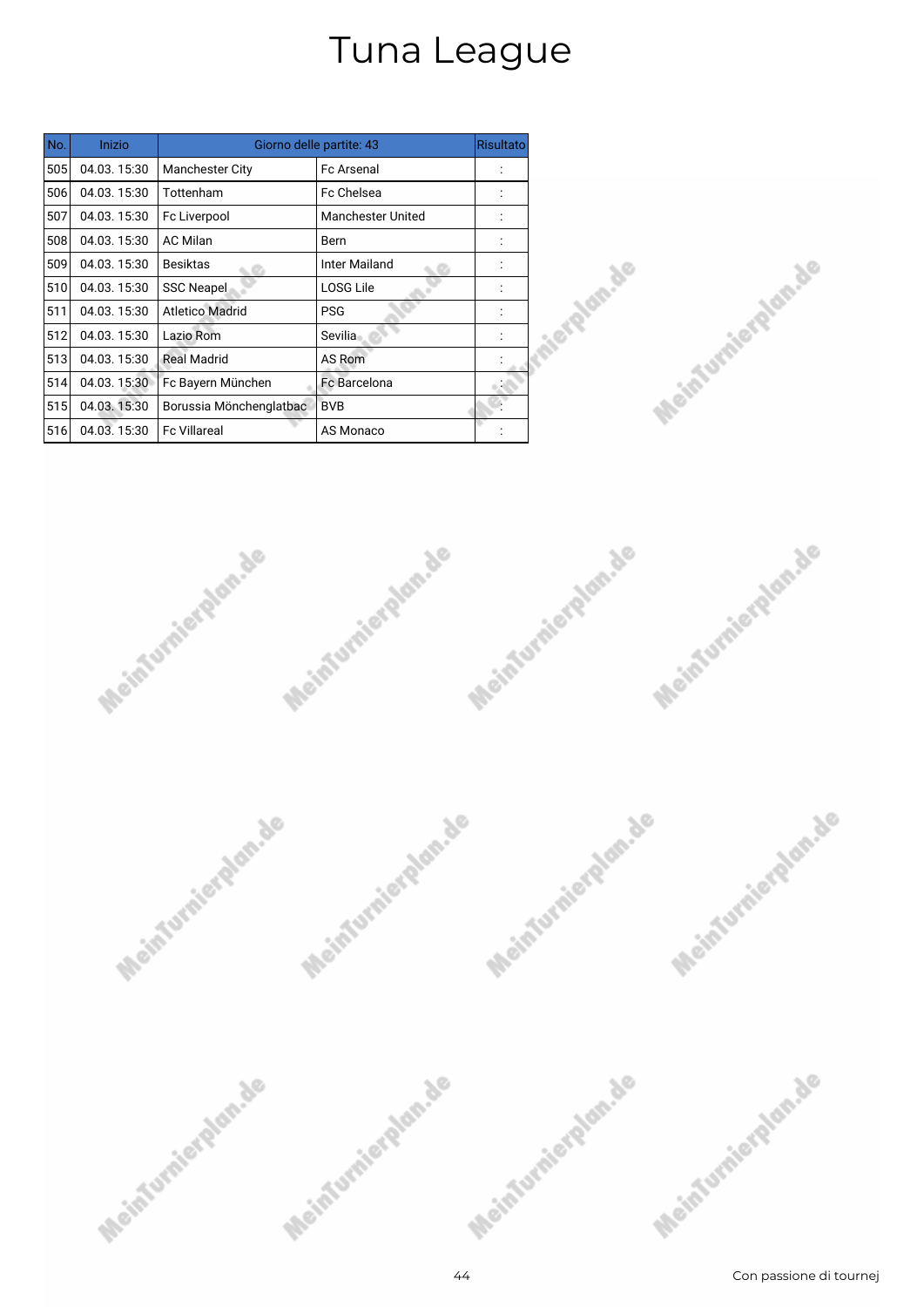| No. | Inizio      |                          | Giorno delle partite: 44 | <b>Risultato</b> |
|-----|-------------|--------------------------|--------------------------|------------------|
| 517 | 11.03.15:30 | Fc Chelsea               | <b>Manchester City</b>   |                  |
| 518 | 11.03.15:30 | <b>Fc Arsenal</b>        | Fc Liverpool             |                  |
| 519 | 11.03.15:30 | Bern                     | Tottenham                |                  |
| 520 | 11.03.15:30 | <b>Manchester United</b> | <b>Besiktas</b>          |                  |
| 521 | 11.03.15:30 | LOSG Lile                | <b>AC Milan</b>          |                  |
| 522 | 11.03.15:30 | <b>Inter Mailand</b>     | <b>Atletico Madrid</b>   |                  |
| 523 | 11.03.15:30 | Sevilia                  | <b>SSC Neapel</b>        |                  |
| 524 | 11.03.15:30 | <b>PSG</b>               | <b>Real Madrid</b>       |                  |
| 525 | 11.03.15:30 | Fc Barcelona             | Lazio Rom                |                  |
| 526 | 11.03.15:30 | AS Rom                   | Borussia Mönchenglatbac  |                  |
| 527 | 11.03.15:30 | AS Monaco                | Fc Bayern München        |                  |
| 528 | 11.03.15:30 | <b>BVB</b>               | <b>Fc Villareal</b>      |                  |







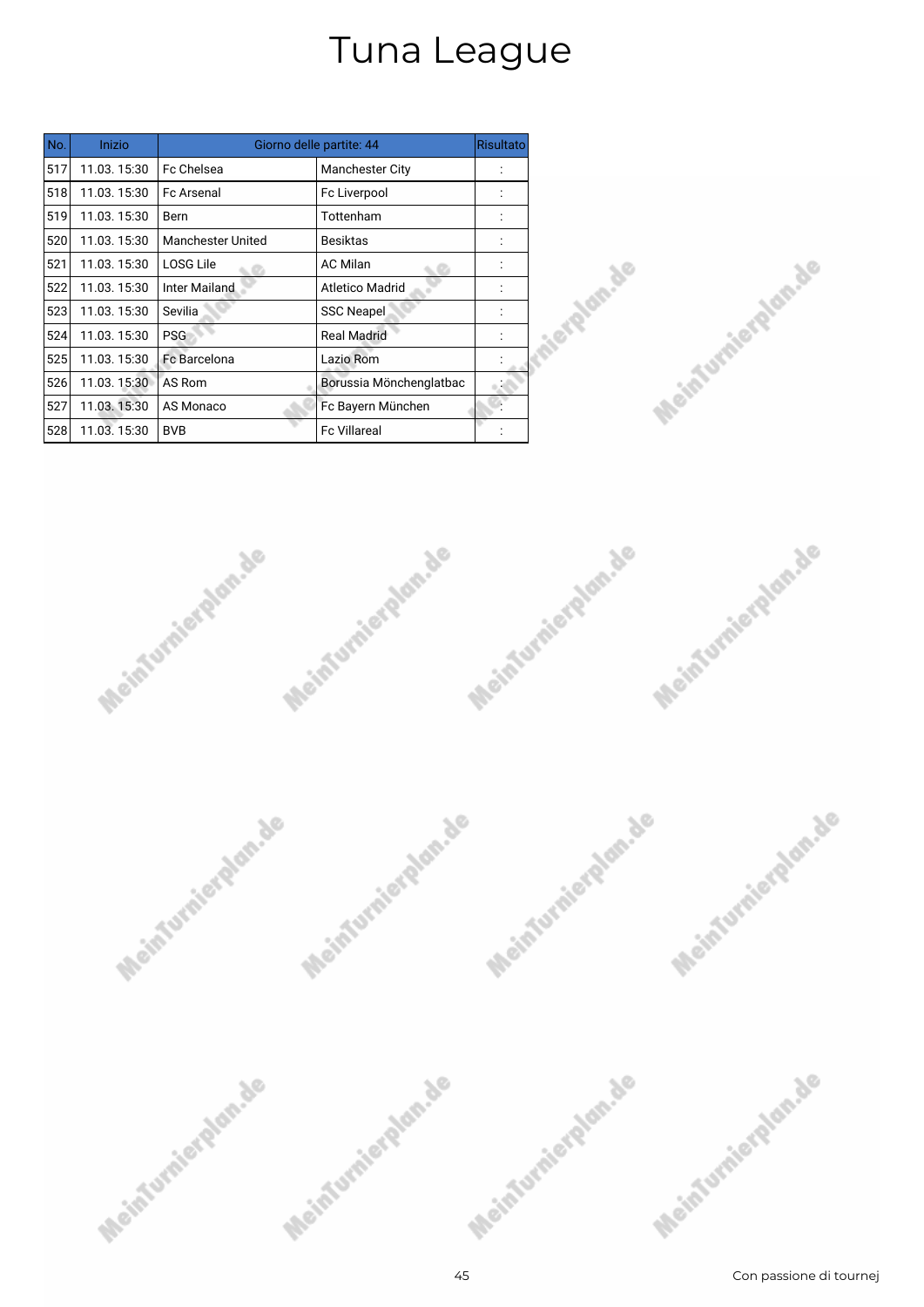| No. | Inizio      |                         | Giorno delle partite: 45 | <b>Risultato</b> |
|-----|-------------|-------------------------|--------------------------|------------------|
| 529 | 18.03.15:30 | <b>Manchester City</b>  | Fc Liverpool             |                  |
| 530 | 18.03.15:30 | Fc Chelsea              | Bern                     |                  |
| 531 | 18.03.15:30 | <b>Besiktas</b>         | <b>Fc Arsenal</b>        |                  |
| 532 | 18.03.15:30 | Tottenham               | <b>LOSG Lile</b>         |                  |
| 533 | 18.03.15:30 | <b>Atletico Madrid</b>  | <b>Manchester United</b> |                  |
| 534 | 18.03.15:30 | <b>AC Milan</b>         | Sevilia                  |                  |
| 535 | 18.03.15:30 | <b>Real Madrid</b>      | <b>Inter Mailand</b>     |                  |
| 536 | 18.03.15:30 | <b>SSC Neapel</b>       | <b>Fc Barcelona</b>      |                  |
| 537 | 18.03.15:30 | Borussia Mönchenglatbac | <b>PSG</b>               |                  |
| 538 | 18.03.15:30 | Lazio Rom               | <b>AS Monaco</b>         |                  |
| 539 | 18.03.15:30 | <b>Fc Villareal</b>     | AS Rom                   |                  |
| 540 | 18.03.15:30 | Fc Bayern München       | <b>BVB</b>               |                  |